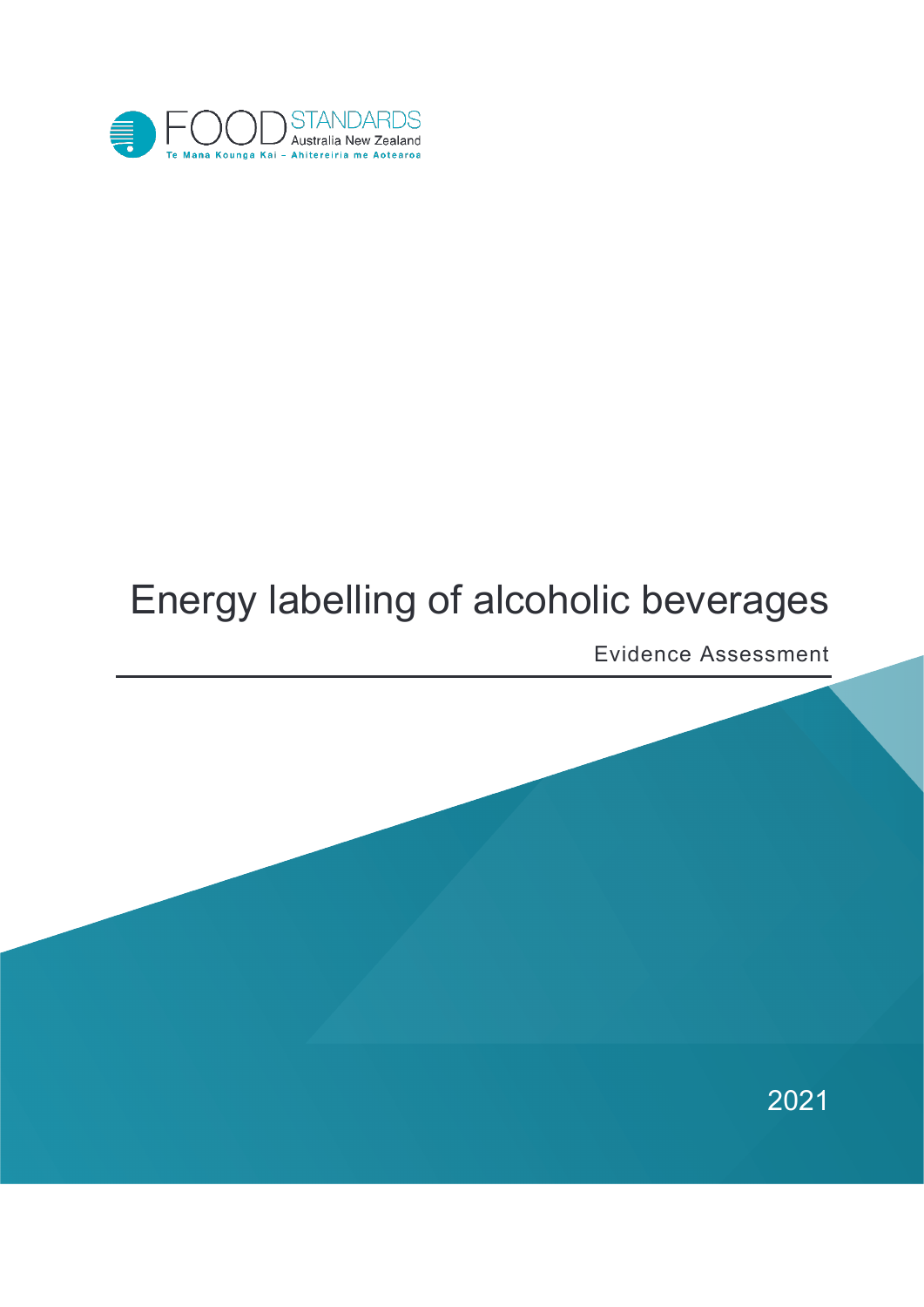# **Executive summary**

In August 2019 the Communique from the meeting of the Australia and New Zealand Ministerial Forum on Food Regulation (now the Food Ministers' Meeting) noted that:

*Currently, consumers' ability to understand the energy contribution that alcohol makes to their diet is severely limited, as alcoholic beverages are exempt from providing nutrition information on the label. The Food Regulation Standing Committee (FRSC) has undertaken preliminary analysis on potential regulatory and non-regulatory policy options to address this issue and support consumers to make informed purchasing choices and consumption decisions.*

The Ministers agreed to refer work on energy labelling of alcoholic beverages to Food Standards Australia New Zealand (FSANZ) as part of the work relating to alcohol labelling already underway.

As a first step, FSANZ has undertaken an evidence assessment to investigate the issue, as noted by the Ministers, to clearly identify and define the problem (if any), and determine whether labelling is appropriate for addressing the identified problem.

To investigate the issue FSANZ has considered:

- the consumption of, and the energy intake from, alcoholic beverages in Australia and New Zealand
- the available evidence regarding consumer value, understanding and behaviour in relation to energy content information about alcoholic beverages by undertaking a rapid systematic review and meta-analysis
- the availability of energy content information for alcoholic beverages for sale in Australia and New Zealand
- regulatory and non-regulatory approaches used overseas for the provision of energy content information to consumers including the labelling of alcoholic beverages
- technical issues associated with the determination of the energy content of alcoholic beverages.

Two rounds of targeted consultation were undertaken with key representatives from the food industry, public health and consumer groups, jurisdictions and government public health agencies.

The following is a summary of the key assessment findings:

- around 80% of Australian (over 18 years) and New Zealand adults (over 15 years) consume alcoholic beverages
- alcoholic beverages contribute a mean of 16.7% and 16.0% of total daily energy intake for Australian and New Zealand adults respectively on the day they consume alcoholic beverages
- alcohol is energy dense providing 29.3 kilojoules/gram. For adults in the Australian and New Zealand nutrition surveys, 81% and 74% respectively of the energy intakes from alcoholic beverages is contributed by the alcohol itself
- in Australia and New Zealand most alcoholic beverages are purchased to consume away from the place of purchase
- most packaged alcoholic beverages for retail sale in Australia and New Zealand do not currently provide energy content information on the label, however some consumer information about the energy content of alcoholic beverages is available online
- the evidence shows consumers do not understand that alcohol is the main source of energy in most alcoholic beverages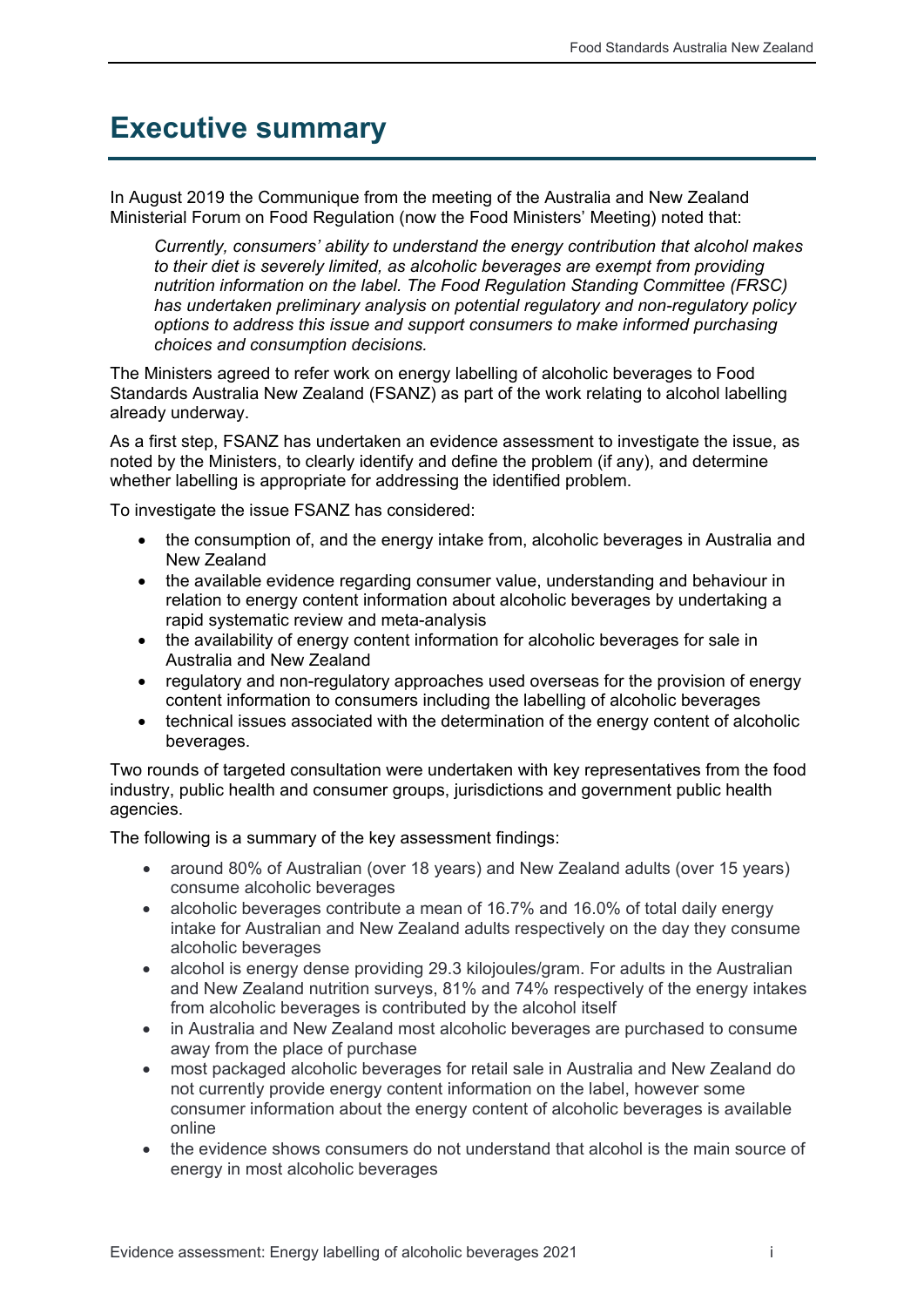- consumers generally value energy labelling on alcoholic beverages, however they do not understand it, at least when presented in numerical (calorie/kilojoule) format
- energy content information (in calorie/kilojoule numerical format) has no effect on consumers' likelihood of drinking an alcoholic beverage. However it remains unclear whether energy content information affects other behaviours, such as choice among different types of alcoholic beverages or the number of drinks consumed over time. It also remains unclear whether providing energy content information in other (nonnumerical) formats affects consumer behaviour
- energy content labelling of alcoholic beverages is not specifically regulated anywhere in the world, however, some countries are in the process of developing mandatory requirements for energy content labelling, and
- while there are some technical issues specific to alcoholic beverages, the energy content of alcoholic beverages can be determined to enable the provision of energy content information.

Based on these key findings, and in the context of:

- the Australian and New Zealand Dietary Guidelines recommendations to limit alcohol intake to achieve an appropriate energy intake, and
- policy guidance which states that Ministers expect food labels to provide adequate information to enable consumers to make informed choices to support healthy dietary patterns recommended in the Dietary Guidelines.

#### FSANZ has identified the problem as

*Unlike most other packaged food and beverages, labels on most packaged alcoholic beverages do not provide information about energy content to enable consumers to make informed choices in line with dietary guidelines.*

As labelling appears a potential approach to address the problem, FSANZ considers further consideration is warranted. Therefore FSANZ intends to undertake further work to explore regulatory and/or non-regulatory options for energy labelling of alcoholic beverages, and identify a preferred approach.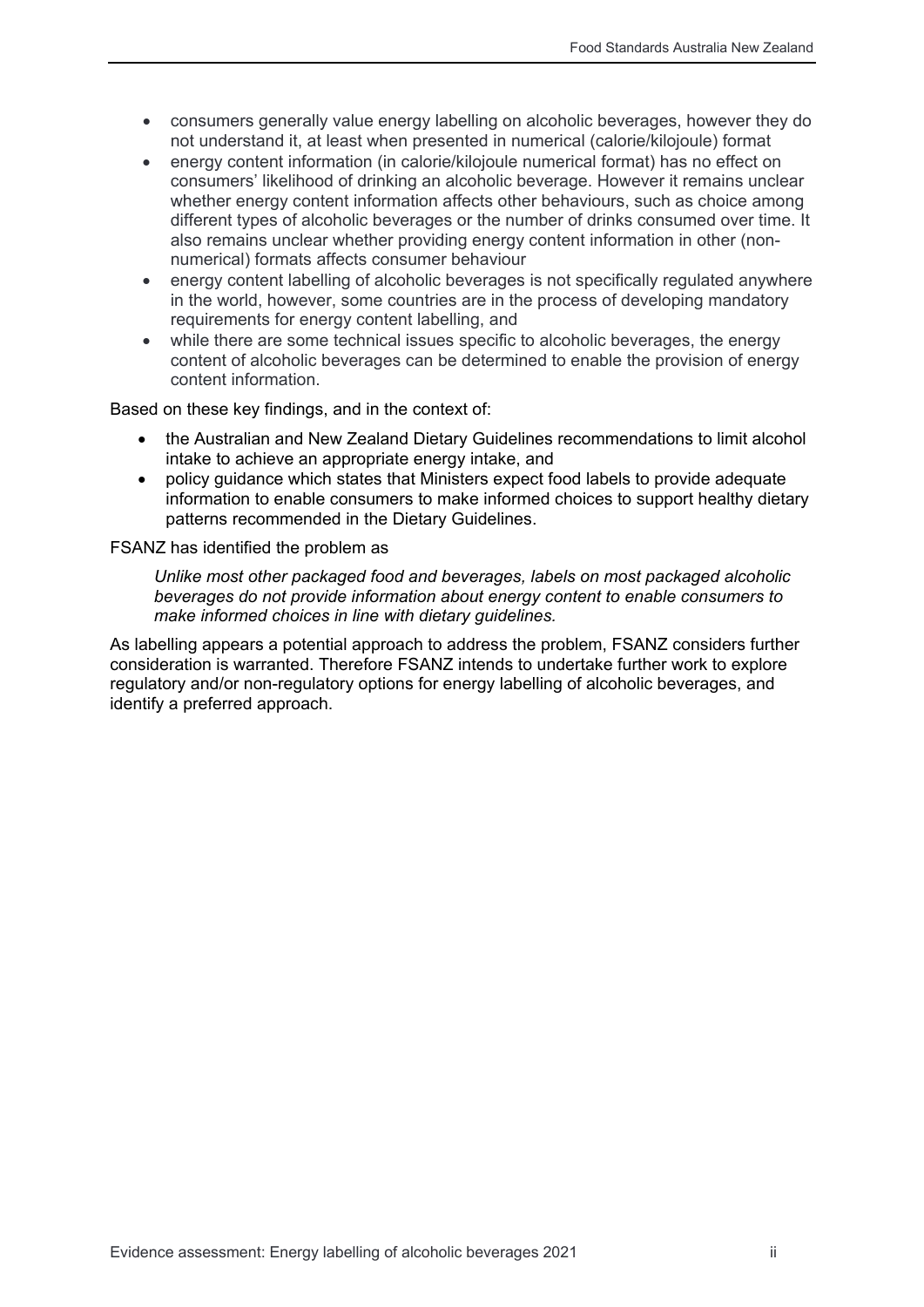# **Contents**

|              |                                             | Executive summary _____________                                                                               |                                                 |  |  |  |  |  |
|--------------|---------------------------------------------|---------------------------------------------------------------------------------------------------------------|-------------------------------------------------|--|--|--|--|--|
| 1            | Introduction _____________________<br>2     |                                                                                                               |                                                 |  |  |  |  |  |
| $\mathbf{2}$ |                                             |                                                                                                               |                                                 |  |  |  |  |  |
|              | 2.1<br>2.2<br>2.3<br>2.5                    | Labelling Review<br>Preliminary policy work                                                                   | $\overline{2}$<br>.<br>3<br>4<br>$\overline{4}$ |  |  |  |  |  |
| 3            |                                             |                                                                                                               | $\overline{\mathbf{4}}$                         |  |  |  |  |  |
|              | 3.1                                         |                                                                                                               | 5                                               |  |  |  |  |  |
| 4            |                                             |                                                                                                               | 5                                               |  |  |  |  |  |
|              | 4.1<br>4.2                                  | Alcoholic beverage intake in Australia and New Zealand ____________________5                                  | $6\phantom{1}6$                                 |  |  |  |  |  |
|              | 4.3<br>4.4                                  |                                                                                                               | 8<br>10                                         |  |  |  |  |  |
|              | 4.5                                         | Overseas approaches<br>Determination of energy content of alcoholic beverages                                 | 11                                              |  |  |  |  |  |
| 5            |                                             | Conclusion and next steps <b>Conclusion</b> and next steps <b>Conclusion</b> and next steps <b>CONCLUSION</b> | 13                                              |  |  |  |  |  |
| 6            | 15<br>References ________________________   |                                                                                                               |                                                 |  |  |  |  |  |
|              |                                             |                                                                                                               |                                                 |  |  |  |  |  |
|              | 18<br>Appendix 1: Dietary Intake Assessment |                                                                                                               |                                                 |  |  |  |  |  |
|              |                                             | Appendix 2: Energy content information available overseas                                                     | 30                                              |  |  |  |  |  |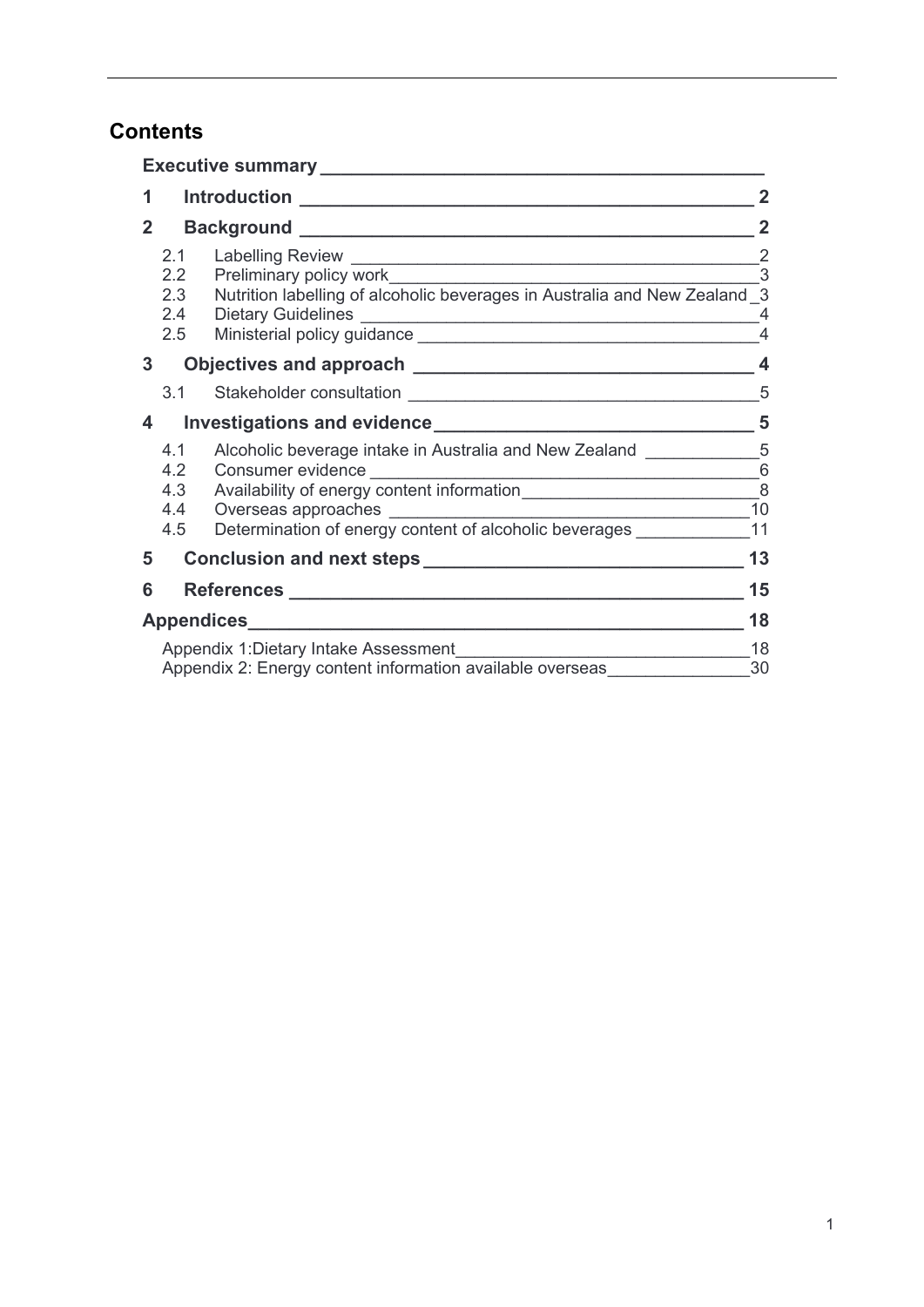# <span id="page-4-0"></span>**1 Introduction**

In August 20[1](#page-4-3)9 the Communique<sup>1</sup> from the meeting of the Australia and New Zealand Ministerial Forum on Food Regulation (now the Food Ministers' Meeting)<sup>[2](#page-4-4)</sup> noted that:

*Currently, consumers' ability to understand the energy contribution that alcohol makes to their diet is severely limited, as alcoholic beverages are exempt from providing nutrition information on the label. The Food Regulation Standing Committee (FRSC) has undertaken preliminary analysis on potential regulatory and non-regulatory policy options to address this issue and support consumers to make informed purchasing choices and consumption decisions.*

The Ministers agreed to refer work on energy labelling of alcoholic beverages to Food Standards Australia New Zealand (FSANZ) as part of the work relating to alcohol labelling already underway<sup>3</sup>.

As a first step, FSANZ has undertaken an evidence assessment to investigate the issue, as noted by the Ministers, to clearly identify and define the problem (if any), and determine whether labelling is appropriate for addressing the identified problem.

# <span id="page-4-1"></span>**2 Background**

# <span id="page-4-2"></span>**2.1 Labelling Review**

 $\overline{a}$ 

In 2009, a comprehensive independent review of food labelling law and policy was undertaken by an expert panel, chaired by Dr Neal Blewett, AC. The panel's final report, *Labelling Logic: Review of Food Labelling Law and Policy* (2011) (Labelling Logic) (Blewett et al., 2011), was publicly released on 28 January 2011.

Recommendation 26 from Labelling Logic states: *That energy content be displayed on the labels of all alcoholic beverages, consistent with the requirements for other food products.* 

The context of this recommendation was that the provision of energy information would assist people wanting to manage their energy intake given the energy density of alcohol as a nutrient. The panel rejected the view that alcohol products like all other foods should carry a Nutrition Information Panel (NIP) given alcoholic beverages contain few nutrients of concern, other than alcohol, but noted the provision of energy content deserves consideration.

Food Ministers provided 'in principle' support of the recommendation<sup>[4](#page-4-6)</sup> and noted the labelling review panel's advice that providing the energy content information on alcoholic beverages:

- *would help consumers make informed choices between alcoholic beverages, non-alcoholic beverages and other foods, based on energy content*
- *may assist with product choices based on personal preference in relation to health and/or weight management, and*
- *would more closely align this class of food with other food commodities already required to declare energy content in the nutrition information panel.*

<sup>1</sup> [Australia and New Zealand Ministerial Forum on Food Regulation Communiqué 16 August 2019](https://foodregulation.gov.au/internet/fr/publishing.nsf/Content/forum-communique-2019-August)

<span id="page-4-4"></span><span id="page-4-3"></span><sup>2</sup> The Australia and New Zealand Ministerial Forum on Food Regulation name change took effect on 21 February 2021 following a decision by Ministers.

<span id="page-4-5"></span><sup>&</sup>lt;sup>3</sup> On FSANZ's work program at the time were Proposals P1049 - [Carbohydrate and sugars claims on alcoholic beverages](https://www.foodstandards.gov.au/code/proposals/Pages/P1049.aspx) and P1050 – [Pregnancy warning labelling on alcoholic beverages.](https://www.foodstandards.gov.au/code/proposals/Pages/P1050Pregnancywarninglabelsonalcoholicbeverages.aspx)

<span id="page-4-6"></span><sup>&</sup>lt;sup>4</sup> [Response to the Recommendations of Labelling Logic: Review of Food Labelling Law and Policy \(2011\)](https://foodregulation.gov.au/internet/fr/publishing.nsf/Content/53351997D78AAC31CA258359007E80F5/$File/Forum-Response-to-the-Food-Labelling-Law-and-Policy-Review-9-12-2011.pdf)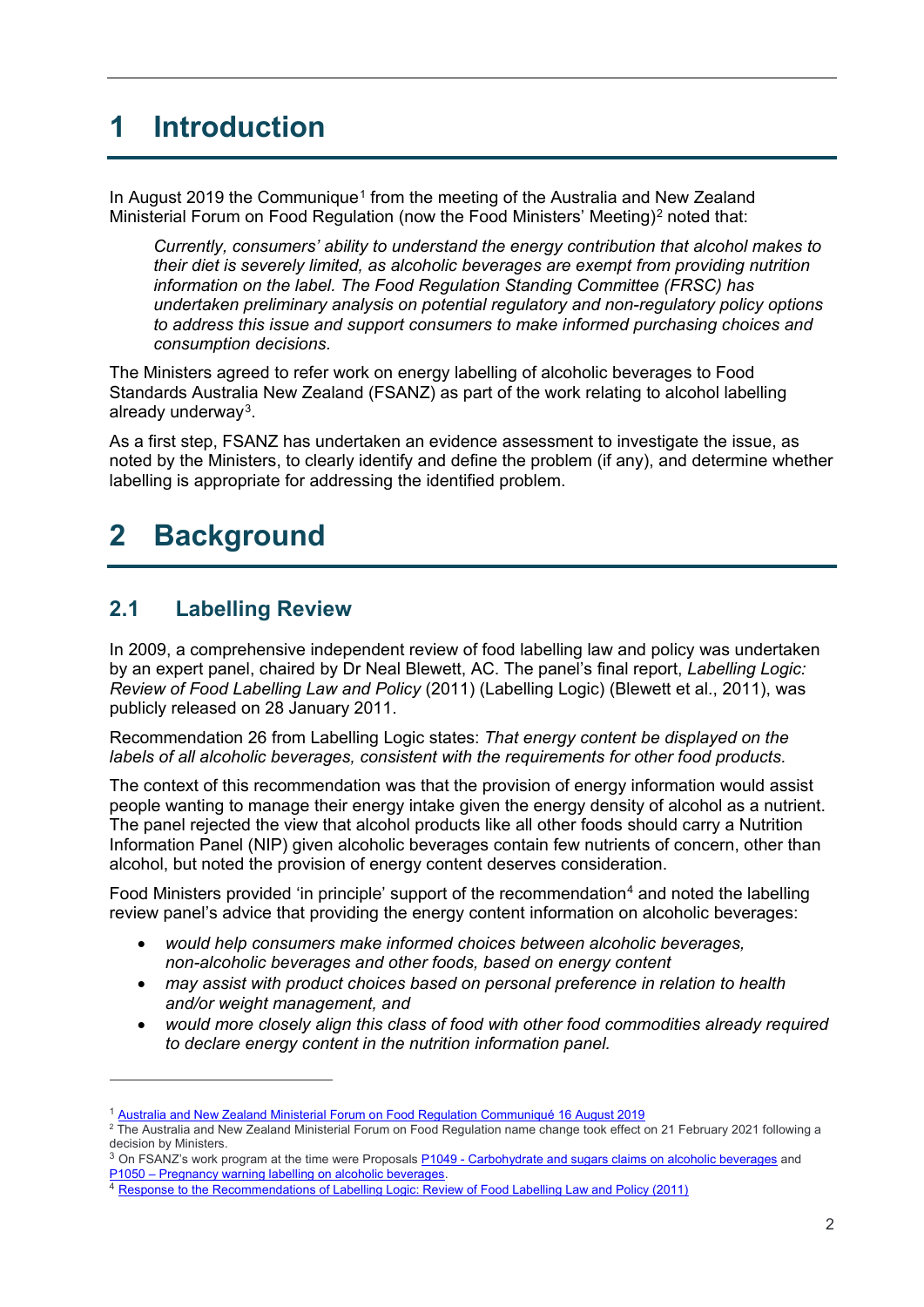Food Ministers also noted:

- consumption of alcohol *may contribute to a significant proportion of an individual's total daily energy intake* and *may therefore be a contributing factor to overweight and obesity*
- *that the implementation of this recommendation may bring associated costs for industry and have potential international trade implications; these would need to be fully assessed,* and
- *that concerns have been raised about the labelling of energy content on alcoholic beverages having an adverse effect on young people's (particularly women's) eating and drinking behaviour, that is, skipping meals to reduce energy intake to allow for alcohol intake.*

Before considering the issue further, Food Ministers asked FSANZ to undertake research, including discussions with industry, and complete a cost benefit analysis (CBA) to assess the impact of implementing the recommendation. FSANZ contracted the New Zealand Institute of Economic Research (NZIER) to complete the CBA and the report was published in 2015 (NZIER, 2015).

# <span id="page-5-0"></span>**2.2 Preliminary policy work**

In May 2015, the Food Regulation Standing Committee (FRSC)noted the CBA, and following the Australian Government Department of Health preparing a paper, '*Broader Policy Issues regarding energy labelling on alcoholic beverages*' for discussion in September 2015, FRSC agreed that the issues be progressed through the new policy framework.

In September 2016, the Forum agreed that FRSC could progress to the next phase of the policy development process. FRSC commenced preliminary work to investigate potential regulatory and non-regulatory policy options to address the issue and support consumers make informed decisions, and in June 2017 conducted targeted stakeholder consultation[5](#page-5-2).

# <span id="page-5-1"></span>**2.3 Nutrition labelling of alcoholic beverages in Australia and New Zealand**

Standard 1.2.8 – Nutrition Information requirements in the Australia New Zealand Food Standards Code (the Code) requires most packaged foods to be labelled with an NIP, containing average energy content<sup>[6](#page-5-3)</sup> information. However, section 1.2.8—5 exempts certain foods including standardised alcoholic beverages<sup>[7](#page-5-4)</sup> and beverages containing no less than  $0.5\%$ alcohol by volume (ABV) that are not standardised alcoholic beverages, from this requirement. This exemption occurred when mandatory nutrition labelling was introduced during the development of the joint Code in 2000[8](#page-5-5). The basis for the exemption was because most alcoholic beverages are of minor nutritional significance, except for their energy and alcohol content, and it was considered the presence of an NIP could mislead consumers about the nutritional value of alcoholic beverages. It was noted that the relationship between energy and alcohol may need to be addressed through education.

Section 1.2.7—4 of Standard 1.2.7 - Nutrition, health and related claims permits nutrition content claims about energy or carbohydrate content to be made on alcoholic beverages. When a permitted nutrition content claim is made, section 1.2.8—5 states an NIP must be provided. The Code also permits alcoholic beverages to voluntarily provide an NIP (See Standard 1.1.2—  $9(4)$ ).

<span id="page-5-2"></span><sup>5</sup> <https://foodregulation.gov.au/internet/fr/publishing.nsf/Content/activities-energy-labelling>

<span id="page-5-3"></span><sup>6</sup> *average energy content* means the average energy content calculated in accordance with section S11—2.

<span id="page-5-4"></span><sup>7</sup> *standardised alcoholic beverage* is defined in the Code as beer, brandy, cider, fruit wine, fruit wine product, liqueur, mead, perry, spirit, vegetable wine, vegetable wine product, wine or wine product.

<span id="page-5-5"></span><sup>8</sup> [https://www.foodstandards.gov.au/publications/Pages/Review-of-Nutrition-Labelling-Full-Assessment-Report-Proposal-P167-](https://www.foodstandards.gov.au/publications/Pages/Review-of-Nutrition-Labelling-Full-Assessment-Report-Proposal-P167-(1999).aspx) [\(1999\).aspx](https://www.foodstandards.gov.au/publications/Pages/Review-of-Nutrition-Labelling-Full-Assessment-Report-Proposal-P167-(1999).aspx)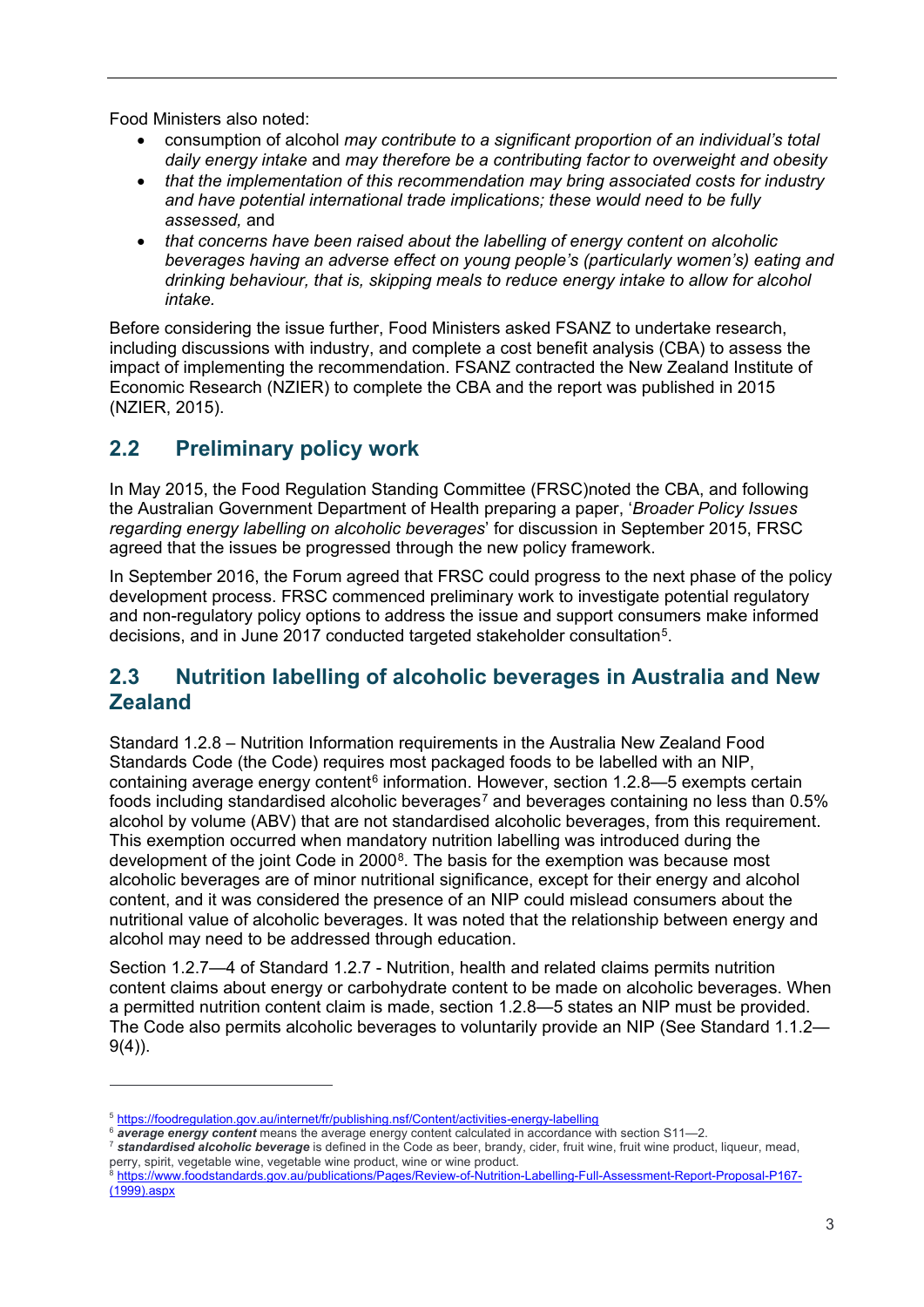When an NIP is provided, the particulars prescribed in section 1.2.8—6 must be included in the NIP and it must be set out in a prescribed format. This means that an NIP on the label of an alcoholic beverage must include the average energy content per serving (mL) and per 100mL.

# <span id="page-6-0"></span>**2.4 Dietary Guidelines**

Both the Australian and New Zealand Dietary Guidelines recommend limiting alcohol intake.

The Australian Dietary Guidelines<sup>[9](#page-6-3)</sup> consider alcohol to be a discretionary food (i.e. energy dense, nutrient poor) and that *limiting alcohol intake is an important strategy for achieving appropriate energy intake*. It is recommended that alcohol intake contribute less than 5% of dietary energy.

The Eating and Activity Guidelines for New Zealand Adults<sup>[10](#page-6-4)</sup> note that *drinking alcohol can add more energy to the diet than people are aware of and recommend that if you drink alcohol, keep your intake low.*

# <span id="page-6-1"></span>**2.5 Ministerial policy guidance**

The *Policy Guideline on Food Labelling to Support Consumers to Make Informed Healthy Choices*[11](#page-6-5) (policy guideline) was endorsed by Food Ministers in August 2020. The scope of the policy guideline applies to foods, beverages and alcoholic beverages.

The overall aim of the policy guideline is that Food Ministers expect *food[12](#page-6-6) labels to provide adequate information to enable consumers to make informed food choices to support healthy dietary patterns recommended in the Dietary Guidelines.*

# <span id="page-6-2"></span>**3 Objectives and approach**

The objective of this evidence assessment was to investigate the issue, as noted by the Ministers, and to clearly identify and define the problem (if any), and determine whether labelling is appropriate for addressing the identified problem.

To investigate the issue FSANZ has considered:

- the consumption of, and the energy intake from, alcoholic beverages in Australia and New Zealand
- the available evidence regarding consumer value, understanding and behaviour in relation to energy content information about alcoholic beverages by undertaking a rapid systematic review and meta-analysis
- the availability of energy content information for alcoholic beverages for sale in Australia and New Zealand
- regulatory and non-regulatory approaches used overseas for the provision of energy content information to consumers including the labelling of alcoholic beverages, and
- technical issues associated with the determination of the energy content of alcoholic beverages.

<span id="page-6-3"></span><sup>9</sup> The Australian Dietary Guidelines are available a[t https://www.eatforhealth.gov.au/guidelines](https://www.eatforhealth.gov.au/guidelines)

<span id="page-6-4"></span><sup>&</sup>lt;sup>10</sup> The NZ Eating and Activity Guidelines are available at [https://www.health.govt.nz/publication/eating-and-activity-guidelines-new](https://www.health.govt.nz/publication/eating-and-activity-guidelines-new-zealand-adults)[zealand-adults](https://www.health.govt.nz/publication/eating-and-activity-guidelines-new-zealand-adults)

<span id="page-6-5"></span><sup>&</sup>lt;sup>11</sup> The policy guideline is available at <u>https://foodregulation.gov.au/internet/fr/publishing.nsf/Content/food-policies</u>.<br><sup>12</sup> The policy guidance footnotes that 'food' here refers to foods and beverages, including alcoh

<span id="page-6-6"></span>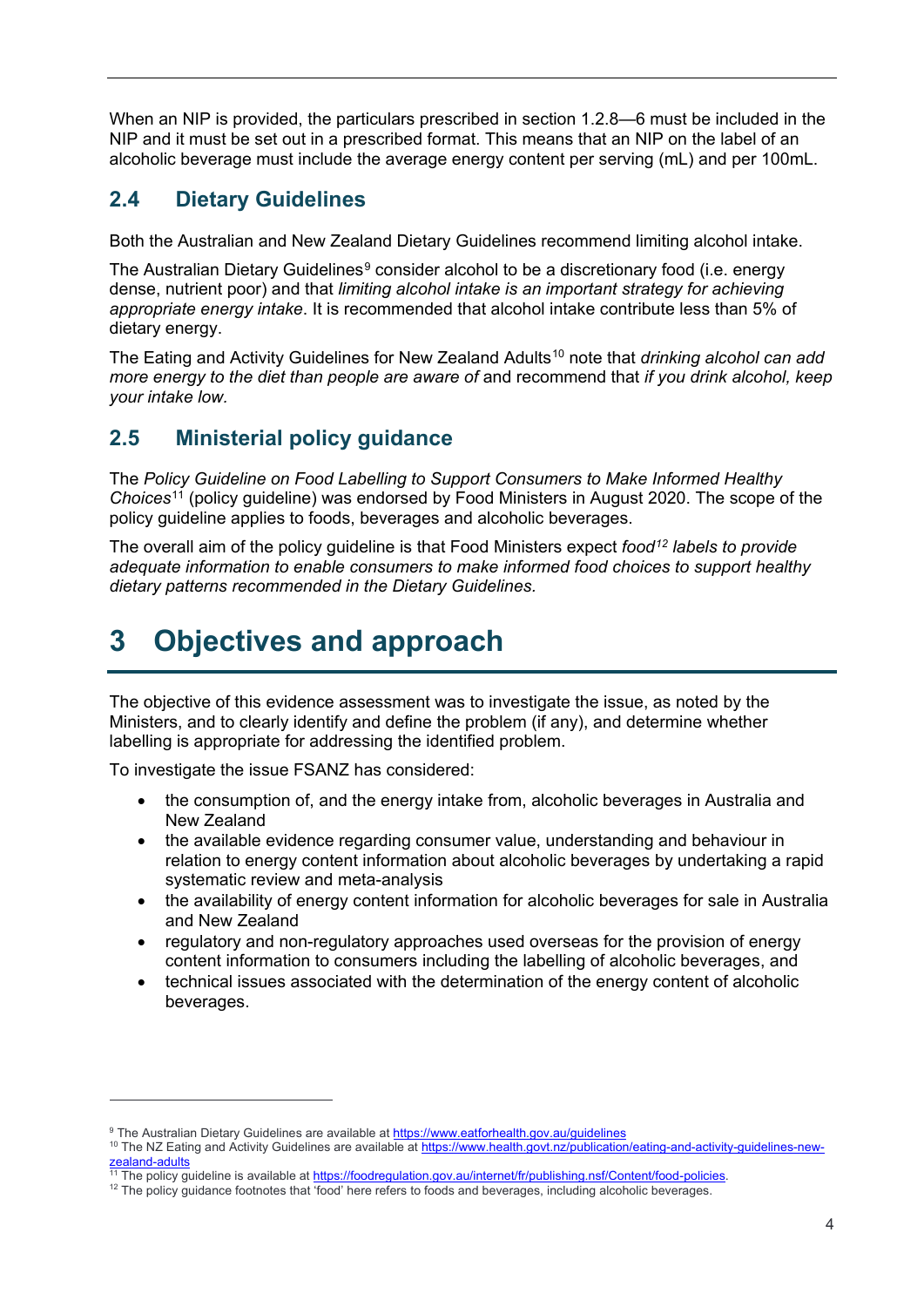# <span id="page-7-0"></span>**3.1 Stakeholder consultation**

In October 2020 FSANZ undertook targeted consultations with industry, public health and consumer stakeholders, and subsequently with jurisdictions in November 2020.

Further targeted consultation with key industry stakeholders was undertaken in March 2021 to obtain information on the availability of energy content information for alcoholic beverages, and any technical issues associated with the determination of the energy content in these products. The information and data provided by stakeholders informed the investigations detailed in sections 4.3 and 4.5.

A second round of targeted consultation was undertaken in late April and early May 2021 to inform stakeholders of the key assessment findings, and seek their views on the identified problem (see section 5).

# <span id="page-7-1"></span>**4 Investigations and evidence**

# <span id="page-7-2"></span>**4.1 Alcoholic beverage intake in Australia and New Zealand**

### **4.1.1 Consumption of alcoholic beverages**

 $\overline{a}$ 

Alcoholic beverages are consumed by most Australian and New Zealand adults. In recent national health surveys, 78.8% of Australian adults (aged 18 years and older) (Australian Bureau of Statistics [ABS], 2018) and 80.3% of New Zealand adults (aged 15 years and older) (New Zealand Ministry of Health, 2019) reported consuming alcohol on any occasion over the previous year, with 55.0% of Australian adults consuming alcohol during the previous week (ABS, 2018). In a 2020 poll, 5% of Australian adults who drink alcohol reported consuming alcohol daily over the previous 12 months (Foundation for Alcohol Research and Education [FARE], 2020).

Based on day one of the consumption data from the Australian and New Zealand national nutrition surveys (ABS, 2014; New Zealand Ministry of Health, 2011a, b), 31.8% of Australian and 32.3% of New Zealand adults (aged 18 years and over) reported consuming an alcoholic beverage, with the mean and median intake of alcohol from alcoholic beverages being equivalent to the consumption of 4.5 and 3 standard drinks respectively on the day both Australian and New Zealand adults reported consuming an alcoholic beverage. From the same nutrition survey data, 86.4% of New Zealand adults (aged 18 years and over) consumed an alcoholic beverage over the previous year, a similar proportion to that found in the New Zealand health survey noted above.

In both Australia and New Zealand, most alcoholic beverages are purchased to consume away from the place of purchase. In 2019, for Australian adults who consumed an alcoholic beverage in the past year, 64.6% of their usual supply of alcohol was purchased to take away and drink elsewhere, whereas 23.1% was purchased to drink at the venue<sup>[13](#page-7-3)</sup> (Australian Institute of Health and Welfare [AIHW], 2020). In New Zealand in 2014, off-licences (premises that sell alcoholic beverages for consumption away from their premises) accounted for an estimated 84% of alcoholic beverage sales by volume, whereas on-licences (premises that sell alcohol for consumption on their premises) accounted for 14% of estimated alcoholic beverage sales by volume (M.E Consulting, 2018).

<span id="page-7-3"></span><sup>&</sup>lt;sup>13</sup> Additional sources of usual supply of alcohol are also presented in the data from AIHW (2020) which are not noted here.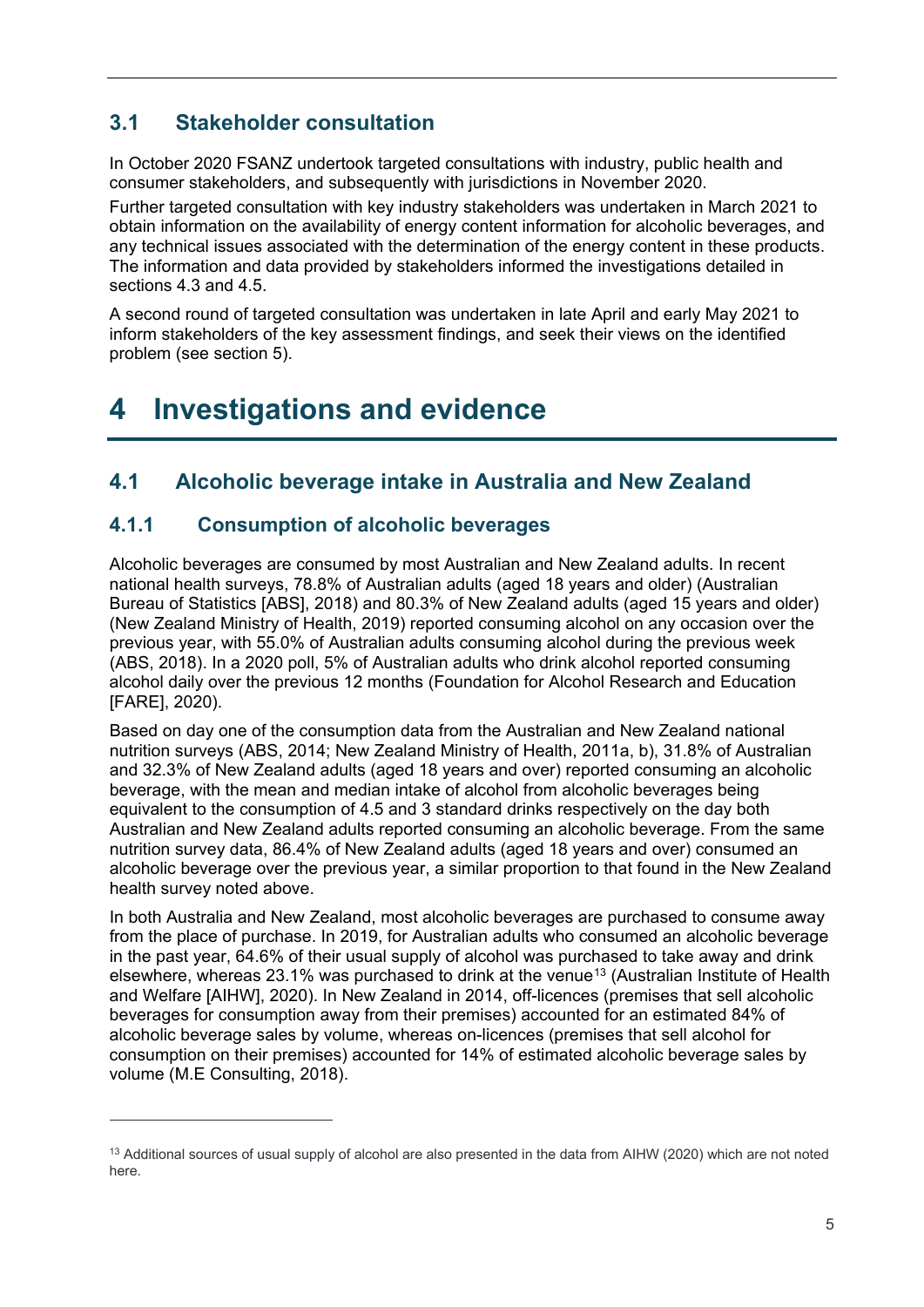### **4.1.2 Energy intake from alcoholic beverages**

The energy intake from alcoholic beverages for adults (aged 18 years and over) on day one of the Australian and New Zealand national nutrition surveys (ABS, 2014; New Zealand Ministry of Health, 2011a, b) is considerable. A mean of 5.3% and 5.2% of total daily energy intake for all Australian and New Zealand adults respectively is contributed by alcoholic beverages. These figures include adults who did not consume an alcoholic beverage. For New Zealand adults who reported consuming an alcoholic beverage over the past year, a mean of 6.0% of total energy is contributed by alcoholic beverages on that one day. For those who reported consuming an alcoholic beverage on day one of the national nutrition surveys, a mean of 16.7% of total energy intake for Australian adults and 16.0% of total energy intake for New Zealand adults is contributed by alcoholic beverages. These results are corroborated by the literature where it has been shown that on day one of the national nutrition survey, alcoholic beverages contributed the greatest proportion of energy from all beverage categories consumed by Australian adults (Riley et al., 2019).

Alcohol is high in energy, contributing 29.3 kilojoules/gram to the diet (National Health and Medical Research Council [NHMRC], Australian Government Department of Health and Ageing, & New Zealand Ministry of Health, 2006). For adults (aged 18 years and over) in the Australian and New Zealand national nutrition surveys (ABS, 2014; New Zealand Ministry of Health, 2011a, b), 81% and 74% respectively of the energy intakes from alcoholic beverages consumed on day one of the surveys is contributed by the alcohol itself.

For adults (aged 18 years and over) in the Australian and New Zealand national nutrition surveys (ABS, 2014; New Zealand Ministry of Health, 2011a, b), wine and beer accounts for most of the energy intake from alcoholic beverages consumed on day one. For Australian adults, a mean of 46% of the energy intake from alcoholic beverages is from wine and 37% from beer. The remainder is from other alcoholic beverages (9%), spirits (6%) and cider and perry (2%). For New Zealand adults, a mean of 43% of energy from alcoholic beverages is from wine and 37% from beer. The remainder is from spirits (11%), other alcoholic beverages (8%) and liqueurs and cocktails (2%).

Further detail on alcoholic beverage intake in Australia and New Zealand is provided in Appendix 1.

## <span id="page-8-0"></span>**4.2 Consumer evidence**

FSANZ undertook a rapid systematic review and meta-analysis to examine the available evidence regarding consumer value, understanding and behaviour in relation to energy content information about alcoholic beverages (see Supporting Document). The review is based on a total of 38 studies, and the quality of each study was evaluated using a standardised quality assessment tool. Findings across studies were narratively synthesised and, where the outcome measures across studies could be combined, meta-analysis was used to estimate summary effects. This section summarises the findings of the review.

### **4.2.1 Consumer value of energy labelling on alcoholic beverages**

Results from 18 studies showed that consumers generally value energy labelling on alcoholic beverages (pooled proportion of consumers supporting energy labelling = 69% [95% CI: 56- 79%]). However, certain groups (such as heavy drinkers, people who are not health-/weightconscious, males, people with lower-level education) are likely to value the information less than others. Additionally, although consumers generally value energy content information, other information may be valued on the label to a greater extent (e.g., alcohol content, ingredients, warnings about particular health risks that are associated with alcohol consumption) and this likely varies across different groups in the population.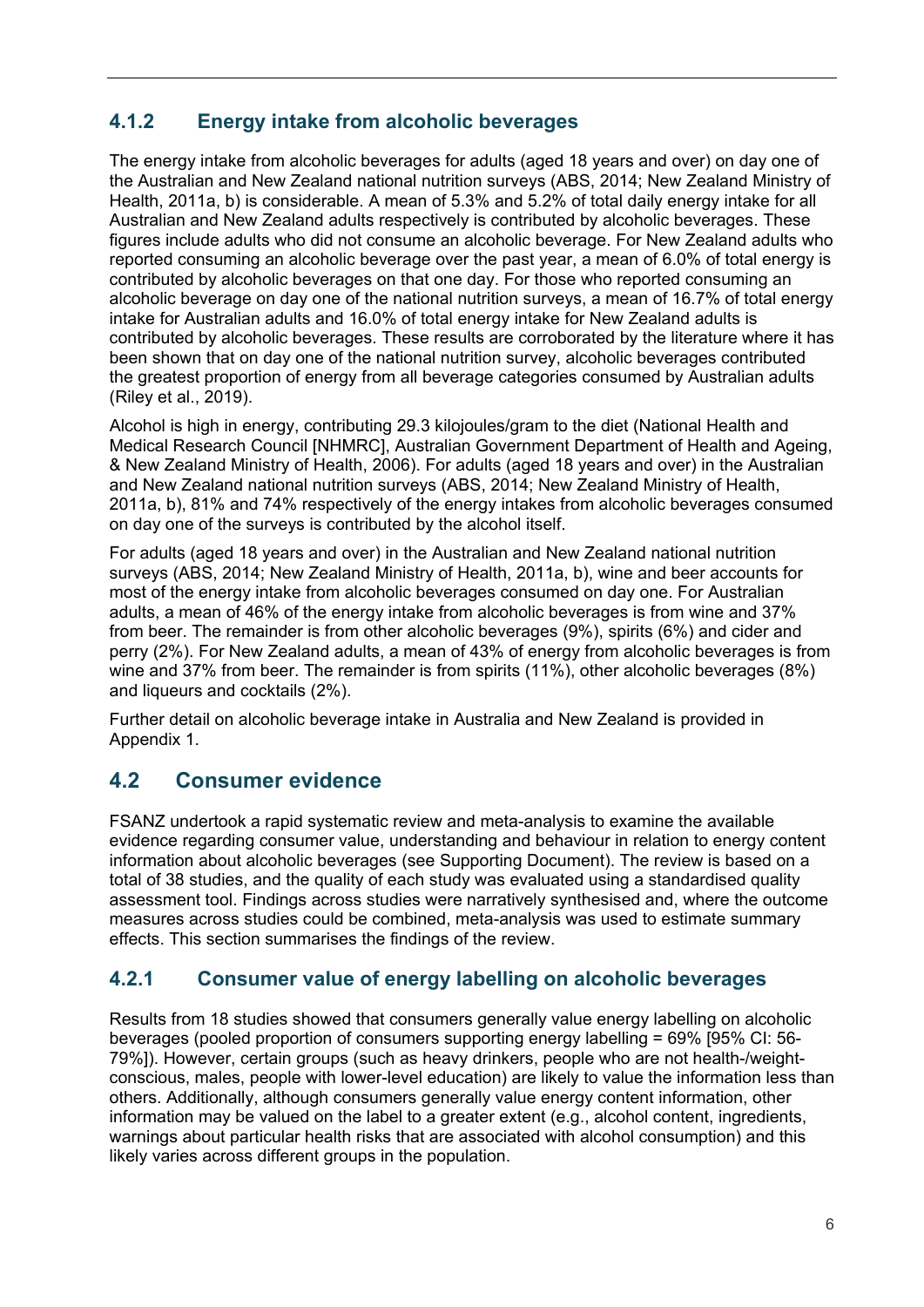### **4.2.2 Consumer understanding of the energy content of alcoholic beverages**

Results from 22 studies showed that, based on their general knowledge, consumers generally have a poor understanding of the energy content of alcoholic beverages.

Firstly, only a minority of consumers are able to correctly estimate the energy content (i.e. number of kilojoules or calories) in alcoholic beverages using their general knowledge (pooled proportion of correct estimates across studies = 18% [95% CI: 14-24%]). Additionally, consumers generally report that they do not know the energy content of alcoholic beverages and that they are not confident in their estimates.

Secondly, consumers are generally unable to correctly rank the energy content of different alcoholic beverages using their general knowledge. Rather, consumers tend to underestimate the relative energy content of wine and spirits. That is, wine and spirits are mistakenly perceived as being lower in energy compared to other alcoholic beverages. Conversely, consumers tend to overestimate the relative energy content of beer. That is, beer is mistakenly perceived as being higher in energy compared to other alcoholic beverages.

Thirdly, consumers are generally unaware that alcohol is the main source of energy in wine, beer, and spirits. Rather, one available New Zealand-based study found that consumers tended to believe that sugar was the main source of energy in these beverages (Walker et al., 2019a). One Australian-based study also indicated that low-carbohydrate beer consumers may mistakenly perceive carbohydrates as the main source of energy in beer. In this study consumers chose to drink low-carbohydrate beer over other types of beers (including light alcohol strength beer) because they mistakenly believed it to have less kilojoules and to be less fattening (Victoria Health Promotion Foundation, 2010).

The overall finding that consumers are generally unable to correctly estimate the energy content (i.e. number of kilojoules or calories) in alcoholic beverages using their general knowledge is likely similar to that of food and non-alcoholic beverages (e.g., Brindal et al., 2012; Pettigrew et al., 2013). However, where the two may differ is that consumers generally understand that some foods are high in energy (Brindal et al., 2012). In contrast, consumers may not understand that alcohol is high in energy, as the evidence shows that consumers do not understand that alcohol is the main source of energy in most alcoholic beverages.

Whether providing energy content information enhances consumer understanding of the energy content of alcoholic beverages is further reviewed below.

### **4.2.3 The effect of energy content information regarding alcoholic beverages on consumer understanding and behaviour**

Results from 16 studies showed that energy labelling (in kilojoule/calorie numerical format) has no effect on consumers' likelihood of drinking an alcoholic beverage. However this finding may be explained by the possibility that consumers do not understand energy content information when presented in calorie/kilojoule numerical formats. Consistent with this possibility, two available studies (including one based on a New Zealand sample) found that participants generally found calorie/kilojoule and percent daily intake information difficult to understand (Pabst et al., 2019; Walker et al., 2019a). Similar findings have been reported regarding consumer understanding of energy labelling on food and non-alcoholic beverages (Cowburn & Stockley, 2005; Watson et al., 2013). Additionally, given that most studies examined the effect of energy labelling on participants' likelihood of consuming a single alcoholic beverage, it remains unclear whether energy labelling has an effect on other relevant behaviours (such as consumer choice among different types of alcoholic beverages, or the number of drinks consumed over time). It is also unclear whether providing participants with energy labelling for a range of different alcoholic beverages and/or using other (non-numerical) formats would provide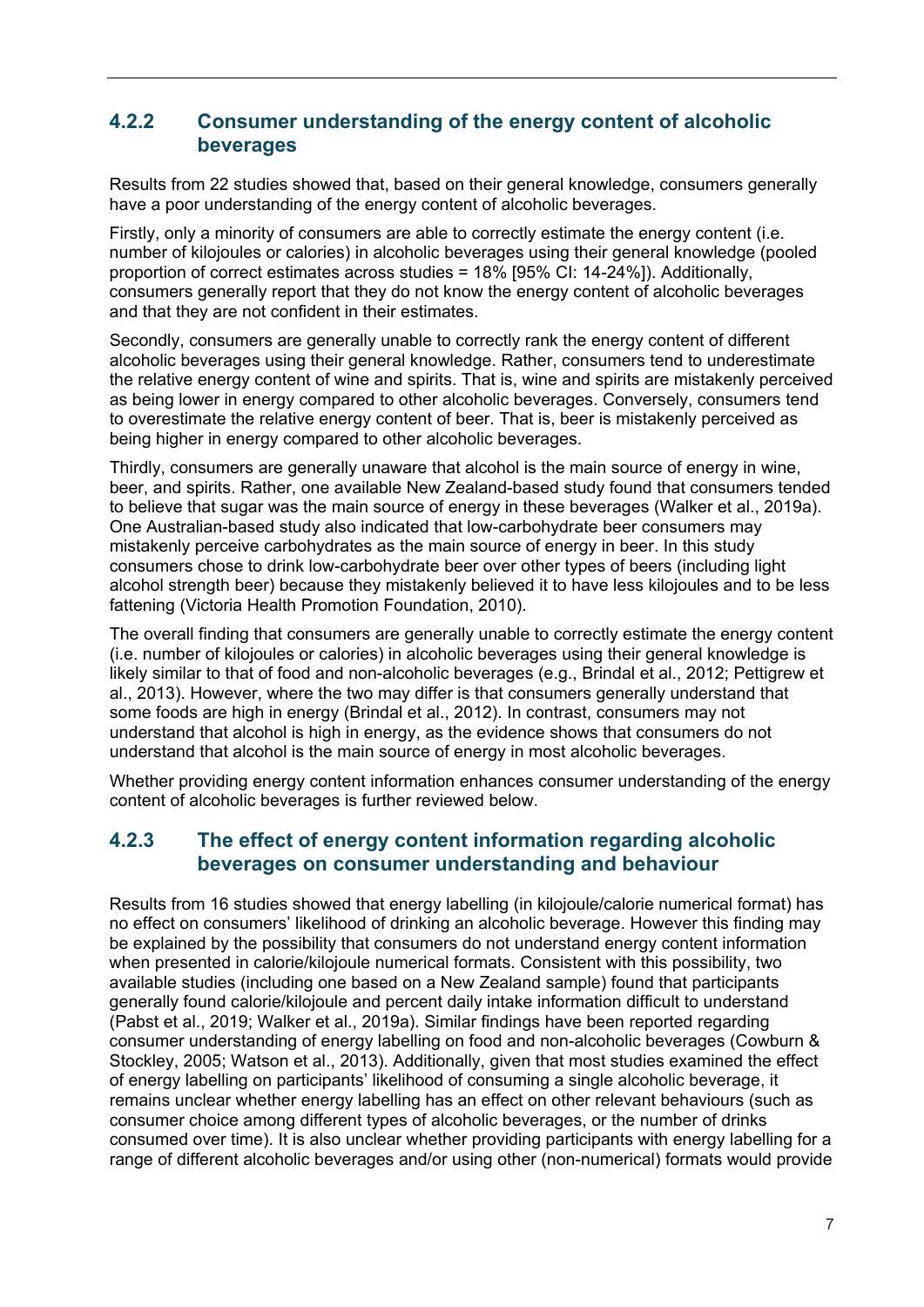a sufficient context for consumers to be able to interpret the information, and whether this in turn would affect consumer behaviour.

Finally, there is limited evidence available to answer the question of whether providing energy labelling on alcoholic beverages is likely to encourage some 'at risk' groups of consumers to offset the energy from alcoholic beverages by reducing their food intake.

In summary, the effect of energy labelling of alcoholic beverages on consumer behaviour remains unclear, given that the way in which the available studies measured consumer behaviour, and the types of behaviours measured, was severely limited.

# **4.2.4 Conclusion**

Consumers generally have a poor understanding of the energy content of alcoholic beverages. Consumers generally value energy labelling on alcoholic beverages, however, providing consumers with energy labelling (at least in kilojoule/calorie numerical format) may not enhance consumer understanding, as consumers report that they find the information difficult to interpret.

Most studies found that energy labelling has no effect on consumers' likelihood of drinking an alcoholic beverage. However, it remains unclear whether providing energy labelling using other formats and/or for a range of different alcoholic beverages enhances consumer understanding and therefore affects consumer behaviour. It also remains unclear whether energy labelling on alcoholic beverages affects a range of other relevant behaviours, such as choice among different types of alcoholic beverages, the number of drinks consumed over time, or the amount of food consumed. Thus, it is not possible to make a definitive conclusion regarding the effect of energy labelling of alcoholic beverages on consumer behaviour, given the limitations of the current available evidence.

# <span id="page-10-0"></span>**4.3 Availability of energy content information**

FSANZ undertook a limited survey at major liquor retail outlets and supermarkets in Australia (two stores in Canberra) and New Zealand (three stores in Wellington) to investigate the availability of energy content information on the label of alcoholic beverages, as well as other point of sale nutrition information. A search of the internet was also undertaken and information sought through targeted consultation to investigate the availability of energy content information on alcoholic beverages both on and off label.

## **4.3.1 Label information**

Packaged alcoholic beverages are not required to provide an NIP, containing average energy content information, unless a permitted nutrition content claim is being made. While voluntary labelling of alcoholic beverages with an NIP is permitted by the Code, very few products available for retail sale in Australia and New Zealand appear to provide an NIP in the absence of making a claim. Beers and ready-to-drink beverages (RTD's) are more likely to make nutrition content claims and are therefore labelled with an NIP. However FSANZ's survey found most packaged alcoholic beverages for retail sale in Australia and New Zealand do not currently provide energy content information on the label.

## **4.3.2 Online information**

Consumer information about the energy content of alcoholic beverages is available online. An online search for energy content, or kilojoules/calories in alcoholic beverages generates a large number of search results with varying degrees of information about the energy content of different alcoholic beverages. Common examples are detailed below.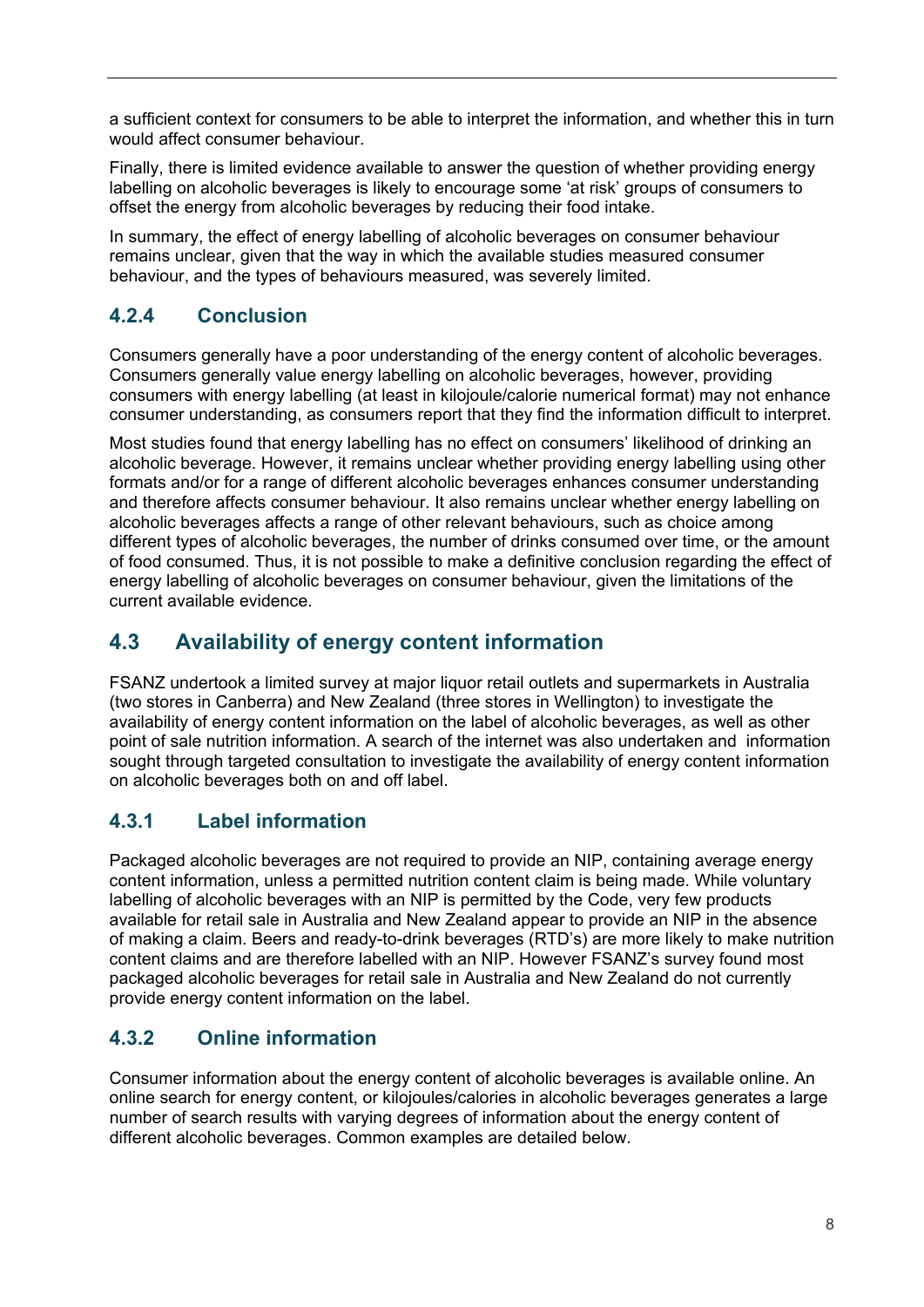#### Industry websites

A number of Australia and New Zealand alcohol producers are providing nutrition information, including energy content, on their websites, and some producers are including QR codes on label, linking to their websites. This information is generally specific to the branded product and is more commonly observed for beers and RTD's, than other categories of alcoholic beverages like wine and spirits.

Energy content information on industry websites is provided in different ways including NIPs, truncated NIPs (e.g. only energy information provided) and claims about energy content (e.g. 75 calories/serve, low in calories).

Some international alcoholic beverage brands include energy content information on their websites, but this information may not be for products available in Australia and New Zealand.

#### Online shopping

A small number of Australian and New Zealand retailers provide energy content information of some alcoholic beverages on their websites for online shoppers. For example Woolworths New Zealand Limited provide nutrition information, including energy content, in a full NIP format sourced from GS1 New Zealand for some alcoholic beverages.

#### Government websites

In New Zealand, the Health Promotion Agency runs a website (alcohol.org.nz) which provides information, research, advice and resources to help prevent and reduce alcohol-related harm. An information sheet on the energy content of alcoholic drinks<sup>[14](#page-11-0)</sup> is available. Graphics show the energy content of a specified volume of the main types of alcoholic beverages alongside the energy content of other drinks and some snacks.

The Mental Health Commission in Western Australia operates the *Alcohol. Think Again* website which has generic information about the energy content of a limited number of alcoholic beverages<sup>[15](#page-11-1)</sup>. LiveLighter is a public health education program run by the Cancer Council and Heart Foundation in both Western Australia and Victoria and funded by both state governments. On the LiveLighter website there is information about the energy content of alcohol<sup>16</sup>. Estimates of the energy content of general types of drinks are provided with some food comparisons. Reference is made to the high amount of energy in alcohol and that *low carb* drinks may not be much lower in energy given most of the energy comes from alcohol.

#### Industry initiatives

 $\overline{a}$ 

DrinkWise Australia, an independent not-for-profit industry funded organisation, promotes a safe and healthy drinking culture. On their website, they have a standard drinks calculator<sup>[17](#page-11-3)</sup> which provides the number of calories in certain volumes of specified beverages (small beer, large beer, beer can, beer bottle, red wine, white wine, champagne, straight spirit, spirit premixed).

Similar overseas organisations e.g. UK's DrinkAware also provide information about the number of calories in common alcoholic beverages.

<span id="page-11-0"></span><sup>&</sup>lt;sup>14</sup> [Health Promotion Agency. Energy content of alcoholic beverages](https://www.alcohol.org.nz/alcohol-its-effects/body-effects/main-body-effects)

<sup>15</sup> [Mental Health Commission Western Australia. Alcohol and Nutrition](https://alcoholthinkagain.com.au/alcohol-your-health/alcohol-and-long-term-health/alcohol-and-nutrition/)

<span id="page-11-2"></span><span id="page-11-1"></span><sup>&</sup>lt;sup>16</sup> LiveLighter. The surprising amount of kilojoules in alcohol

<span id="page-11-3"></span><sup>17</sup> [DrinkWise. | Standard drinks calculator](https://drinkwise.org.au/standard-drinks-calculator/)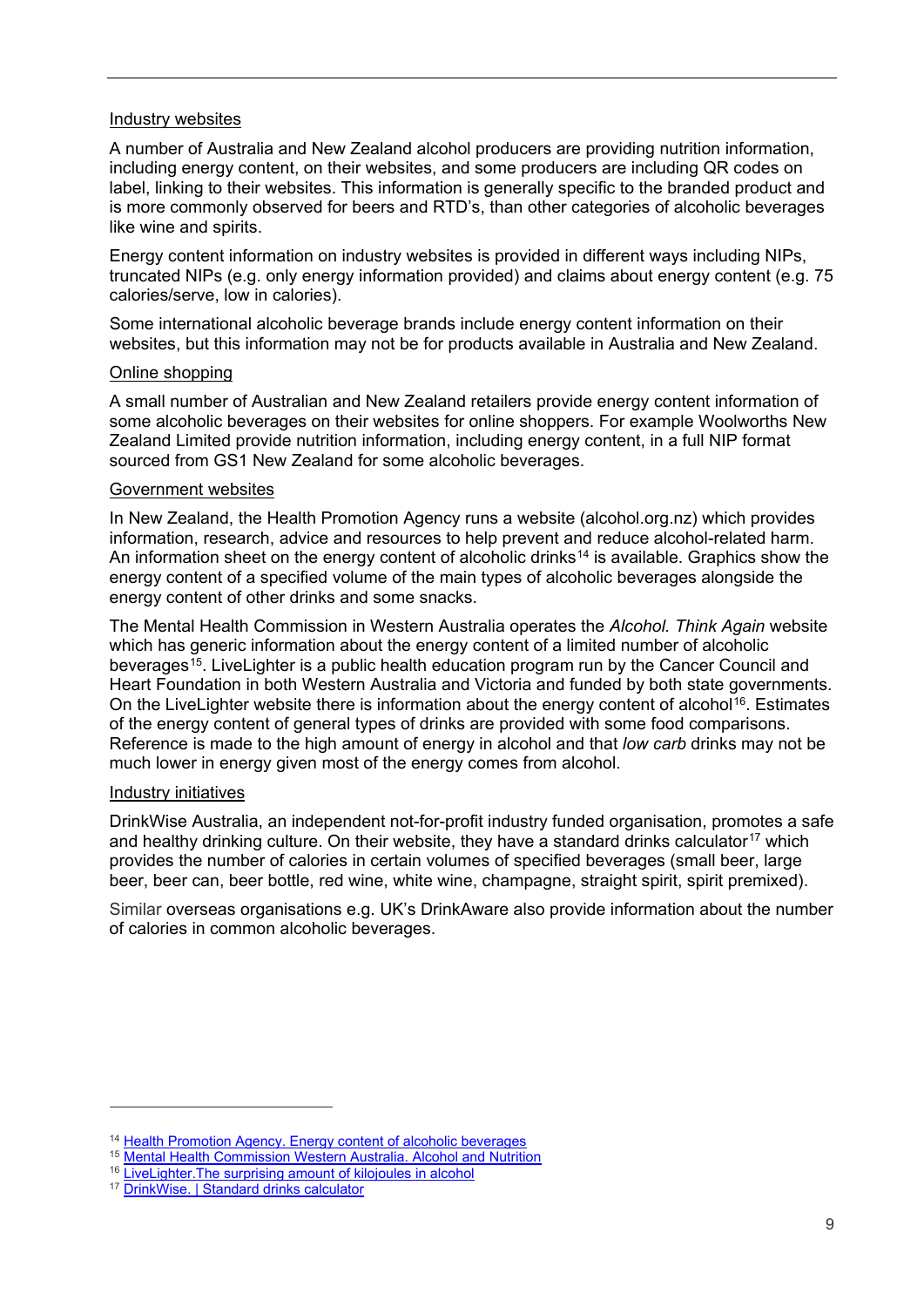#### Food composition databases

Searchable food composition databases, containing nutrition information on alcoholic beverages are available online. These may be freely available or at a cost to the user. Common examples include:

- The Australian Food Composition Database (AFCD) developed by FSANZ which contains average nutrient content of commonly consumed Australian foods
- The NZ Food Composition Database developed by Plant & Food Research and the Ministry of Health which contains nutrient data for New Zealand foods
- Commercial databases (e.g. CalorieKing). Commercial databases may contain some brand/product data in addition to generic alcoholic beverages.

#### Other sources of online information

Generic energy content information is also freely available from many other online sources such as Wikipedia; calorie counters; health, fitness and lifestyle websites/blogs; and magazine and newspaper articles.

Energy content information available across the various web references is not provided in a consistent manner and usually not product specific. Although some information appears to be from credible sources, some information is provided without reference to the data source. Additionally, a lot of information is based on international data and may not be relevant in the Australian and New Zealand context.

### **4.3.3 Mobile phone applications (apps)**

Over the last 5 years there has been a rise in the number of nutrition and weight loss apps that contain nutrition information, including energy content. However researchers have found variability in the quality of these apps and noted they may not provide exact, reliable information about specific foods (Holmann et al., 2017). Furthermore a number of apps do not disclose information sources or references for food nutrient data (Chen et al., 2015) so may not be credible sources of information.

## <span id="page-12-0"></span>**4.4 Overseas approaches**

Energy content labelling of alcoholic beverages is not specifically regulated anywhere in the world. However, a few countries require broader nutrition labelling on specific products (International Alliance for Responsible Drinking [IARD], 2019) and when certain claims are made e.g. in the USA a 'light' malt beverage must have the amount of calories per serving on the label. Ireland, the United Kingdom and the European Union are in the process of developing requirements for energy content labelling The UK Department of Health & Social Care expects to undertake public consultation on energy content labelling of alcoholic beverages in 2021 (UK Department of Health & Social Care, 2020)

Similar to Australia and New Zealand (see section 4.3.2), the alcoholic beverage industry voluntarily provides energy content information on some alcoholic beverage labels and on websites using various presentation formats. In the European Union, peak industry bodies developed a self-regulatory proposal for providing nutrition information to consumers in 2018 (European alcoholic beverage sectors, 2018). This was further developed and supported by the European wine sector (European wine sector, 2018), Spirits Europe (Spirits Europe, 2019) and the Brewers of Europe (Brewers of Europe, 2019) for on-label and/or online information. Recently the European Commission has announced it intends to develop a proposal for the provision of nutrition labelling on alcoholic beverages by the end of 2022 (European Commission, 2021).

In addition to peak industry bodies, a number of alcoholic beverage producers around the world have policies for providing energy content information on-label and/or on websites, however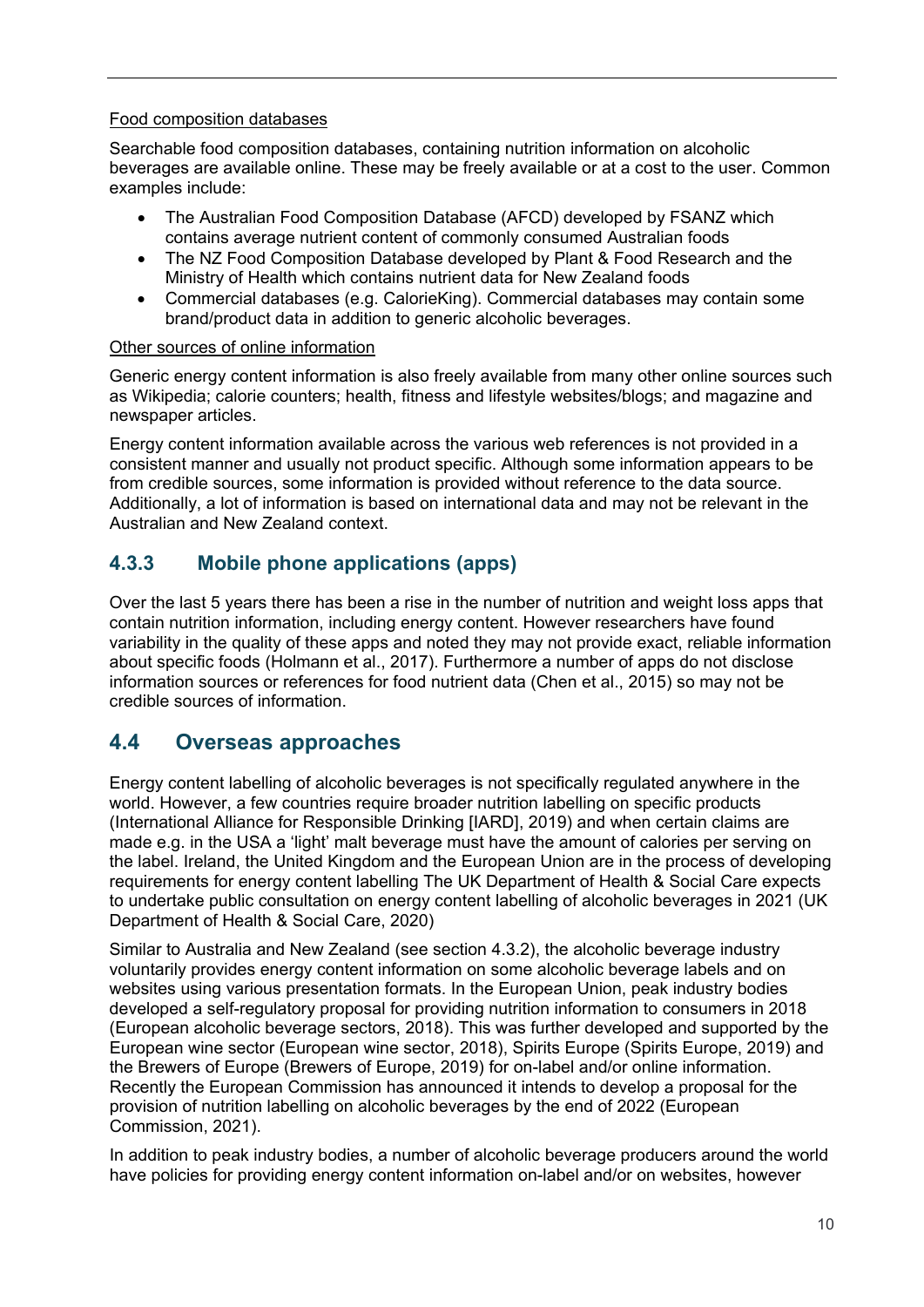there appears to be more emphasis on providing the information on websites than on-label. International brand policies on the provision of energy content information may impact the amount and type of information available to Australia and New Zealand consumers whether it be provided on-label or on websites.

Further detail is provided in Appendix 2.

# <span id="page-13-0"></span>**4.5 Determination of energy content of alcoholic beverages**

### **4.5.1 Methodology**

Average energy content is defined in section 1.1.2—2 Definitions—general of the Code as the average energy content calculated in accordance with section S11—2 of Schedule 11 Calculation of values for nutrition information panels*[18](#page-13-1)*. S11—2 sets out the equation and the energy factors for determining the average energy content of foods for inclusion in the NIP.

Methods that can be used to determine the average energy content of a food for making declarations in an NIP include:

- indirect laboratory analysis and calculation
- calculation from ingoing ingredients (recipe method)
	- o using the FSANZ Nutrition Panel Calculator (NPC)
	- $\circ$  other commercial software.

The suitability of these methods for determining the energy content of alcoholic beverages is discussed below.

#### *4.5.1.1 Indirect laboratory analysis and calculation*

The average energy content of foods and beverages can be determined by a combination of laboratory analysis and calculation. The average amount, in grams, of each component in the food (e.g. carbohydrate, fat, alcohol etc.) and energy factors for these components are required for this method. The equation and energy factors are set out in S11—2 of the Code. Laboratory analysis either in-house or commercially sourced is required to determine the amount of each component in the food.

FSANZ consulted with the Australian Government's national authority on measurement, the National Measurement Institute (NMI)<sup>[19](#page-13-2)</sup> who advised that alcoholic beverages can be analysed for nutrition information similar to other food matrices. As most alcoholic beverages have negligible amounts of protein, fat and fibre and the majority of the energy comes from the alcohol itself, the analysis of alcoholic beverages is generally quite straight forward and when engaging a commercial laboratory to undertake the analysis, can be done at a lower cost than other foods.

#### *4.5.1.2 Calculation from ingoing ingredients*

The average energy content of some foods can be calculated from recipe. The ingredients and amounts used in the recipe and the final weight or weight change are required for this method.

FSANZ has developed the NPC, a free, online tool to assist food manufacturers calculate the average nutrient content of foods from ingoing ingredients. It is supported by a dataset

<span id="page-13-1"></span><sup>18</sup> <https://www.legislation.gov.au/Details/F2018C00953>

<span id="page-13-2"></span><sup>19</sup> https://www.industry.gov.au/policies-and-initiatives/national-measurement-institute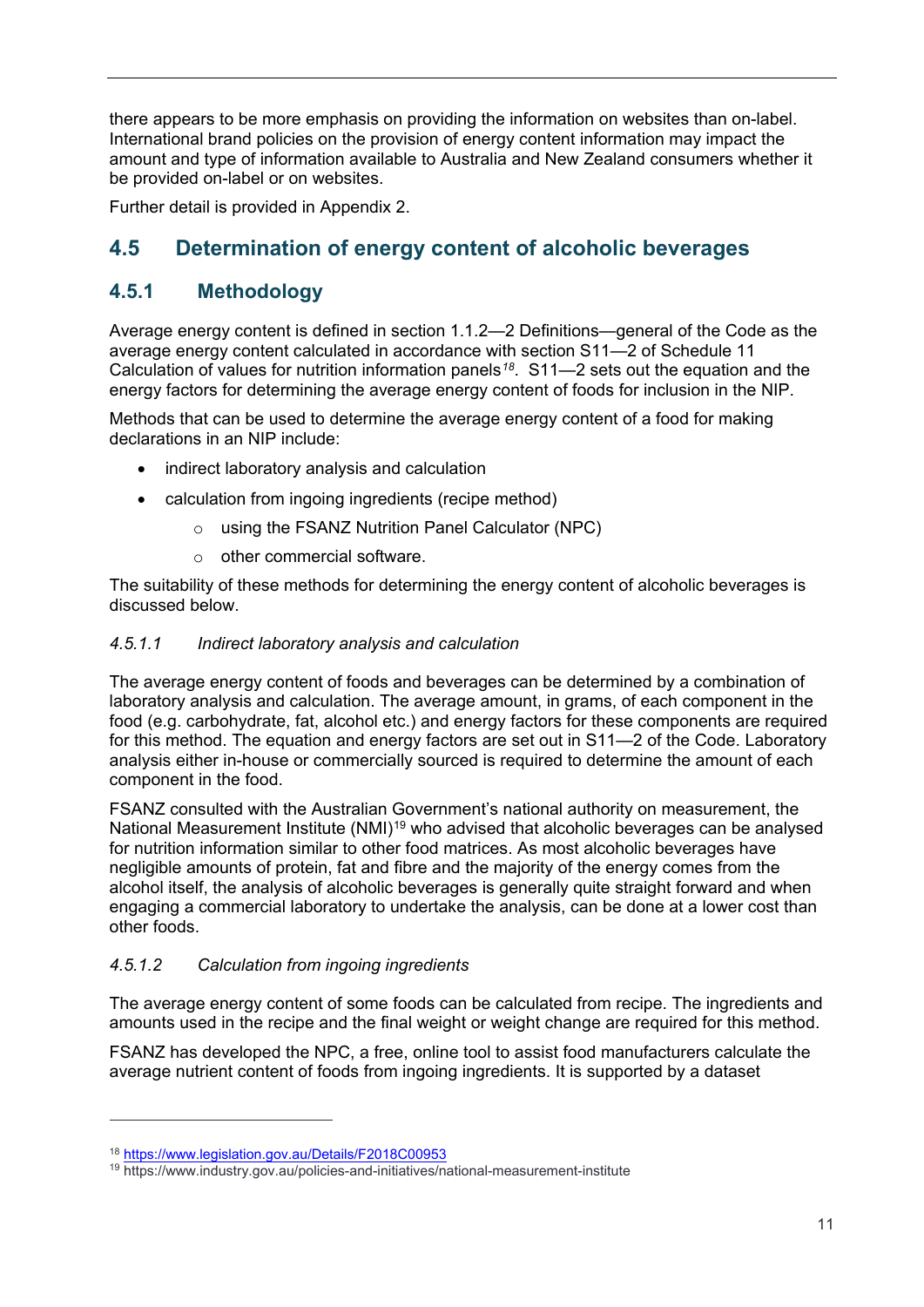containing average nutrient data for 2520 common foods, including over 50 alcoholic beverages, which can be used as ingredients.

A number of commercial tools are also available, at a cost, as an alternative to the NPC to assist food manufacturers calculate nutrient content of foods for labelling purposes.

While calculation of energy content information from ingoing ingredients may not be as accurate as the other methods it is a cheaper alternative for manufacturers.

### **4.5.2 Technical issues specific to alcoholic beverages**

As discussed previously, some alcohol producers do provide energy content information on and/or off label for their alcoholic beverage products (see section 4.3). Submissions from industry stakeholders indicate that a mix of analysis and calculation is common practice for the determination of nutrition and alcohol content information in the industry. However stakeholders did raise some issues in the determination and provision of accurate energy content information, specific to alcoholic beverages.

#### *4.5.2.1 Alcoholic beverages produced by fermentation*

Many alcoholic beverages including beer, wine and some spirits are produced by fermentation. Alcoholic fermentation is the process by which yeast, or bacteria converts sugars into alcohol and carbon dioxide. Consequently, fermentation and the extent of fermentation has an effect on the final sugar (carbohydrate) and alcohol content, and therefore energy content of the final product. The energy content of fermented alcoholic beverages can be determined by calculation if the sugar and alcohol content of the final product has been determined analytically, but cannot be determined solely from ingoing ingredients. Consequently some degree of laboratory analysis is necessary, and the NPC and other similar tools (i.e. calculation from ingoing ingredients) are inappropriate for the determination of the energy content of fermented alcoholic beverages.

#### *4.5.2.2 Accuracy and tolerances*

Some alcoholic beverages e.g. wine, craft beer etc. are not made to recipe and therefore the nutritional profile may vary between batches. Industry stakeholders have raised concern about the determination of energy content on a batch by batch basis as being burdensome and financially unfeasible for small batch producers. They have requested consideration of standardised values, rather than product-specific energy content information for alcoholic beverages.

Section 2.7.1—3 sets out the accuracy required in the statement of alcohol content for different alcoholic beverages. Given the large contribution that alcohol makes to a product's energy content, industry stakeholders have suggested these tolerances require consideration with respect to the accuracy required for energy labelling of alcoholic beverages.

## **4.5.3 Conclusion**

We have not identified any technical impediments to determining the energy content of alcoholic beverages to enable the provision of energy content information, and some products are already labelled with energy content information demonstrating it is possible. However, there are issues specific to alcoholic beverages that require further consideration.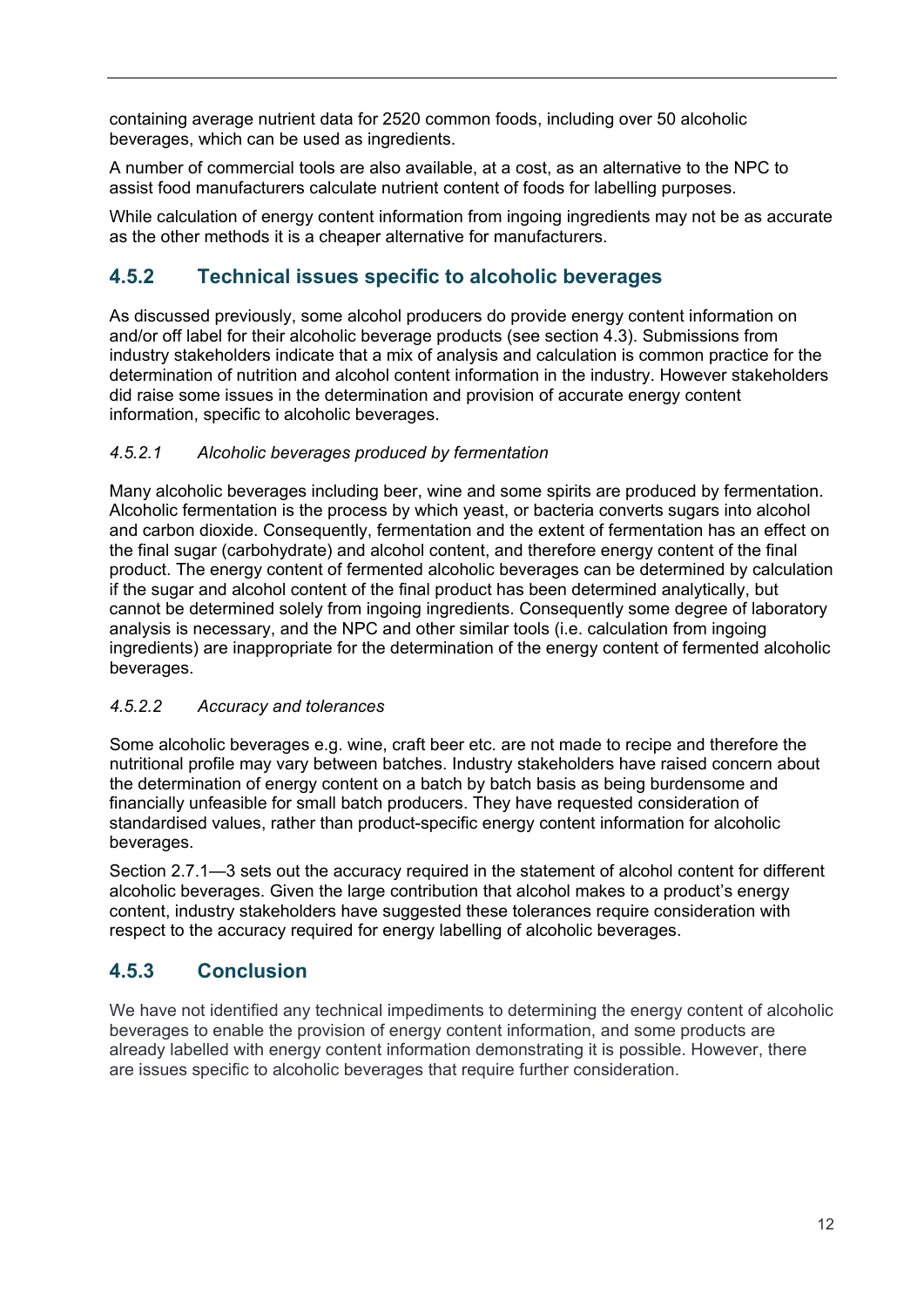# <span id="page-15-0"></span>**5 Conclusion and next steps**

The objective of this assessment was to consider the evidence and investigate issues associated with energy labelling of alcoholic beverages, to clearly identify and define the problem (if any), and determine whether labelling is appropriate for addressing the identified problem.

The following is a summary of the key assessment findings:

- around 80% of Australian (over 18 years) and New Zealand adults (over 15 years) consume alcoholic beverages;
- alcoholic beverages contribute a mean of 16.7% and 16.0% of total daily energy intake for Australian and New Zealand adults respectively on the day they consume alcoholic beverages;
- alcohol is energy dense providing 29.3 kilojoules/gram. For adults in the Australian and New Zealand nutrition surveys, 81% and 74% respectively of the energy intakes from alcoholic beverages is contributed by the alcohol itself;
- in Australia and New Zealand most alcoholic beverages are purchased to consume away from the place of purchase;
- most packaged alcoholic beverages for retail sale in Australia and New Zealand do not currently provide energy content information on the label, however some consumer information about the energy content of alcoholic beverages is available online;
- the evidence shows consumers do not understand that alcohol is the main source of energy in most alcoholic beverages;
- consumers generally value energy labelling on alcoholic beverages, however they do not understand it, at least when presented in numerical (calorie/kilojoule) format;
- energy content information (in calorie/kilojoule numerical format) has no effect on consumers' likelihood of drinking an alcoholic beverage. However it remains unclear whether energy content information affects other behaviours, such as choice among different types of alcoholic beverages or the number of drinks consumed over time. It also remains unclear whether providing energy content information in other (nonnumerical) formats affects consumer behaviour;
- energy content labelling of alcoholic beverages is not specifically regulated anywhere in the world, however, some countries are in the process of developing mandatory requirements for energy content labelling; and
- while there are some technical issues specific to alcoholic beverages, the energy content of alcoholic beverages can be determined to enable the provision of energy content information.

Based on these key findings, and in the context of:

- the Australian and New Zealand Dietary Guidelines recommendations to limit alcohol intake to achieve an appropriate energy intake; and
- policy guidance which states that Ministers expect food labels to provide adequate information to enable consumers to make informed choices to support healthy dietary patterns recommended in the Dietary Guidelines

#### FSANZ has identified the problem as

*Unlike most other packaged food and beverages, labels on most packaged alcoholic beverages do not provide information about energy content to enable consumers to make informed choices in line with dietary guidelines.*

As labelling appears a potential approach to address the problem, FSANZ considers further consideration is warranted. Therefore FSANZ intends to undertake further work to explore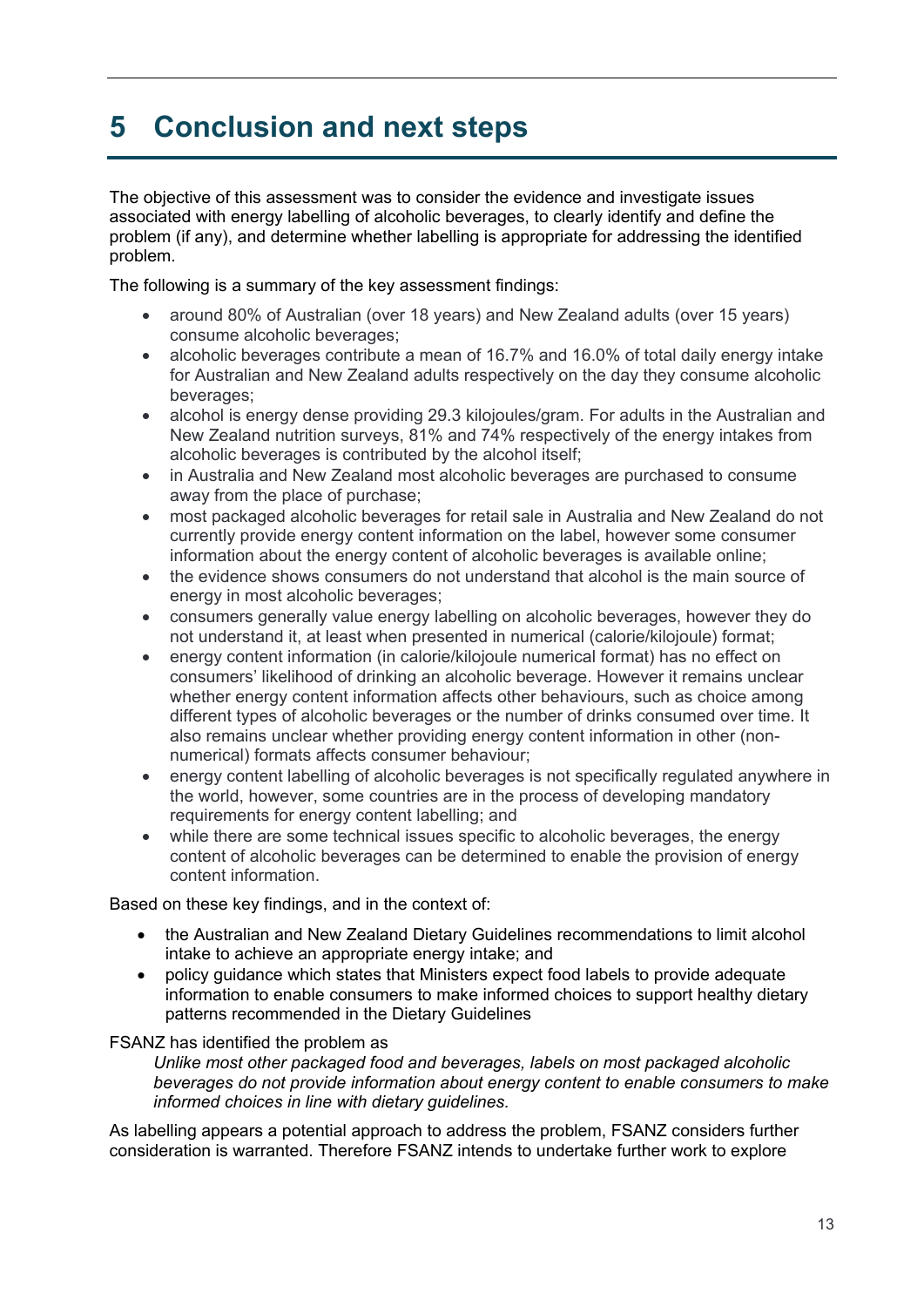regulatory and/or non-regulatory options for energy labelling of alcoholic beverages, and identify a preferred approach.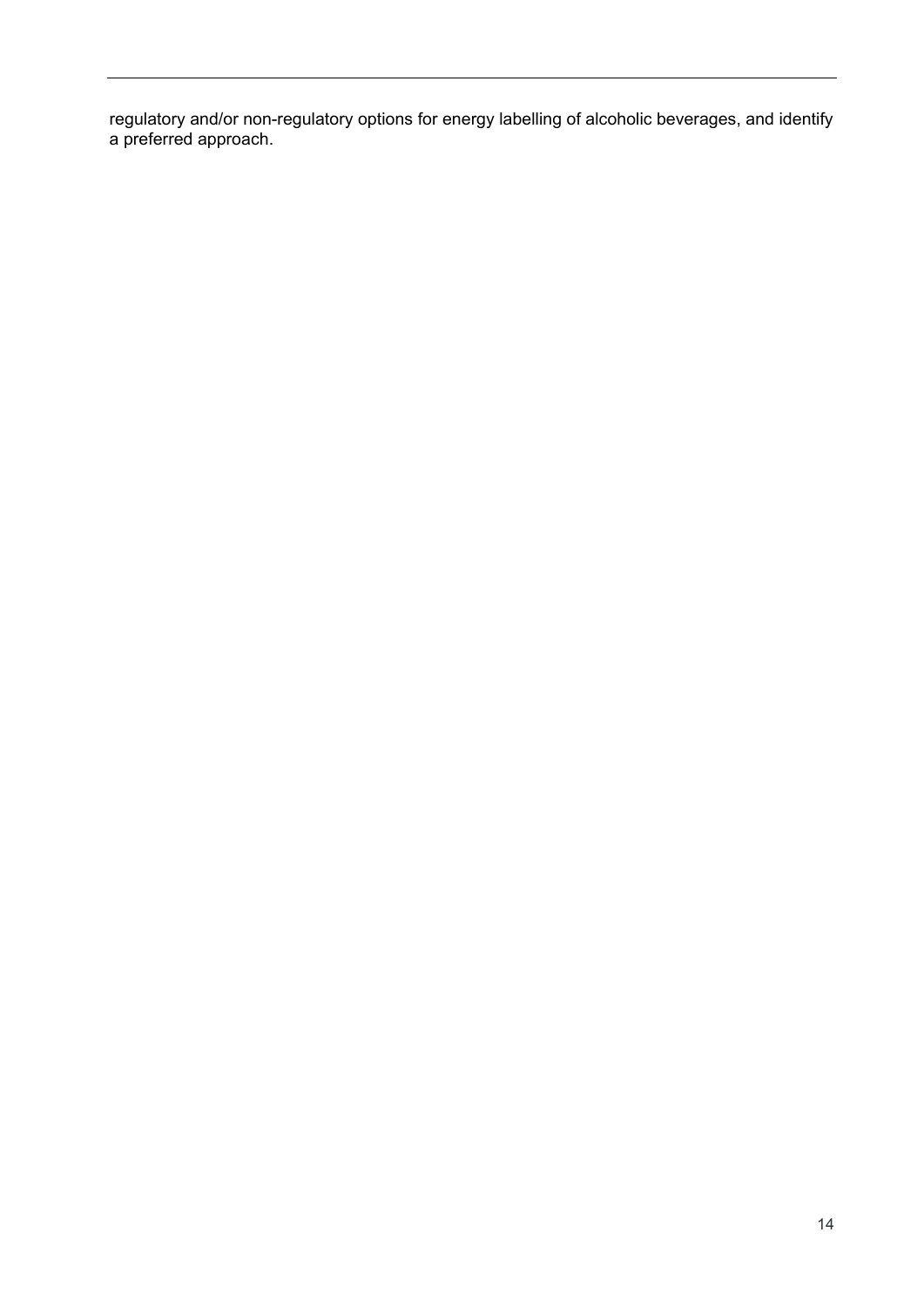# <span id="page-17-0"></span>**6 References**

Australian Bureau of Statistics (ABS). (2014). *National Nutrition and Physical Activity Survey, 2011-12*. Retrieved from

[http://www.abs.gov.au/AUSSTATS/abs@.nsf/Latestproducts/4324.0.55.002Main%20Feat](http://www.abs.gov.au/AUSSTATS/abs@.nsf/Latestproducts/4324.0.55.002Main%20Features652011-12?opendocument&tabname=Summary&prodno=4324.0.55.002&issue=2011-12&num=&view) [ures652011-](http://www.abs.gov.au/AUSSTATS/abs@.nsf/Latestproducts/4324.0.55.002Main%20Features652011-12?opendocument&tabname=Summary&prodno=4324.0.55.002&issue=2011-12&num=&view)

[12?opendocument&tabname=Summary&prodno=4324.0.55.002&issue=2011-](http://www.abs.gov.au/AUSSTATS/abs@.nsf/Latestproducts/4324.0.55.002Main%20Features652011-12?opendocument&tabname=Summary&prodno=4324.0.55.002&issue=2011-12&num=&view) [12&num=&view](http://www.abs.gov.au/AUSSTATS/abs@.nsf/Latestproducts/4324.0.55.002Main%20Features652011-12?opendocument&tabname=Summary&prodno=4324.0.55.002&issue=2011-12&num=&view)

- Australian Bureau of Statistics (ABS). (2018). *National Health Survey: First results, 2017-18*. Retrieved from [https://www.abs.gov.au/statistics/health/health-conditions-and](https://www.abs.gov.au/statistics/health/health-conditions-and-risks/national-health-survey-first-results/latest-release#health-risk-factors)[risks/national-health-survey-first-results/latest-release#health-risk-factors](https://www.abs.gov.au/statistics/health/health-conditions-and-risks/national-health-survey-first-results/latest-release#health-risk-factors)
- Australian Institute of Health and Welfare (AIHW). (2020). *National Drug Strategy Household Survey 2019*. Retrieved from [https://www.aihw.gov.au/reports/illicit-use-of-drugs/national](https://www.aihw.gov.au/reports/illicit-use-of-drugs/national-drug-strategy-household-survey-2019/contents/summary)[drug-strategy-household-survey-2019/contents/summary](https://www.aihw.gov.au/reports/illicit-use-of-drugs/national-drug-strategy-household-survey-2019/contents/summary)
- Blewett, N., Goddard, N., Pettigrew, S., Reynolds, C., & Yeatman, H. (2011). *Labelling logic: Review of food labelling law and policy (2011).* Department of Health and Ageing, Canberra, Australia. Retrieved April, 2021, from [https://webarchive.nla.gov.au/awa/20170215181007/http://foodlabellingreview.gov.au/inte](https://webarchive.nla.gov.au/awa/20170215181007/http:/foodlabellingreview.gov.au/internet/foodlabelling/publishing.nsf/content/labelling-logic) [rnet/foodlabelling/publishing.nsf/content/labelling-logic](https://webarchive.nla.gov.au/awa/20170215181007/http:/foodlabellingreview.gov.au/internet/foodlabelling/publishing.nsf/content/labelling-logic)
- Brewers of Europe. (2019.) *Proud to be clear. Ingredients and nutrition labelling of beer*. Retrieved April, 2021, from [https://brewersofeurope.org/site/media](https://brewersofeurope.org/site/media-centre/index.php?doc_id=978&class_id=31&detail=true)[centre/index.php?doc\\_id=978&class\\_id=31&detail=true](https://brewersofeurope.org/site/media-centre/index.php?doc_id=978&class_id=31&detail=true)
- Brindal, E., Wilson, C., Mohr, P., & Wittert, G. (2012). Perceptions of portion size and energy content: implications for strategies to affect behaviour change. *Public Health Nutrition, 15*(2), 246-253. <https://doi.org/10.1017/S1368980011001236>
- Chen, J., Cade J.E., Allman-Farinelli, M. (2015). The Most Popular Smartphone Apps for Weight Loss: A Quality Assessment. *JMIR mHealth and uHealth, 3*(4), e104. https://doi.org/10.2196/mhealth.4334
- Cowburn, G., & Stockley, L. (2005). Consumer understanding and use of nutrition labelling: a systematic review. *Public Health Nutrition, 8*(1), 21-28. <https://doi.org/10.1079/PHN2004666>

European alcoholic beverage sectors. (2018). *Self-regulatory proposal from the European alcoholic beverage sectors on the provision of nutrition information and ingredients listing*. Retrieved April, 2021, from [https://spirits.eu/upload/files/SR%20proposal%20from%20the%20European%20alcoholic](https://spirits.eu/upload/files/SR%20proposal%20from%20the%20European%20alcoholic%20beverage%20sector%20on%20the%20provision%20of%20NI%20and%20IL.pdf) [%20beverage%20sector%20on%20the%20provision%20of%20NI%20and%20IL.pdf](https://spirits.eu/upload/files/SR%20proposal%20from%20the%20European%20alcoholic%20beverage%20sector%20on%20the%20provision%20of%20NI%20and%20IL.pdf)

- European Commission. (2021). *Remarks by Commissioner Stella Kyriakides at the press conference on Europe's Beating Cancer Plan*. Retrieved April, 2021, from [https://ec.europa.eu/commission/presscorner/detail/en/speech\\_21\\_407](https://ec.europa.eu/commission/presscorner/detail/en/speech_21_407)
- European wine sector. (2018). *Detailed wine and aromatised wine products annex to the selfregulatory proposal from the European alcoholic beverages sectors on the provision of nutrition information and ingredients*. Retrieved April, 2021, from [https://ec.europa.eu/food/sites/food/files/safety/docs/fs\\_labelling-nutrition\\_legis\\_alcohol](https://ec.europa.eu/food/sites/food/files/safety/docs/fs_labelling-nutrition_legis_alcohol-self-regulatory-proposal_annex-wine-en.pdf)[self-regulatory-proposal\\_annex-wine-en.pdf](https://ec.europa.eu/food/sites/food/files/safety/docs/fs_labelling-nutrition_legis_alcohol-self-regulatory-proposal_annex-wine-en.pdf)
- Foundation for Alcohol Research and Education (FARE). (2020). *2020 annual alcohol poll: Attitudes and behaviours*. Retrieved April, 2021, from [https://fare.org.au/annual-alcohol](https://fare.org.au/annual-alcohol-poll-2020-we-drink-more-alcohol-and-most-often-at-home-even-before-covid-19-lockdowns/)[poll-2020-we-drink-more-alcohol-and-most-often-at-home-even-before-covid-19](https://fare.org.au/annual-alcohol-poll-2020-we-drink-more-alcohol-and-most-often-at-home-even-before-covid-19-lockdowns/) [lockdowns/](https://fare.org.au/annual-alcohol-poll-2020-we-drink-more-alcohol-and-most-often-at-home-even-before-covid-19-lockdowns/)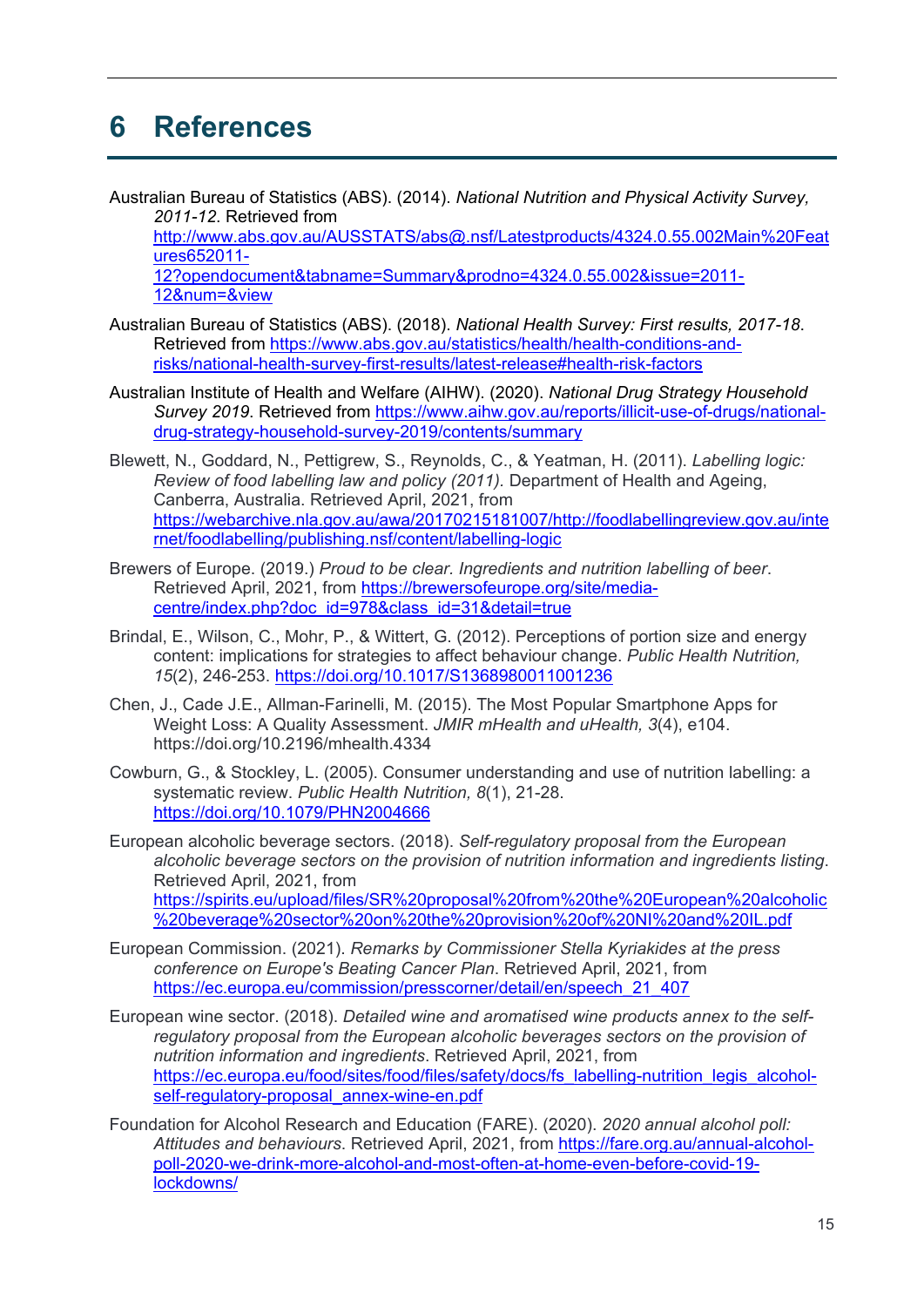- Holzmann S. L., Pröll K., Hauner, H., & Holzapfel, C. (2017). Nutrition apps: quality and limitations. An explorative investigation on the basis of selected apps. *Ernahrungs Umschau 64*(5), 80–89. https://doi.org/10.4455/eu.2017.018
- International Alliance for Responsible Drinking (IARD). (2019). *Beverage alcohol labeling requirements.* Retrieved April, 2021, from [https://iard.org/science](https://iard.org/science-resources/detail/Beverage-Alcohol-Labeling-Requirements)[resources/detail/Beverage-Alcohol-Labeling-Requirements](https://iard.org/science-resources/detail/Beverage-Alcohol-Labeling-Requirements)
- Legislative and Governance Forum on Food Regulation (convening as the Australia and New Zealand Ministerial Council). (2011). *Response to the Recommendations of Labelling Logic: Review of Food Labelling Law and Policy (2011).* Retrieved June, 2020, from [https://foodregulation.gov.au/internet/fr/publishing.nsf/Content/53351997D78AAC31CA25](https://foodregulation.gov.au/internet/fr/publishing.nsf/Content/53351997D78AAC31CA258359007E80F5/$File/Forum-Response-to-the-Food-Labelling-Law-and-Policy-Review-9-12-2011.pdf) [8359007E80F5/\\$File/Forum-Response-to-the-Food-Labelling-Law-and-Policy-Review-9-](https://foodregulation.gov.au/internet/fr/publishing.nsf/Content/53351997D78AAC31CA258359007E80F5/$File/Forum-Response-to-the-Food-Labelling-Law-and-Policy-Review-9-12-2011.pdf) [12-2011.pdf](https://foodregulation.gov.au/internet/fr/publishing.nsf/Content/53351997D78AAC31CA258359007E80F5/$File/Forum-Response-to-the-Food-Labelling-Law-and-Policy-Review-9-12-2011.pdf)
- Manton, E. (2013). *Alcohol and obesity: A systematic review scoping study*. Foundation for Alcohol Research and Education (FARE). Retrieved April, 2021, from <https://fare.org.au/alcohol-and-obesity-a-systematic-review-scoping-study/>
- M.E Consulting. (2018*). New Zealand alcohol supply and demand structures: Research report*. Health Promotion Agency. Retrieved April, 2021, from [https://www.hpa.org.nz/sites/default/files/NZ%20Alcohol%20Supply%20and%20Demand](https://www.hpa.org.nz/sites/default/files/NZ%20Alcohol%20Supply%20and%20Demand%20Structure%20Research%20Report%20FEB2018-Final.PDF) [%20Structure%20Research%20Report%20FEB2018-Final.PDF](https://www.hpa.org.nz/sites/default/files/NZ%20Alcohol%20Supply%20and%20Demand%20Structure%20Research%20Report%20FEB2018-Final.PDF)
- National Health and Medical Research Council (NHMRC), Australian Government Department of Health and Ageing, & New Zealand Ministry of Health. (2006). *Nutrient Reference Values for Australia and New Zealand*. Canberra, Australia: National Health and Medical Research Council.
- National Health and Medical Research Council (NHMRC). (2013) *Australian Dietary Guidelines*. Retrieved April, 2021, from [https://www.eatforhealth.gov.au/sites/default/files/content/n55\\_australian\\_dietary\\_guidelin](https://www.eatforhealth.gov.au/sites/default/files/content/n55_australian_dietary_guidelines.pdf) [es.pdf](https://www.eatforhealth.gov.au/sites/default/files/content/n55_australian_dietary_guidelines.pdf)
- New Zealand Institute of Economic Research (NZIER). (2015). *The net benefits of energy labelling on alcoholic beverages: Cost benefit analysis of the impacts of mandatory labelling of energy content on alcoholic beverages.* Retrieved April, 2021, from [https://www.foodstandards.gov.au/consumer/labelling/review/Documents/NZIER%206%2](https://www.foodstandards.gov.au/consumer/labelling/review/Documents/NZIER%206%20February%202015%20Revised%20report%20on%20energy%20labelling%20on%20alcoholic%20beverages.pdf) [0February%202015%20Revised%20report%20on%20energy%20labelling%20on%20alco](https://www.foodstandards.gov.au/consumer/labelling/review/Documents/NZIER%206%20February%202015%20Revised%20report%20on%20energy%20labelling%20on%20alcoholic%20beverages.pdf) [holic%20beverages.pdf](https://www.foodstandards.gov.au/consumer/labelling/review/Documents/NZIER%206%20February%202015%20Revised%20report%20on%20energy%20labelling%20on%20alcoholic%20beverages.pdf)
- New Zealand Ministry of Health. (2011a). *Methodology report for the 2008/09 New Zealand Adult Nutrition Survey*. Retrieved April, 2021, from [https://www.health.govt.nz/publication/methodology-report-2008-09-nz-adult-nutrition](https://www.health.govt.nz/publication/methodology-report-2008-09-nz-adult-nutrition-survey)[survey](https://www.health.govt.nz/publication/methodology-report-2008-09-nz-adult-nutrition-survey)
- New Zealand Ministry of Health. (2011b). *A focus on nutrition: Key findings of the 2008/09 New Zealand Adult Nutrition Survey*. Retrieved April 2021, from [https://www.health.govt.nz/publication/focus-nutrition-key-findings-2008-09-nz-adult](https://www.health.govt.nz/publication/focus-nutrition-key-findings-2008-09-nz-adult-nutrition-survey)[nutrition-survey](https://www.health.govt.nz/publication/focus-nutrition-key-findings-2008-09-nz-adult-nutrition-survey)
- New Zealand Ministry of Health. (2019). *New Zealand Health Survey annual data explorer*. Retrieved April, 2021, from [https://minhealthnz.shinyapps.io/nz-health-survey-2018-19](https://minhealthnz.shinyapps.io/nz-health-survey-2018-19-annual-data-explorer/_w_783feeee/_w_35c473e3/#!/home) [annual-data-explorer/\\_w\\_783feeee/\\_w\\_35c473e3/#!/home](https://minhealthnz.shinyapps.io/nz-health-survey-2018-19-annual-data-explorer/_w_783feeee/_w_35c473e3/#!/home)
- New Zealand Ministry of Health. (2020). *Eating and Activity Guidelines for New Zealand Adults: Updated 2020*. Retrieved April, 2021, from [https://www.health.govt.nz/system/files/documents/publications/eating-activity-guidelines](https://www.health.govt.nz/system/files/documents/publications/eating-activity-guidelines-new-zealand-adults-dec20.pdf)[new-zealand-adults-dec20.pdf](https://www.health.govt.nz/system/files/documents/publications/eating-activity-guidelines-new-zealand-adults-dec20.pdf)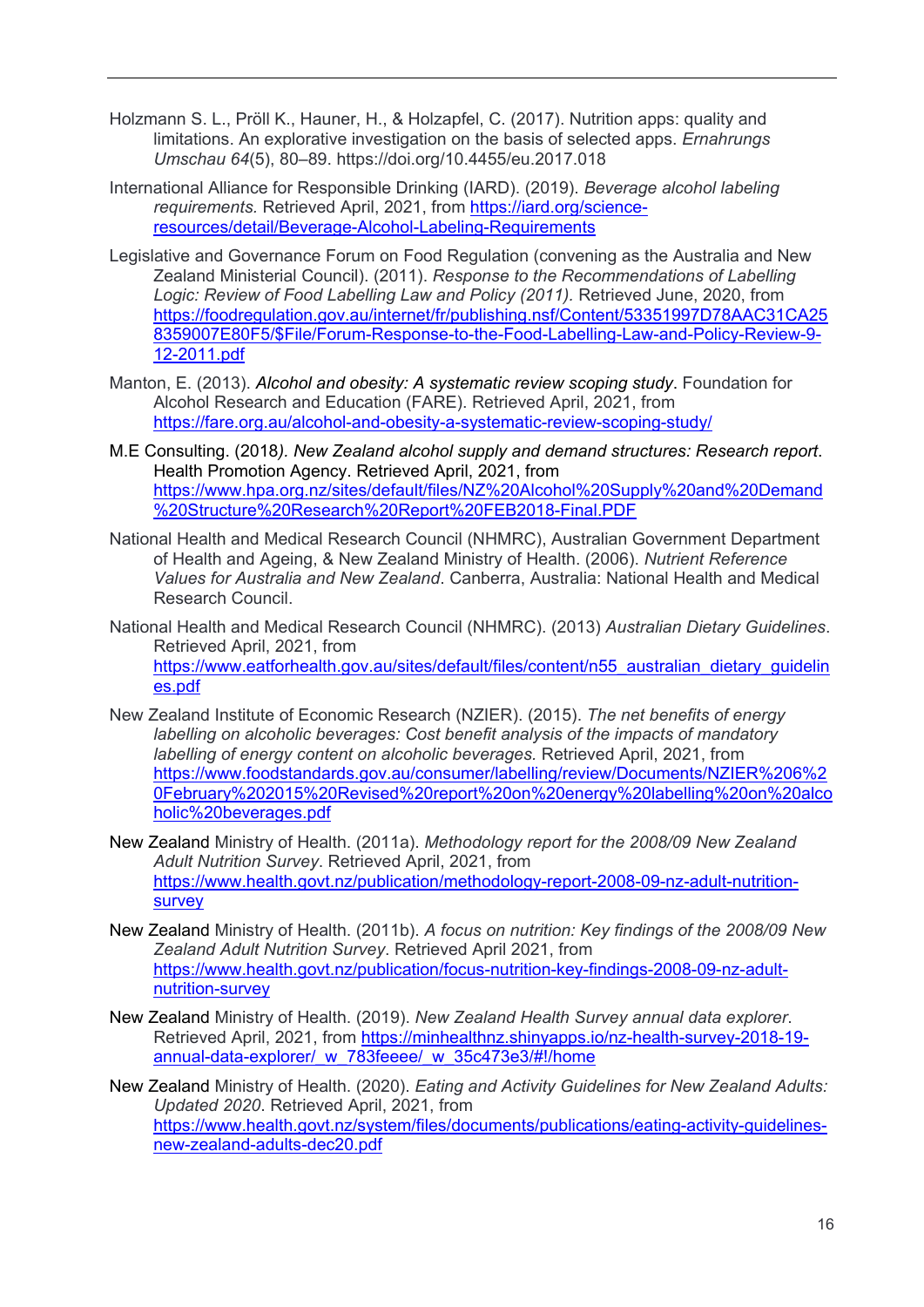- Pabst, E., Szolnoki, G., & Loose, S. M. (2019). The effects of mandatory ingredient and nutrition labelling for wine consumers–A qualitative study. *Wine Economics and Policy, 8*(1), 5-15. <https://doi.org/10.1016/j.wep.2019.02.001>
- Pettigrew, S., Rosenberg, M., & Ferguson, R. (2013). Consumers'(in) ability to estimate the energy content of unhealthy foods. *Nutrition & Dietetics, 70*(4), 307-311. <https://doi.org/10.1111/1747-0080.12011>
- Riley, M. D., Hendrie, G. A., & Baird, D. L. (2019). Drink choice is important: Beverages make a substantial contribution to energy, sugar, calcium and Vitamin C intake among Australians. *Nutrients, 11*(6), 1389.<https://doi.org/10.3390/nu1106F1389>
- Spirits Europe. (2019). *Memorandum of understanding on the provision of nutrition information & ingredients listing of spirits drinks sold in the EU*. Retrieved April, 2021, from [https://spirits.eu/upload/files/positionpapers/CP.MI-098-2019-MoU-](https://spirits.eu/upload/files/positionpapers/CP.MI-098-2019-MoU-Final%20Version%20on%20website%20without%20signature-%204%20June%202019.pdf)[Final%20Version%20on%20website%20without%20signature-](https://spirits.eu/upload/files/positionpapers/CP.MI-098-2019-MoU-Final%20Version%20on%20website%20without%20signature-%204%20June%202019.pdf) [%204%20June%202019.pdf](https://spirits.eu/upload/files/positionpapers/CP.MI-098-2019-MoU-Final%20Version%20on%20website%20without%20signature-%204%20June%202019.pdf)
- UK Department of Health & Social Care. (2020). *Policy paper. Tackling obesity: empowering adults and children to live healthier lives.* Retrieved April, 2021, from [https://www.gov.uk/government/publications/tackling-obesity-government](https://www.gov.uk/government/publications/tackling-obesity-government-strategy/tackling-obesity-empowering-adults-and-children-to-live-healthier-lives)[strategy/tackling-obesity-empowering-adults-and-children-to-live-healthier-lives](https://www.gov.uk/government/publications/tackling-obesity-government-strategy/tackling-obesity-empowering-adults-and-children-to-live-healthier-lives)
- Victoria Health Promotion Foundation (2010). *VicHealth National Community Attitudes Survey: awareness and behaviours of low carb beer drinkers*. Retrieved December, 2020, from [https://www.vichealth.vic.gov.au/-](https://www.vichealth.vic.gov.au/-/media/ResourceCentre/PublicationsandResources/alcohol-misuse/K-013_Low-carb-beer_FactSheet_FINAL.pdf?la=en&hash=2187CC0D6F138B55C7A87817C9A609CA038BE08A) [/media/ResourceCentre/PublicationsandResources/alcohol-misuse/K-013\\_Low-carb](https://www.vichealth.vic.gov.au/-/media/ResourceCentre/PublicationsandResources/alcohol-misuse/K-013_Low-carb-beer_FactSheet_FINAL.pdf?la=en&hash=2187CC0D6F138B55C7A87817C9A609CA038BE08A)[beer\\_FactSheet\\_FINAL.pdf?la=en&hash=2187CC0D6F138B55C7A87817C9A609CA038](https://www.vichealth.vic.gov.au/-/media/ResourceCentre/PublicationsandResources/alcohol-misuse/K-013_Low-carb-beer_FactSheet_FINAL.pdf?la=en&hash=2187CC0D6F138B55C7A87817C9A609CA038BE08A) [BE08A](https://www.vichealth.vic.gov.au/-/media/ResourceCentre/PublicationsandResources/alcohol-misuse/K-013_Low-carb-beer_FactSheet_FINAL.pdf?la=en&hash=2187CC0D6F138B55C7A87817C9A609CA038BE08A)
- Walker, N., McCormack, J., Verbiest, M., Jiang, Y., Lang, B., & Ni Murchu, C. (2019a). *Energy labelling for alcoholic beverages in New Zealand: Consumer perceptions. Phase 1 report: Focus Groups*. Health Promotion Agency. Retrieved December, 2020, from [https://www.hpa.org.nz/sites/default/files/documents/Energy\\_labelling\\_for\\_alcoholic\\_beve](https://www.hpa.org.nz/sites/default/files/documents/Energy_labelling_for_alcoholic_beverages_in_New_Zealand_Phase_2_research_report_March_2019.pdf) [rages\\_in\\_New\\_Zealand\\_Phase\\_2\\_research\\_report\\_March\\_2019.pdf](https://www.hpa.org.nz/sites/default/files/documents/Energy_labelling_for_alcoholic_beverages_in_New_Zealand_Phase_2_research_report_March_2019.pdf)
- Watson, W. L., Chapman, K., King, L., Kelly, B., Hughes, C., Louie, J. C. Y., ... & Gill, T. P. (2013). How well do Australian shoppers understand energy terms on food labels?. *Public Health Nutrition, 16*(3), 409-417. <https://doi.org/10.1017/S1368980012000900>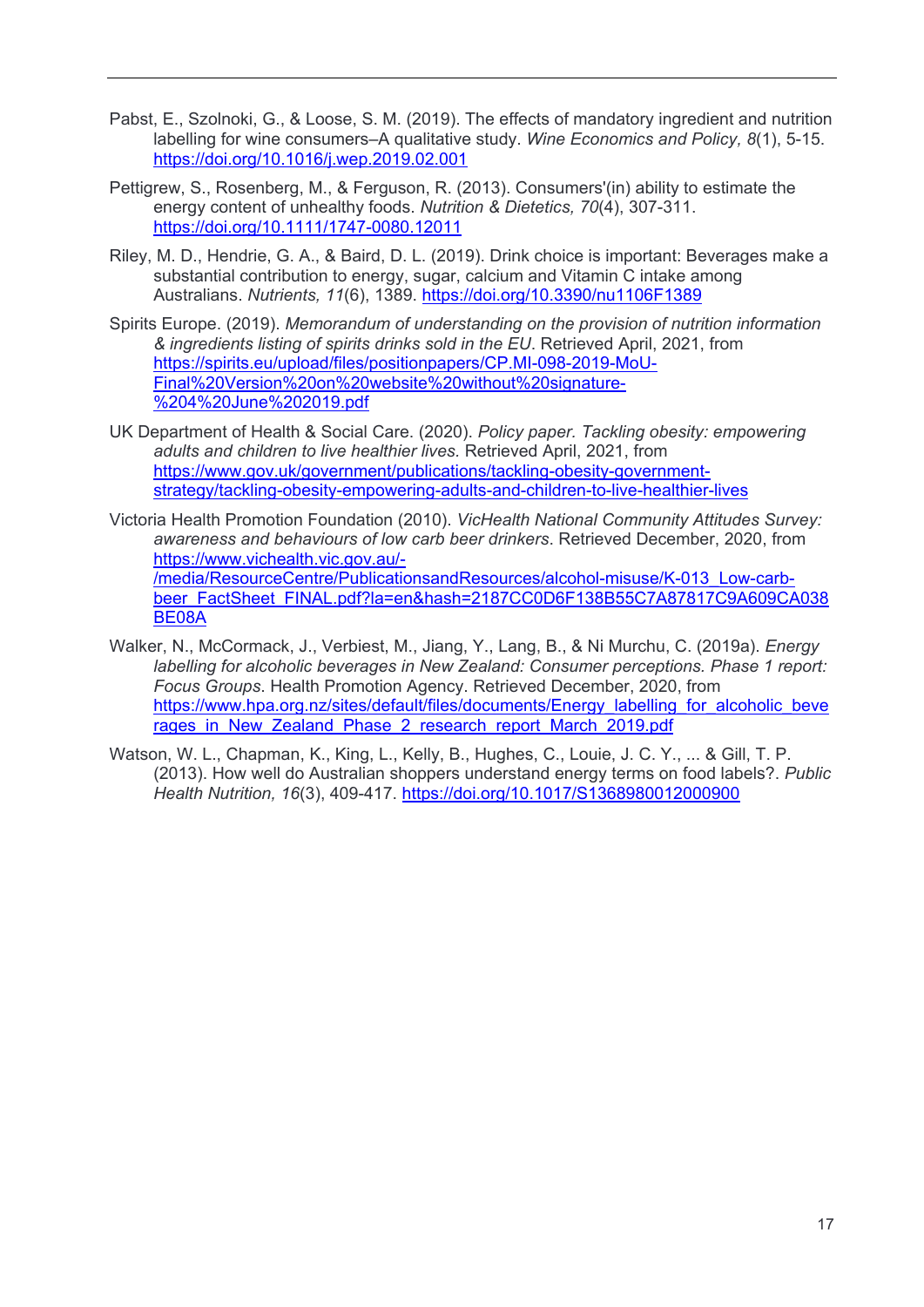# <span id="page-20-0"></span>**Appendices**

## <span id="page-20-1"></span>**Appendix 1: Dietary Intake Assessment**

# **1 Objectives**

The objectives of this dietary intake assessment are to:

- estimate the consumption of alcoholic beverages for Australian and New Zealand adults, and
- estimate the alcohol and energy intakes from alcoholic beverages for Australian and New Zealand adults.

## **2 Methodology and approach for the dietary intake assessment**

Dietary intake assessments require consumption data for the foods that have been collected through a national nutrition survey. The dietary intake assessment was undertaken using FSANZ's dietary modelling computer program Harvest<sup>[20](#page-20-2)</sup>. The analysis was restricted to adults at least 18 years of age, which is the legal alcohol drinking age in both Australia and New Zealand.

A summary of the general FSANZ approach to conducting dietary intake assessments is on the [FSANZ website.](https://www.foodstandards.gov.au/science/exposure/Pages/dietaryexposureandin4438.aspx) A detailed discussion of the FSANZ methodology and approach to conducting dietary intake assessments is set out in [Principles and Practices of Dietary Exposure](https://www.foodstandards.gov.au/publications/Pages/Principles-and-Practices-of-Dietary.aspx)  [Assessment for Food Regulatory Purposes](https://www.foodstandards.gov.au/publications/Pages/Principles-and-Practices-of-Dietary.aspx) (FSANZ, 2009).

#### *2.1 Food consumption data used*

 $\overline{a}$ 

The labelling regulations contained in the *Australia New Zealand Food Standards Code* (the Code) apply to alcoholic beverages sold in both Australia and New Zealand, therefore dietary intake assessments were undertaken for both countries.

Alcoholic beverage consumption and alcohol and energy intakes derived by FSANZ for Australia and New Zealand were based on 24-hour diet recall nutrition survey data. The food consumption data used for the dietary intake assessment were:

- 2008-09 New Zealand Adult Nutrition Survey (2008 NZ ANS) (New Zealand Ministry of Health, 2011a, b) and
- 2011-12 Australian National Nutrition and Physical Activity Survey (2011-12 NNPAS) (ABS, 2014b).

The design of these nutrition surveys vary and the key attributes of each, including survey limitations are on the [FSANZ website.](https://www.foodstandards.gov.au/science/exposure/pages/foodconsumptiondatau4440.aspx)

All alcoholic beverages (including commercial and home prepared mixed beverages) were included in the assessment (refer to [Table 1\)](#page-21-0). De-alcoholised and non-alcoholic wine (including sparkling varieties) in the 2011-12 NNPAS food category of 'wines' and alcohol consumed as part of other foods reported being consumed in both the Australian and New Zealand nutrition surveys (e.g. wine in sauces) were excluded. In addition to the proportion of total energy intake,

<span id="page-20-2"></span><sup>&</sup>lt;sup>20</sup> Harvest is FSANZ's custom-built dietary modelling software program that replaced the previous program, DIAMOND, which does the same calculations just using a different software program.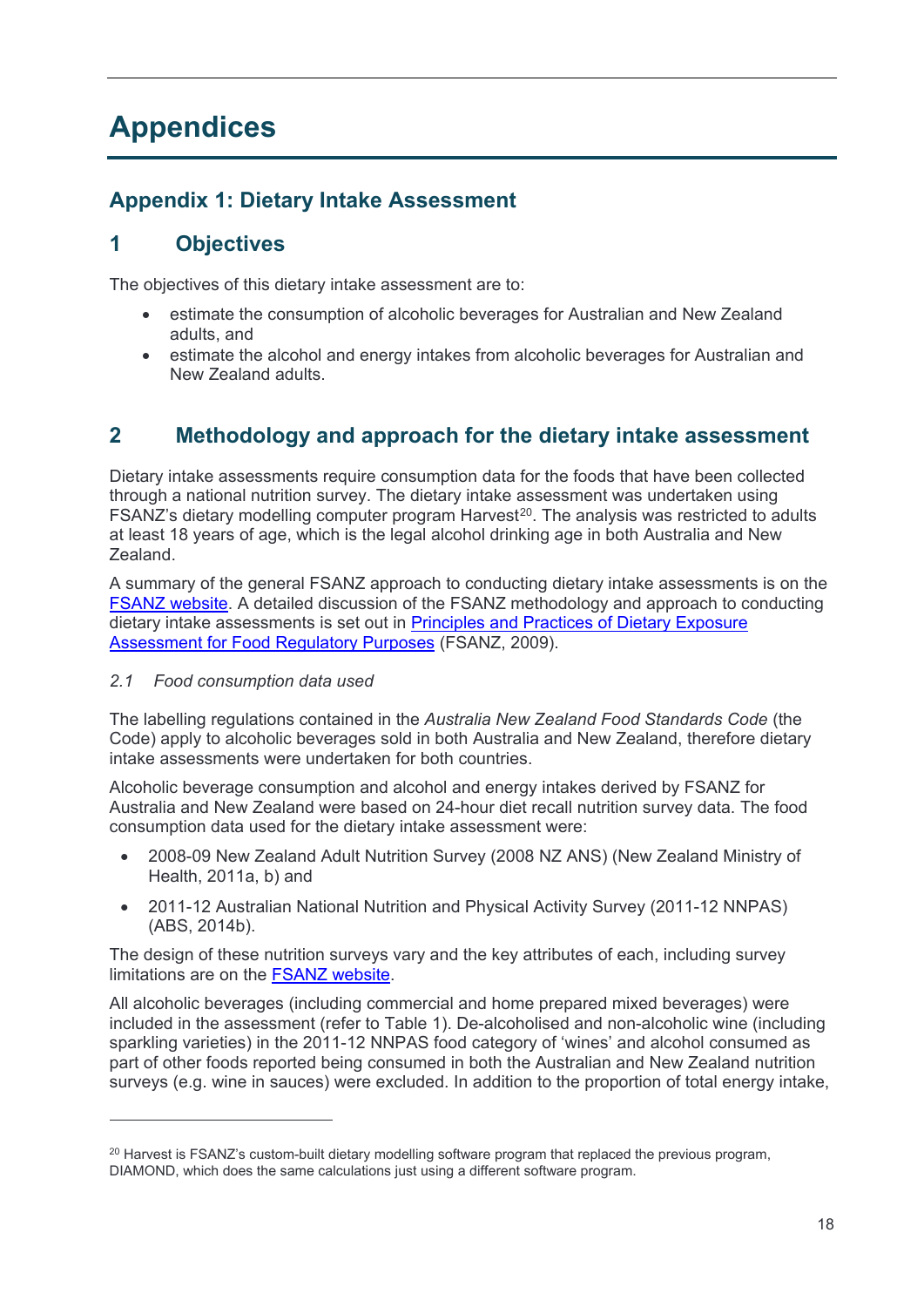this assessment also estimated energy intake from alcoholic beverages as a proportion of energy intake from discretionary foods for Australian adults. The list of foods identified as discretionary is available in the Australian Health Survey Users Guide, 2011-13 (ABS, 2014a).

<span id="page-21-0"></span>*Table 1: Nutrition survey food groups for alcoholic beverages included in the dietary intake assessment*

|                 | <b>2011-12 NNPAS</b>       | <b>2008 NZ ANS</b> |                            |  |  |
|-----------------|----------------------------|--------------------|----------------------------|--|--|
| Food group code | Food group name            | Food group code    | Food group name            |  |  |
| 291             | <b>Beers</b>               | 4101               | <b>Beer</b>                |  |  |
| 292             | Wines                      | 4102               | Wine                       |  |  |
| 293             | <b>Spirits</b>             | 4103               | Spirits                    |  |  |
| 294             | Cider and perry            | 4104               | Liqueurs and cocktails     |  |  |
| 295             | Other alcoholic beverages* | 4105               | Other alcohol <sup>^</sup> |  |  |

\* 2011-12 Australian National Nutrition and Physical Activity Survey. Other alcoholic beverages includes liqueurs, cocktails, pre-mixed commercially manufactured drinks and other alcoholic beverages. ^ 2008–09 New Zealand Adult Nutrition Survey. Other alcohol includes alcoholic soda, bitters, cider, hot toddy drink, port, punch and sherry.

In the 2008 NZ ANS, energy values did not include the energy from dietary fibre (New Zealand Ministry of Health 2011a). The nutrient composition database AUSNUT 2011-13 (Food Standards Australia New Zealand, 2014) that was used for the 2011-12 NNPAS includes two estimates for energy, one with and one without energy from dietary fibre. For consistency in this assessment, energy intakes from alcoholic beverages consumed in the 2011-12 NNPAS were calculated using the values for energy without dietary fibre.

Dietary consumption of alcoholic beverages, and alcohol and energy intake from alcoholic beverages, were calculated for day one for all *respondents* as well as the following two subgroups of consumers:

- 1. Respondents who reported consuming an alcoholic beverage on day one were classified as *day one consumers*. This group does not represent all those in the population who consume alcoholic beverages (i.e. drinkers) because not all drinkers drink daily. For example, some may drink but once a month, and the survey only captures a single day of each participant's diet.
- 2. Respondents in the 2008 NZ ANS who answered yes to the question 'Have you had a drink containing alcohol in the last 12 months?' were classified as *12 month consumers*  even if they did not report consuming an alcoholic beverage on day one of the survey. Respondents who answered 'no', or who did not provide a response to the question in the 2008 NZ ANS were not classified as *12 month consumers* for this dietary intake assessment, as were those who reported never having consumed an alcoholic beverage. Unlike the 2008 NZ ANS the 2011-12 NNPAS did not include a question that could be used to identify those who usually drink alcohol.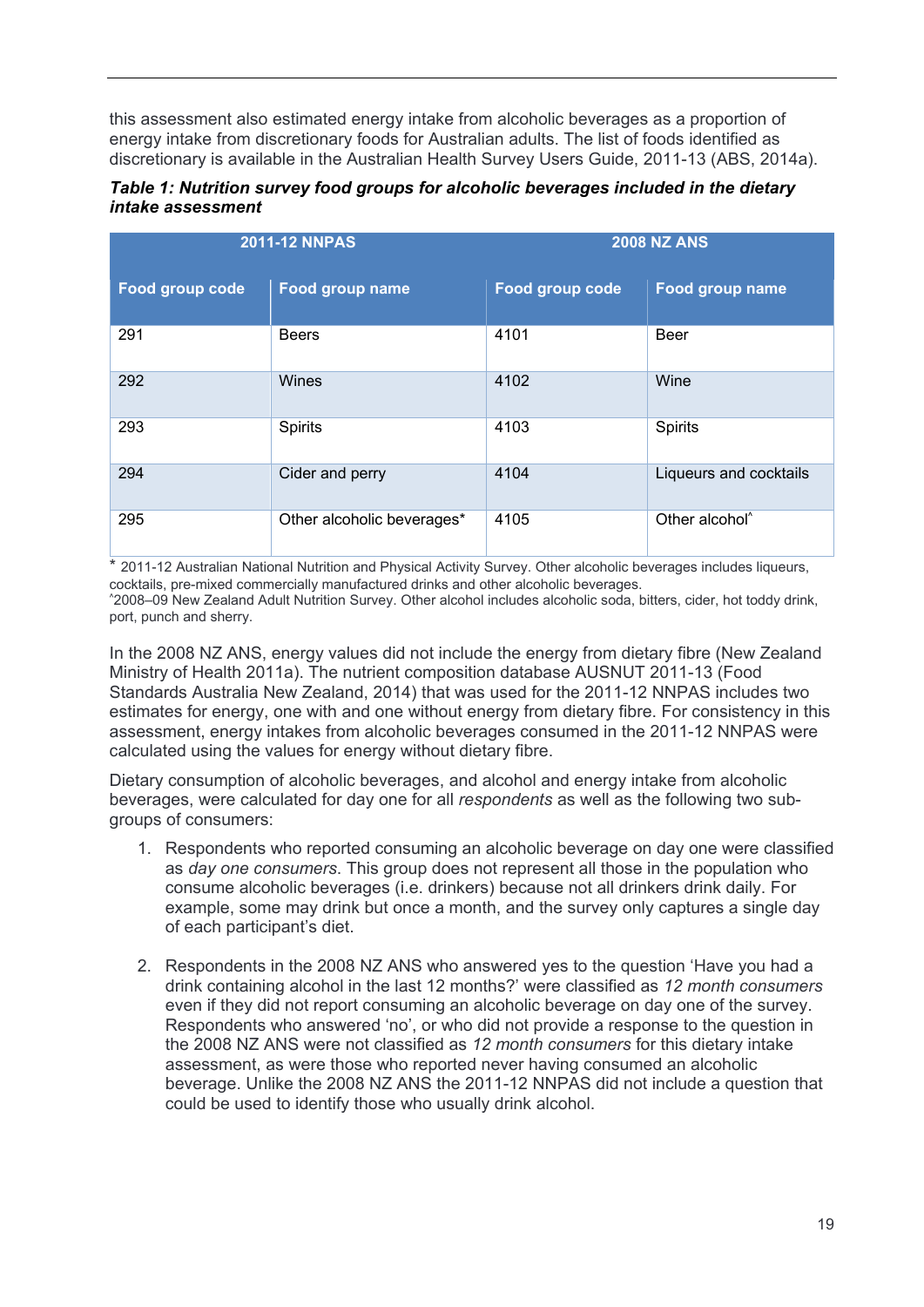### **2.2 Assumptions and limitations of the dietary intake assessment**

The purpose of the dietary intake assessment was to make the best estimate of alcoholic beverage consumption, and intake of alcohol and energy from alcoholic beverages. Where significant uncertainties in the data exist, FSANZ uses conservative assumptions to ensure that the estimated dietary intake is not an underestimate. One assumption made in this dietary intake assessment is that alcoholic beverage consumption data includes both packaged (i.e. labelled) and non-packaged beverages.

Dietary intake assessments based on food consumption data from nutrition surveys provide the best estimation of actual consumption of a food and the resulting estimated dietary intake assessment for the Australian and New Zealand populations. However, national nutrition survey data have some limitations. A discussion of these limitations is included in Section 6 of the *[Principles and Practices of Dietary Exposure Assessment for Food Regulatory Purposes](https://www.foodstandards.gov.au/publications/Pages/Principles-and-Practices-of-Dietary.aspx)* (FSANZ, 2009)*.*

# **3 Dietary intake assessment results**

### **3.1 Alcoholic beverage consumption**

The estimated consumption of alcoholic beverages were calculated for *day one consumers* (Australia and New Zealand) and *12 month consumers* (New Zealand only) of alcoholic beverages. Data are reported as the weighted $21$  proportion of consumers to respondents.

On day one of the nutrition surveys, 31.8% of Australian and 32.3% of New Zealand adults report consuming an alcoholic beverage (refer to [Table 2\)](#page-22-0).

<span id="page-22-0"></span>*Table 2: Consumption of alcoholic beverages* 

| <b>Country</b>     | <b>Consumers</b>               | No. of respondents<br>$(18 + years)$ | <b>Proportion of</b><br><b>consumers</b> |  |  |
|--------------------|--------------------------------|--------------------------------------|------------------------------------------|--|--|
| <b>Australia</b>   | Day one consumers*             | 9621                                 | 31.8                                     |  |  |
| <b>New Zealand</b> | Day one consumers <sup>^</sup> | 4455                                 | 32.3                                     |  |  |

\* 2011-12 Australian National Nutrition and Physical Activity Survey. Based on consumption data from Day 1 respondents aged 18 years and over. These data were weighted during the calculations undertaken in Harvest. ^2008–09 New Zealand Adult Nutrition Survey. Based on consumption data from Day 1 respondents aged 18 years and over. These data were weighted during the calculations undertaken in Harvest.

In the New Zealand nutrition survey, when asked the question 'Have you had a drink containing alcohol in the last 12 months', 86.4% of adults report consuming an alcoholic beverage over the past year.

## **3.2 Alcohol intake from alcoholic beverages**

 $\overline{a}$ 

The estimated dietary intakes of alcohol (g/day) from alcoholic beverages were calculated for all *respondents* (Australia and New Zealand), *day one consumers* (Australia and New Zealand)

<span id="page-22-1"></span><sup>&</sup>lt;sup>21</sup> Survey sample weighting factors are used to adjust the results of surveys to better reflect the results that would have been obtained if a truly representative sample had been able to be obtained, and to make population based estimations of results.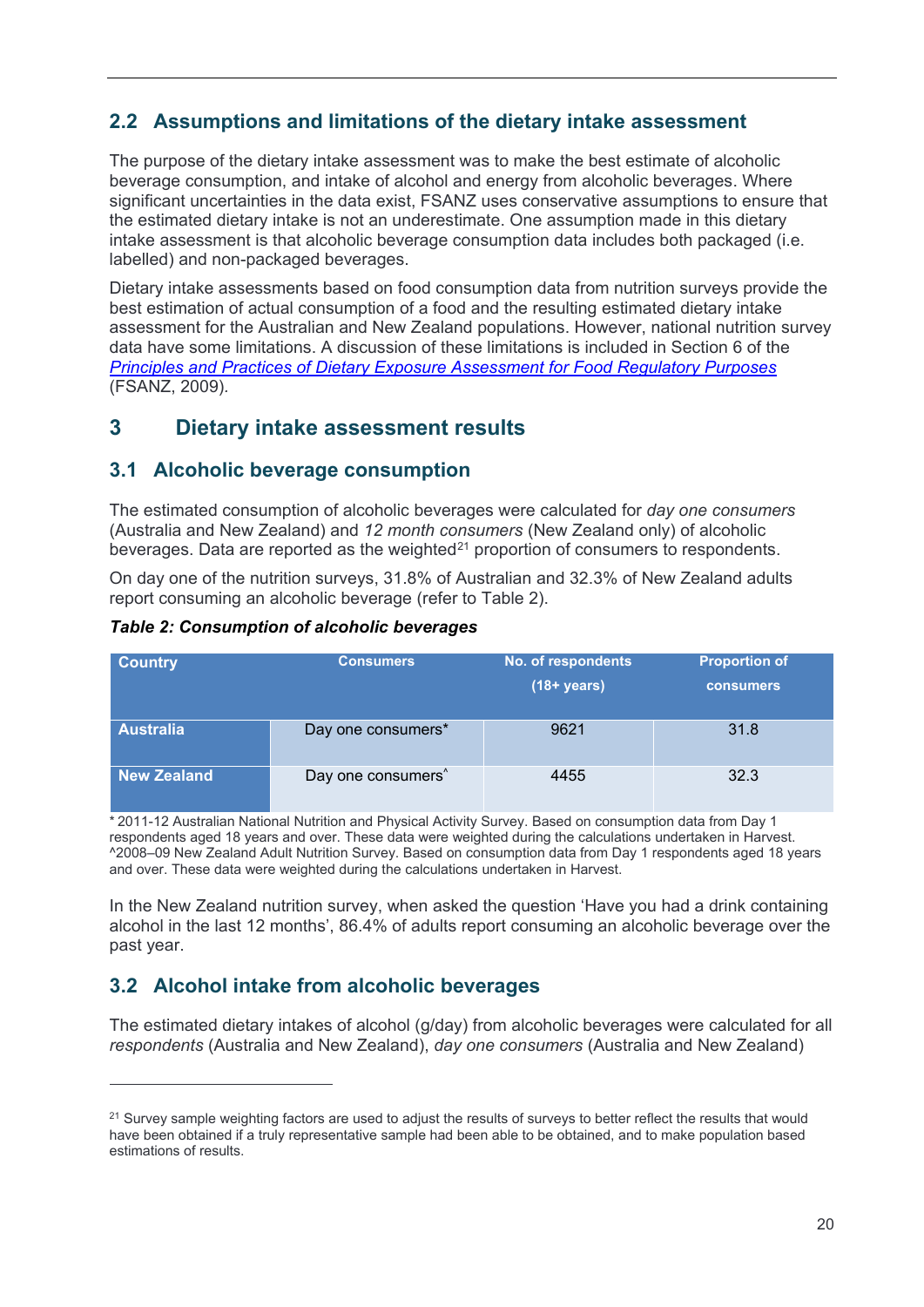and 12 month consumers (New Zealand only) and are reported for mean, 50<sup>th</sup> percentile (median) and  $90<sup>th</sup>$  percentile intakes, and as the number of standard drinks<sup>22</sup>.

Data are reported for adults aged 18 years and over as per the legal alcohol drinking age in both Australia and New Zealand in [Table 3.](#page-25-0) For *respondents* and *12 month consumers* the median alcohol intakes from alcoholic beverages are zero because alcoholic beverages were not consumed by all respondents (less than half) to the surveys.

The estimated mean alcohol intake from alcoholic beverages on day one for *respondents* in the Australian and New Zealand surveys is 14.2 g/day and 14.6 g/day respectively. This is equivalent to the consumption of approximately 1.4 to 1.5 standard drinks per day for all adult respondents to the surveys.

The estimated mean alcohol intake from alcoholic beverages on day one for *12 month consumers* in the New Zealand survey is 16.9 g/day. This is equivalent to the consumption of approximately 1.7 standard drinks per day for adults who are alcoholic beverage consumers at some time over a 12 month period, but who may or may not have consumed an alcoholic beverage on the day of the survey.

The estimated mean and median alcohol intake from alcoholic beverages on day one for *day one consumers* in the Australian and New Zealand surveys is 44.5 g/day and 32.2 g/day, and 45.3 g/day and 29.6 g/day respectively. These are equivalent to the consumption of approximately 4.5 (mean) and 3 (median) standard drinks per day, on the day Australian and New Zealand adults reported consuming an alcoholic beverage.

### **3.3 Energy intake from alcoholic beverages**

 $\overline{a}$ 

The estimated dietary intakes of energy from alcoholic beverages were calculated for all *respondents* (Australia and New Zealand), *day one consumers* (Australia and New Zealand), and *12 month consumers* (New Zealand only). Data on energy intakes from alcoholic beverages are reported for mean,  $50<sup>th</sup>$  percentile (median) and  $90<sup>th</sup>$  percentile intakes in three ways:

- in kilojoules per day, derived from each individual's daily intake
- as a proportion (%) of total energy intake, derived from each individual's daily intake
- as a proportion (%) of the energy intake from discretionary foods (Australia only). derived from each individual's daily intake.

Data are reported for adults aged 18 years and over as per the legal alcohol drinking age in both Australia and New Zealand in [Table 3.](#page-25-0) For *respondents* and *12 month consumers* the median energy intakes from alcoholic beverages are zero because alcoholic beverages were not consumed by all respondents (less than half) to the surveys.

The estimated mean energy intake from alcoholic beverages on day one for *respondents* in the Australian and New Zealand nutrition surveys is 511 kJ/day and 575 kJ/day respectively. As a proportion of total energy, these intakes represent a mean of 5.3% and 5.2% of total energy intake for Australian and New Zealand adults, and a mean of 13.8% of the energy intake from discretionary foods for Australian adults.

The estimated mean energy intake from alcoholic beverages on day one for *12 month consumers* in the 2008 NZ ANS is 664 kJ/day. This represents an estimated mean proportion of 6.0% of total energy intake for New Zealand adults who are alcoholic beverage consumers at

<span id="page-23-0"></span> $22$  A standard drink is defined in Standard 2.7.1-2 of the Code as the amount (for a beverage containing alcohol) that contains 10 grams of ethanol when measured at 20°C.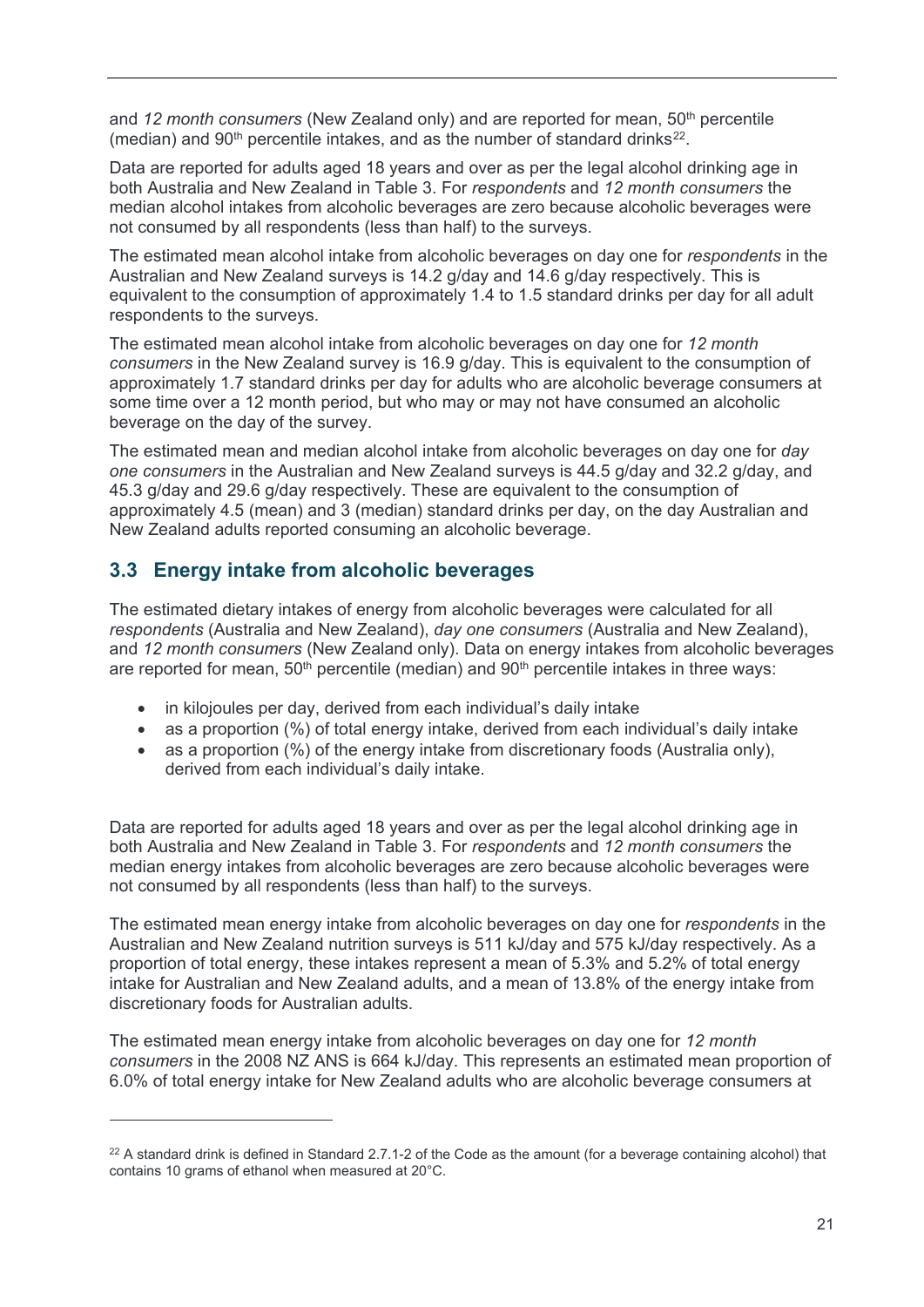some stage over a 12 month period, but who may or may not have consumed an alcoholic beverage on the day of the survey.

The estimated mean energy intake from alcoholic beverages for *day one consumers* in the Australian and New Zealand nutrition surveys is 1608 kJ/day and 1781 kJ/day respectively. As a proportion of total energy, these intakes represent a mean of 16.7% and 16.0% of total energy intake for Australian and New Zealand adults, and a mean of 43.4% of energy intake from discretionary foods for Australian adults, on the day adults report consuming an alcoholic beverage.

For Australia and New Zealand *day one consumers*, the estimated median energy intakes from alcoholic beverages are less than the estimated means. This indicates the data distribution is skewed to the right, reflecting some higher intakes of energy from alcoholic beverages, both as kJ per day and as proportions of energy intake.

### **3.4 Contribution of energy intake from alcohol to the estimated energy intake from alcoholic beverages**

The contribution of energy intake from alcohol to the estimated energy intake from alcoholic beverages was calculated for *day one consumers* (Australia and New Zealand). Of the total energy intake from alcoholic beverages consumed by Australian and New Zealand adults on day one of the nutrition surveys, 81% and 74% respectively is contributed by the alcohol intake itself.

### **3.5 Mean energy intakes from different alcoholic beverages as a proportion of the total estimated energy intake from alcoholic beverages**

The mean energy intakes from different alcoholic beverage groups as a proportion of the total energy intake from alcoholic beverages was calculated for *day one consumers* (Australia and New Zealand). For Australian adults, a mean of 46% of the energy intake from alcoholic beverages is from wines and 37% from beers. The remainder is from other alcoholic beverages (9%), spirits (6%) and cider and perry (2%). For New Zealand adults, a mean of 43% of the energy intake from alcoholic beverages is from wine and 37% from beer. The remainder is from spirits (11%), other alcoholic beverages (8%) and liqueurs and cocktails (2%) (refer to [Table 4\)](#page-26-0).

For both Australian and New Zealand *day one consumers*, beer contributes a greater mean proportion of energy intake from alcoholic beverages for males, whereas wine contributes a greater mean proportion of energy intake from alcoholic beverages for females (refer to [Table](#page-26-0)  [4\)](#page-26-0).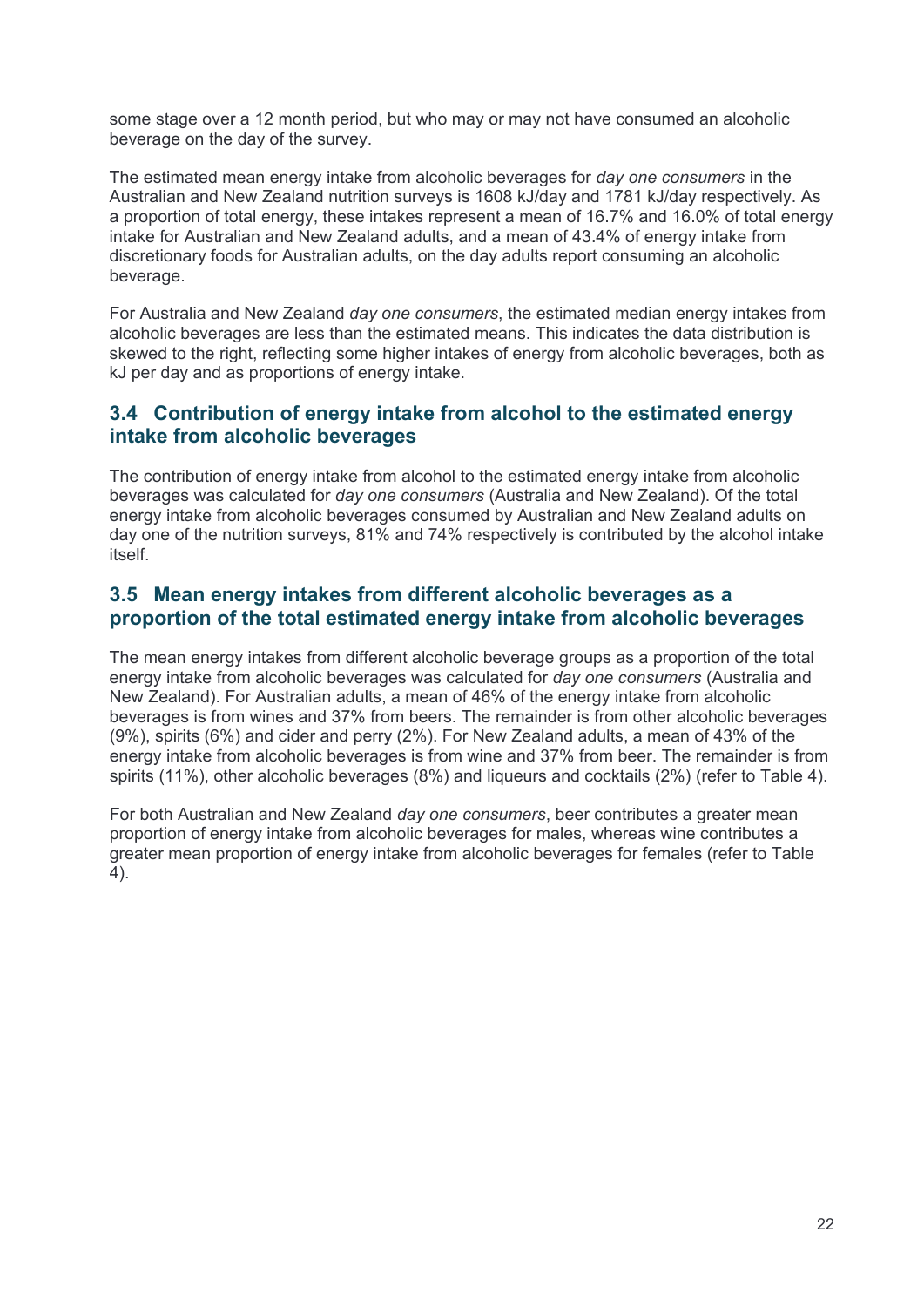|                              |                                   | <b>Alcohol intake from</b> |                     | <b>Energy intake from</b> |                     | <b>Proportion of total</b> |                   | <b>Proportion of energy intake</b> |              |                          |             |             |            |
|------------------------------|-----------------------------------|----------------------------|---------------------|---------------------------|---------------------|----------------------------|-------------------|------------------------------------|--------------|--------------------------|-------------|-------------|------------|
|                              | Respondents/                      |                            | alcoholic beverages |                           | alcoholic beverages |                            | energy intake (%) |                                    |              | from discretionary foods |             |             |            |
| <b>Country</b>               | <b>consumers</b>                  | (g/day)                    |                     | (kJ/day)                  |                     |                            |                   |                                    | (%)          |                          |             |             |            |
|                              |                                   | <b>Mean</b>                | <b>P50</b>          | <b>P90</b>                | <b>Mean</b>         | <b>P50</b>                 | <b>P90</b>        | <b>Mean</b>                        | <b>P50</b>   | <b>P90</b>               | <b>Mean</b> | <b>P50</b>  | <b>P90</b> |
| <b>Australia</b>             | Respondents*                      | 14.2                       | $\mathbf 0$         | 50.3                      | 511                 | $\overline{0}$             | 1791              | 5.3                                | $\pmb{0}$    | 19.4                     | 13.8        | $\mathbf 0$ | 55.2       |
|                              | Day one<br>consumers*             | 44.5                       | 32.2                | 90.9                      | 1608                | 1123                       | 3293              | 16.7                               | 13.2         | 33.8                     | 43.4        | 38.4        | 83.5       |
| <b>New</b><br><b>Zealand</b> | Respondents <sup>^</sup>          | 14.6                       | $\mathbf 0$         | 45.0                      | 575                 | 0                          | 1620              | 5.2                                | $\pmb{0}$    | 18.8                     | n/a         | n/a         | n/a        |
|                              | 12 month<br>consumers¥            | 16.9                       | $\mathbf 0$         | 50.4                      | 664                 | $\overline{0}$             | 1917              | 6.0                                | $\mathbf{0}$ | 20.1                     | n/a         | n/a         | n/a        |
|                              | Day one<br>consumers <sup>^</sup> | 45.3                       | 29.6                | 100.1                     | 1781                | 1054                       | 4075              | 16.0                               | 11.8         | 32.5                     | n/a         | n/a         | n/a        |

#### *Table 3: Estimated mean, 50th percentile (P50) and 90th percentile (P90) energy intake from alcoholic beverages*

<span id="page-25-0"></span>\* 2011-12 Australian National Nutrition and Physical Activity Survey. Based on consumption data from Day 1 respondents aged 18 years and over. These data were weighted during the calculations undertaken in Harvest.

^2008–09 New Zealand Adult Nutrition Survey. Based on consumption data from Day 1 respondents aged 18 years and over. These data were weighted during the calculations undertaken in Harvest.

¥2008–09 New Zealand Adult Nutrition Survey. Based on responses to the question 'Have you had a drink containing alcohol in the last 12 months?'. These data were weighted during the calculations undertaken in Harvest.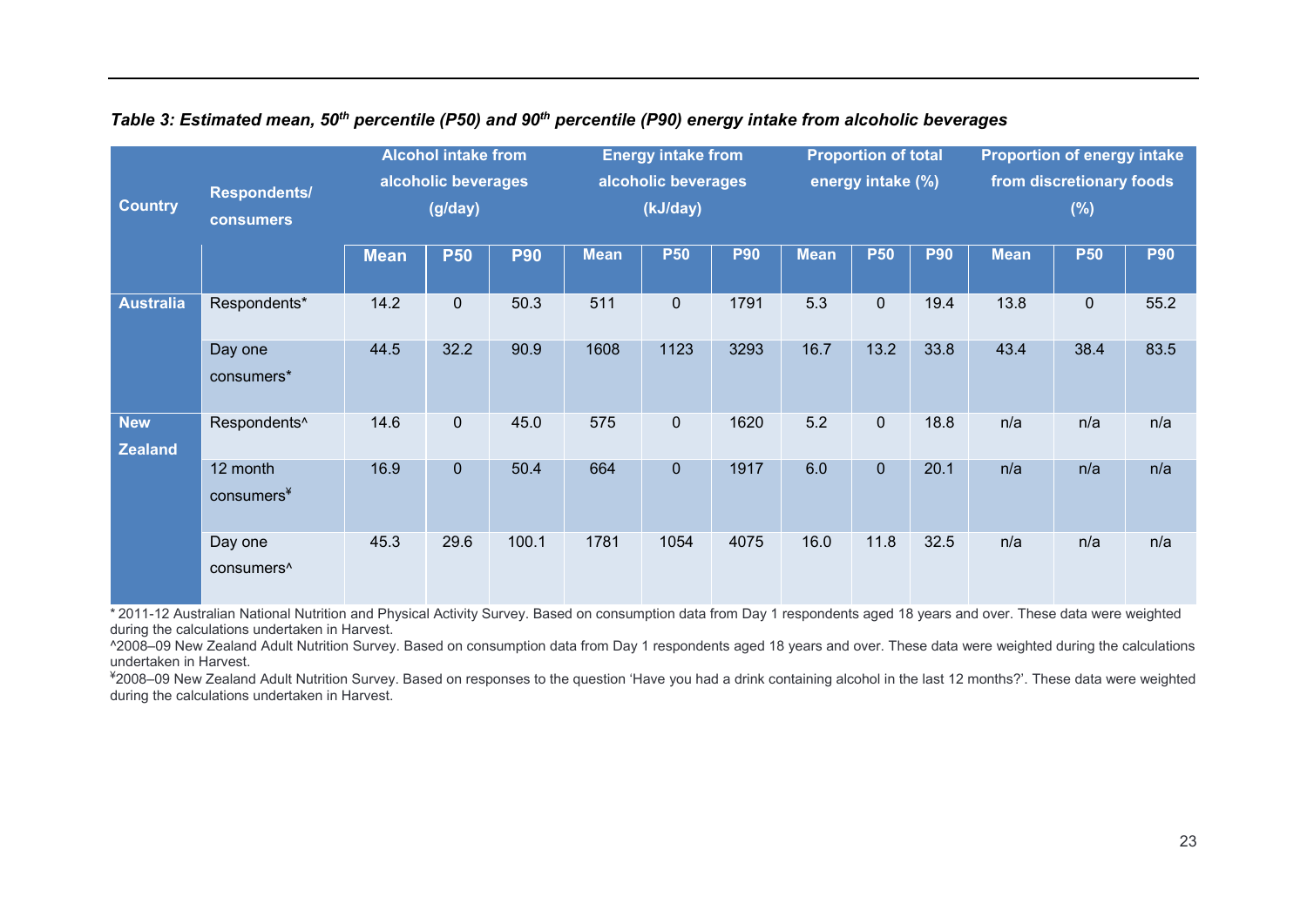| <b>Country</b>           | Alcoholic beverage group  | Mean energy intakes from different alcoholic<br>beverage groups as a proportion of the total<br>energy intake from alcoholic beverages (%) |                |                |  |  |
|--------------------------|---------------------------|--------------------------------------------------------------------------------------------------------------------------------------------|----------------|----------------|--|--|
|                          |                           | <b>Males</b>                                                                                                                               | <b>Females</b> | <b>Total</b>   |  |  |
| Australia*               | <b>Beer</b>               | 54                                                                                                                                         | 12             | 37             |  |  |
|                          | Wine                      | 30                                                                                                                                         | 69             | 46             |  |  |
|                          | Other alcoholic beverages | 8                                                                                                                                          | 11             | 9              |  |  |
|                          | <b>Spirits</b>            | 6                                                                                                                                          | 6              | 6              |  |  |
|                          | Cider and perry           | $\overline{2}$                                                                                                                             | $\overline{2}$ | $\overline{2}$ |  |  |
| New Zealand <sup>^</sup> | <b>Beer</b>               | 56                                                                                                                                         | 12             | 37             |  |  |
|                          | Wine                      | 24                                                                                                                                         | 68             | 43             |  |  |
|                          | Other alcoholic beverages | 6                                                                                                                                          | 9              | 8              |  |  |
|                          | <b>Spirits</b>            | 12                                                                                                                                         | 8              | 11             |  |  |
|                          | Liqueurs and cocktails    | 1                                                                                                                                          | 3              | $\overline{2}$ |  |  |

<span id="page-26-0"></span>*Table 4: Mean energy intakes from different alcoholic beverages as a proportion of the total energy intake from alcoholic beverages*

\* 2011-12 Australian National Nutrition and Physical Activity Survey. Based on consumption data from Day 1 respondents aged 18 years and over. Other alcoholic beverages includes liqueurs, cocktails, pre-mixed drinks and other alcoholic beverages.

^2008–09 New Zealand Adult Nutrition Survey. Based on consumption data from Day 1 respondents aged 18 years and over. Other alcohol includes alcoholic soda, bitters, cider, hot toddy drink, port, punch and sherry.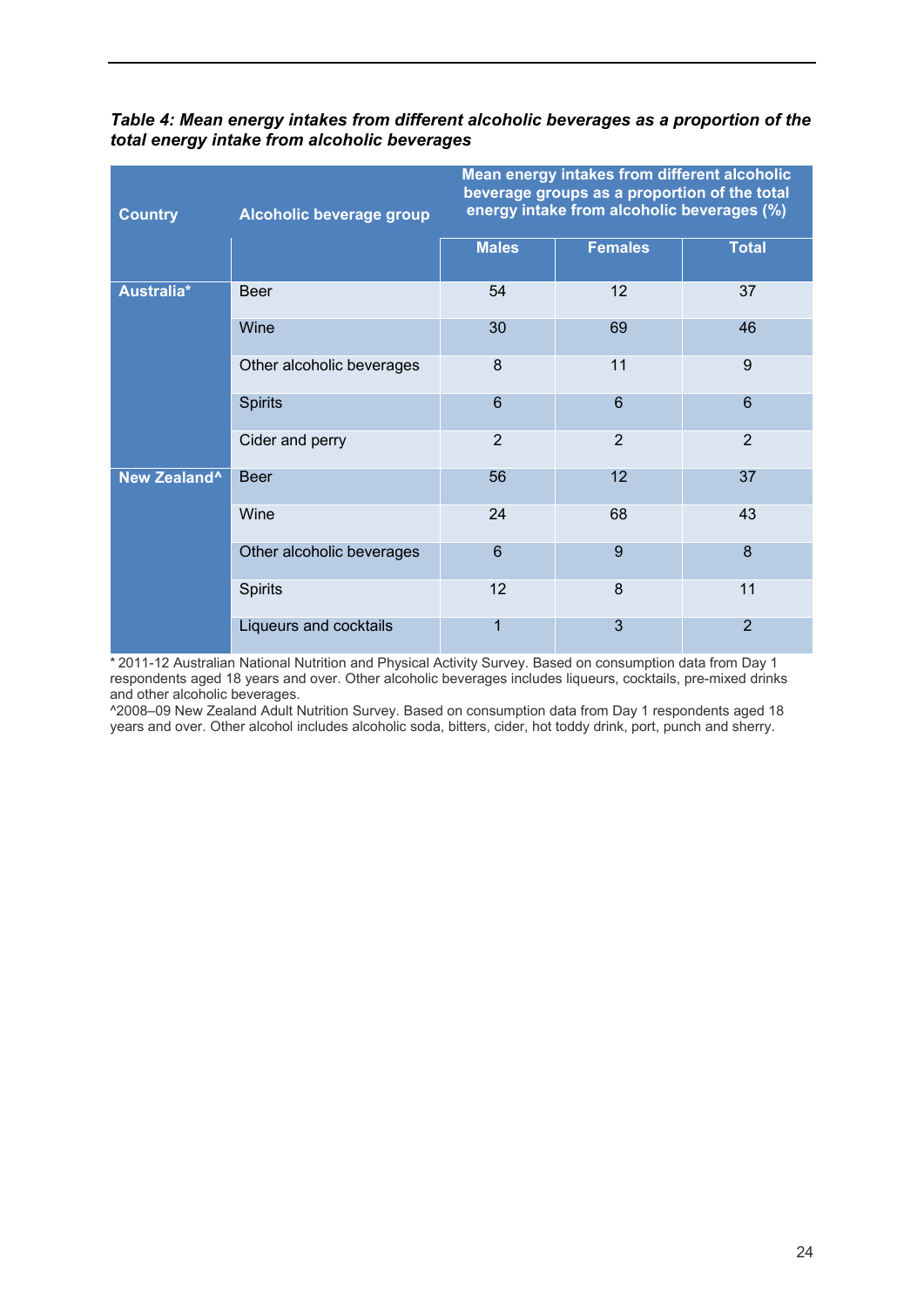#### <span id="page-27-0"></span>**Table 5: Proportion of energy intake from food groups consumed in the 2011-12 NNPAS and the 2008 NZ ANS**

| <b>2011 NNPAS*</b>                              |                                              | <b>2008 NZ ANS^</b>                        |                                           |  |  |
|-------------------------------------------------|----------------------------------------------|--------------------------------------------|-------------------------------------------|--|--|
| <b>Food Group</b>                               | <b>Proportion of</b><br>energy intake<br>(%) | <b>Food Group</b>                          | <b>Proportion of energy</b><br>intake (%) |  |  |
| Non-alcoholic beverages                         | 6.1                                          | Non-alcoholic beverages                    | 5.0                                       |  |  |
| Cereals and cereal                              | 17.7                                         | <b>Bread</b>                               | 11.0                                      |  |  |
| products                                        |                                              | Grains and pasta                           | 6.8                                       |  |  |
|                                                 |                                              | <b>Breakfast cereals</b>                   | 3.5                                       |  |  |
| Cereal-based products                           | 18.4                                         | <b>Bread based dishes</b>                  | 5.0                                       |  |  |
| and dishes                                      |                                              | Cakes and muffins                          | 3.7                                       |  |  |
|                                                 |                                              | <b>Biscuits</b>                            | 2.7                                       |  |  |
|                                                 |                                              | Pies and pastries                          | 2.5                                       |  |  |
|                                                 |                                              | Puddings and desserts                      | 1.0                                       |  |  |
| Fats and oils                                   | 1.7                                          | Butter and margarine                       | 3.0                                       |  |  |
|                                                 |                                              | Fats and oils                              | 0.3                                       |  |  |
| Fish and seafood<br>products and dishes         | 2.6                                          | Fish and seafood                           | 2.8                                       |  |  |
| Fruit products and dishes                       | 4.3                                          | Fruit                                      | 5.4                                       |  |  |
| Egg products and dishes                         | 1.2                                          | Eggs and egg dishes                        | 1.5                                       |  |  |
| Meat, poultry and game                          | 14.1                                         | Poultry                                    | 3.8                                       |  |  |
| products and dishes                             |                                              | Beef and veal                              | 3.3                                       |  |  |
|                                                 |                                              | Sausages and processed                     | 2.3                                       |  |  |
|                                                 |                                              | meats                                      |                                           |  |  |
|                                                 |                                              | Pork                                       | 1.7                                       |  |  |
|                                                 |                                              | Lamb and mutton                            | 1.1                                       |  |  |
|                                                 |                                              | Other meat                                 | 0.2                                       |  |  |
| Milk products and dishes                        | 9.7                                          | <b>Milk</b>                                | 5.0                                       |  |  |
|                                                 |                                              | Dairy products                             | 2.5                                       |  |  |
|                                                 |                                              | Cheese                                     | 1.9                                       |  |  |
| Dairy & meat substitutes                        | 0.4                                          | Milk alternatives included with Milk above |                                           |  |  |
| Soup                                            | 1.2                                          | Soups and stocks                           | 0.8                                       |  |  |
| Seed and nut products<br>and dishes             | 1.8                                          | Nuts and seeds                             | 1.2                                       |  |  |
| Sauces, dips and                                | 1.6                                          | Savoury sauces and                         | 1.4                                       |  |  |
| condiments                                      |                                              | condiments                                 |                                           |  |  |
| Vegetable products and                          | 6.7                                          | Vegetables                                 | 3.8                                       |  |  |
| dishes                                          |                                              | Potatoes, kumara and                       | 6.4                                       |  |  |
|                                                 |                                              | taro                                       |                                           |  |  |
| Legume and pulse                                | 0.4                                          | Legumes included with Vegetables above     |                                           |  |  |
| products and dishes                             |                                              |                                            |                                           |  |  |
| Snack foods                                     | 1.2                                          | Snack foods                                | 0.6                                       |  |  |
| Sugar products and                              | 1.8                                          | Sugar and sweets                           | 4.2                                       |  |  |
| dishes                                          |                                              |                                            |                                           |  |  |
| Confectionery and<br>cereal/nut/fruit/seed bars | 2.5                                          | Snack bars                                 | 0.7                                       |  |  |
| Alcoholic beverages                             | 6.0                                          | Alcoholic beverages                        | 4.9                                       |  |  |
| Special dietary foods                           | 0.5                                          | Supplements providing<br>energy            | 0.2                                       |  |  |
| <b>Miscellaneous</b>                            | 0.1                                          | N/A                                        |                                           |  |  |
|                                                 |                                              |                                            |                                           |  |  |

\* 2011-12 Australian National Nutrition and Physical Activity Survey. Based on consumption data from Day 1 respondents aged 19 years and over (ABS, 2014c). Non-alcoholic beverages include tea, coffee and coffee substitutes, fruit and vegetable juices and drinks, cordials, soft drinks and flavoured mineral waters, electrolyte, energy and fortified drinks, waters, municipal and bottled unflavoured, other beverage flavourings and prepared beverages.

^ 2008–09 New Zealand Adult Nutrition Survey. Based on consumption data from Day 1 respondents aged 15 years and over.(New Zealand Ministry of Health, 2011b). Non-alcoholic beverages include all teas, coffee and substitutes, hot chocolate drinks, juices, cordial, soft drinks, water, powdered drinks, sports and energy drinks.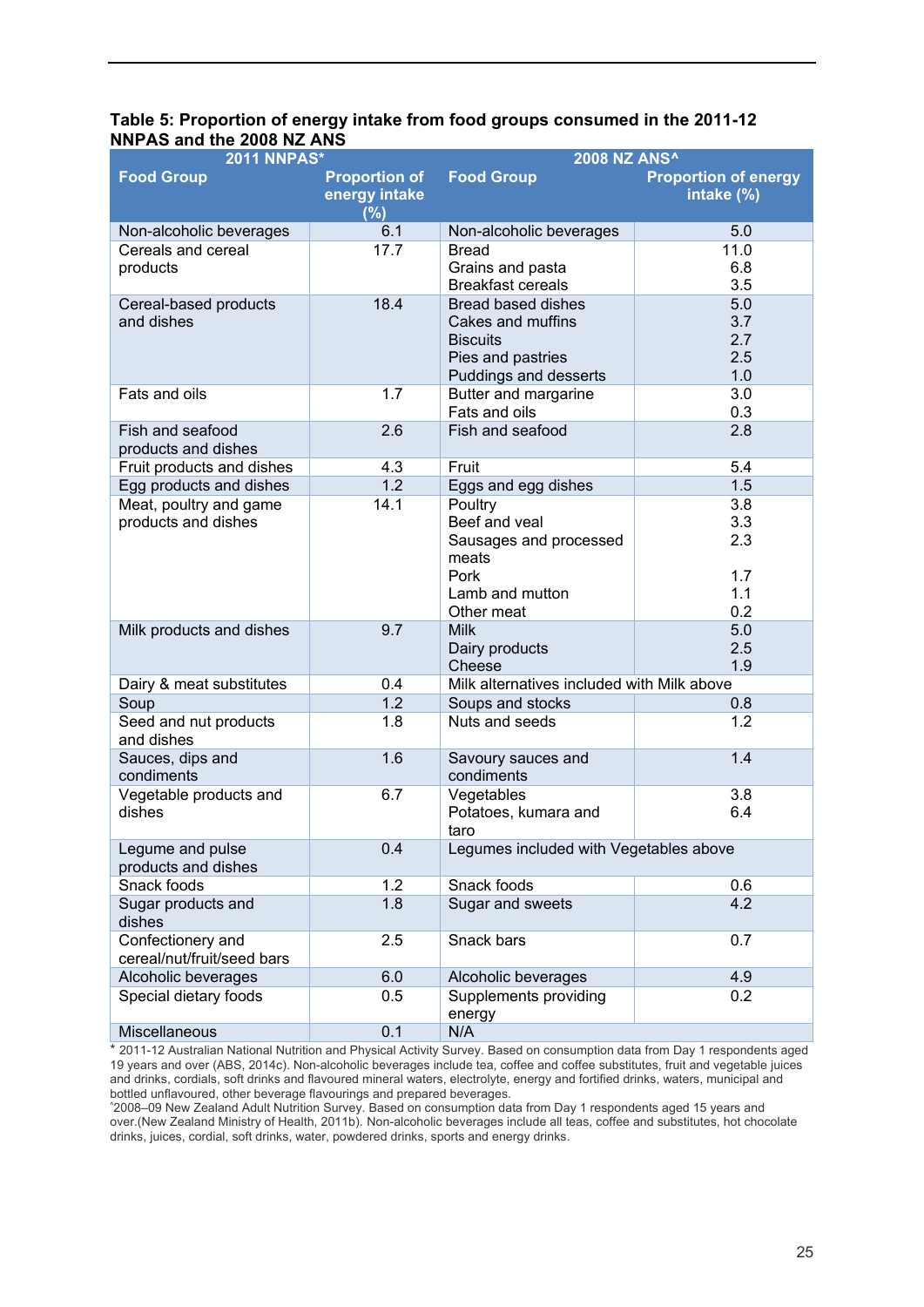# **4 Discussion**

Alcoholic beverages are consumed by most Australian and New Zealand adults, with some consuming alcoholic beverages daily. In recent national health surveys, 78.8% of Australian adults (aged 18 years and older) (ABS, 2018) and 80.3% of New Zealand adults (aged 15 years and older) (New Zealand Ministry of Health, 2019) reported consuming alcohol on any occasion over the previous year, with 55.0% of Australian adults consuming alcohol during the previous week (ABS, 2018). In a 2020 poll, 5% of Australian adults who drink alcohol reported consuming alcohol daily over the previous 12 months (FARE, 2020).

This analysis found that based on day one of consumption data from the Australian and New Zealand nutrition surveys, 31.8% of Australian and 32.3% of New Zealand adults reported consuming an alcoholic beverage. From the same nutrition survey data, 86.4% of New Zealand adults reported consuming an alcoholic beverage over the previous year, a similar proportion to that found in the health survey noted above.

In both Australia and New Zealand, most alcoholic beverages are purchased to consume away from the place of purchase. In 2019, for Australian adults who consumed an alcoholic beverage in the past year, 64.6% of their usual supply of alcohol was purchased to take away and drink elsewhere, whereas 23.1% was purchased to drink at the venue (AIHW, 2020). In New Zealand in 2014, off-licences (premises that sell alcoholic beverages for consumption away from their premises) accounted for an estimated 84% of alcoholic beverage sales by volume, whereas on-licences (premises that sell alcohol for consumption on their premises) accounted for 14% of estimated alcoholic beverage sales by volume (M.E Consulting, 2018).

On day one of the Australian and New Zealand nutrition surveys, the mean alcohol intake from alcoholic beverages is equivalent to the consumption of 1.4-1.5 standard drinks for all respondents (inclusive of those who did and did not report consuming an alcoholic beverage). In Australia, the mean usual intake of alcohol from foods and beverages (i.e. not just alcoholic beverages) for respondents to the 2011-12 NNPAS was between 13 g/day and 24 g/day for males (19 years and over) and between 7 g/day and 13 g/day for females (19 years and over) (ABS & FSANZ, 2015). These mean usual intakes are equivalent to between 1.3 to 2.4 standards drinks for males and between 0.7 and 1.3 standard drinks for females. Usual intakes are estimated using sophisticated mathematical models (in this case the National Cancer Institute (NCI) Method) that calculate an estimate of intake over a longer period of time using the two days of dietary survey data. Usual intake distributions could not be calculated for New Zealand alcohol intake data from the 2008 NZ ANS (New Zealand Ministry of Health, 2011b).

For both Australia and New Zealand, the mean alcohol intake from alcoholic beverages for adults who reported consuming an alcoholic beverage on day one of the survey is equivalent to the consumption of 4.5 standard drinks, with the median alcohol intake being equivalent to the consumption of 3 standard drinks. In a 2020 poll of Australians adults, 28% of those who drink alcohol reported consuming more than 4 standard drinks on a typical occasion (FARE, 2020). In New Zealand, 15.0% of adults 15 years and over who consumed alcohol in the past year, reported drinking 6 or more alcoholic drinks on one occasion at least weekly, and 26.9% reported drinking 6 or more alcoholic drinks on one occasion at least monthly (New Zealand Ministry of Health, 2019).

The energy intake from alcoholic beverages for adults on day one of the Australian and New Zealand nutrition surveys is considerable. A mean of 5.3% and 5.2% of total energy intake for Australian and New Zealand respondents respectively is contributed by alcoholic beverages (these figures include adults who did not consume an alcoholic beverage). This is slightly above the recommendation in the Australian Dietary Guidelines (NHMRC, 2013) of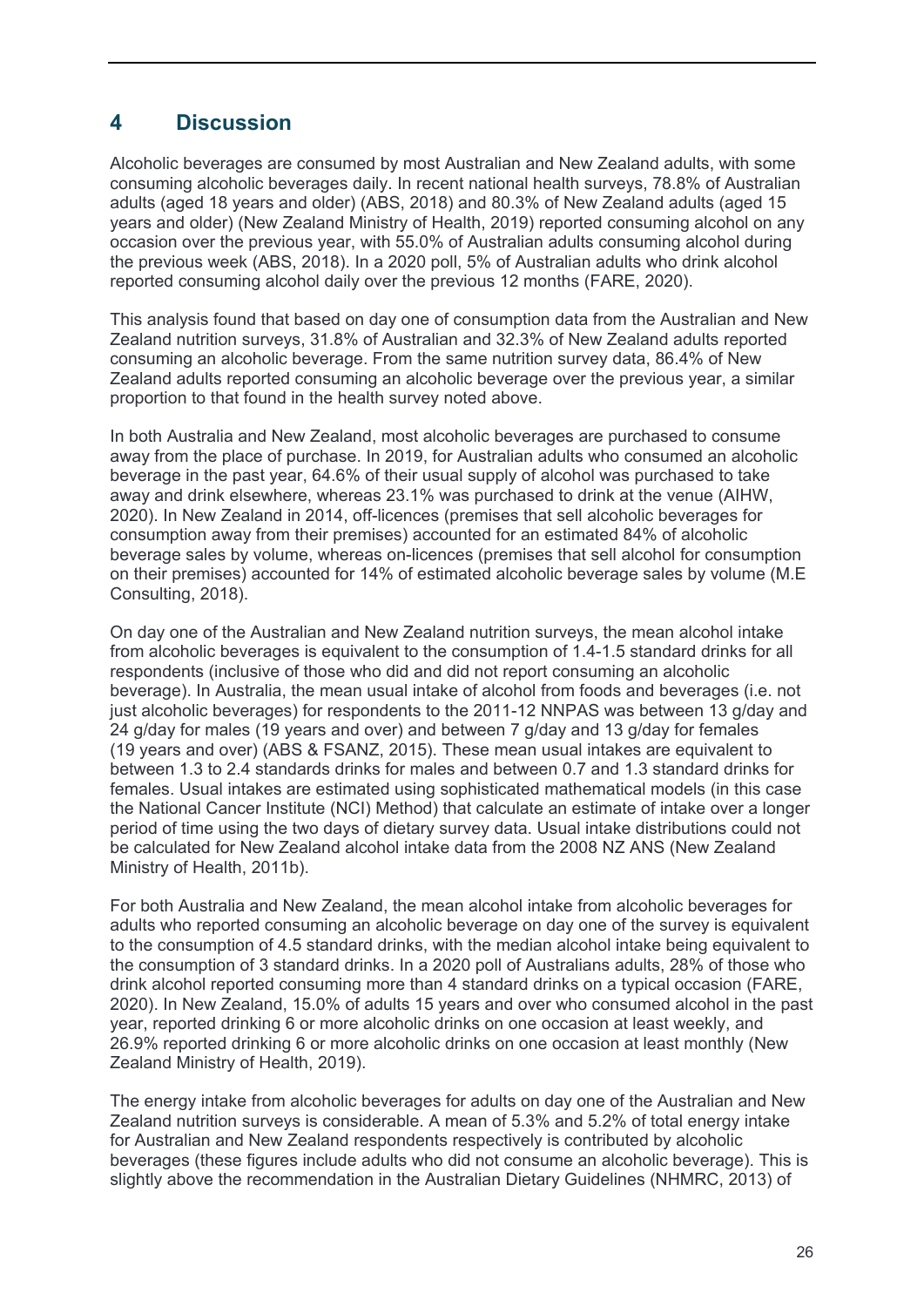less than 5% of dietary energy. These contributions of energy from alcoholic beverages to total energy intakes are similar to those of non-alcoholic beverages (including but not limited to fruit juices and drinks, soft drinks, cordials, electrolyte drinks etc.) (6.1%) for adults (19 years and over) in the 2011-12 NNPAS (ABS, 2014c), and to those of fruit (5.4%), nonalcoholic beverages (5.0%), milk (5.0%), and bread-based dishes (5.0%) for respondents (15 years and over) in the 2008 NZ ANS (New Zealand Ministry of Health, 2011b). See [Table 5](#page-27-0) **f**or further details.

In Australia, the mean usual proportion of energy intake from alcohol from foods and beverages in the 2011-12 NNPAS was between 3% and 7% for males (19 years and above) and between 2% and 5% for females (19 years and above) (ABS & FSANZ, 2015). For New Zealand adults who reported consuming an alcoholic beverage over the past year, a mean of 6.0% of total energy is contributed by alcoholic beverages which is similar to the proportion of energy intake for all adult New Zealand survey respondents.

For those who reported consuming an alcoholic beverage on day one of the nutrition surveys, a mean of 16.7% of total energy for Australian adults and 16.0% of total energy for New Zealand adults is contributed by alcoholic beverages. These results are corroborated by the literature where it has been shown that on day one of the 2011-12 NNPAS, alcoholic beverages contributed the greatest proportion of energy from all beverage categories consumed by Australian adults (Riley et al., 2019).

Alcoholic beverages are classed as discretionary choices in the Australian Dietary Guidelines (NHMRC, 2013). For Australian adults who reported consuming an alcoholic beverage on day one of the national nutrition survey, a mean of 43.4% of the energy intake from discretionary foods is contributed by alcoholic beverages. At the  $90<sup>th</sup>$  percentile, 83.5% of the energy intake from discretionary foods is contributed by alcoholic beverages. These data are supported by a separate analysis of discretionary food and beverage consumption data from day one of the 2011-12 NNPAS, which showed that wines and beers were two of the top four contributing food groups to energy intake from discretionary choices of Australian adults (19 years and over) (Fayet-Moore et al., 2019). Additionally, wine was the highest contributing food group to total energy from discretionary foods consumed at dinner, and beers and wines were the top two contributing food groups to energy intake at a beverage/drink eating occasion (Fayet-Moore et al., 2019).

Alcohol is high in energy, contributing 29.3 kJ/g to the diet (NHMRC, Australian Government Department of Health and Ageing, & New Zealand Ministry of Health, 2006). For adults in the Australian and New Zealand nutrition surveys, 81% and 74% respectively of the energy intakes from alcoholic beverages consumed on day one of the surveys is contributed by the alcohol itself.

For adults in the Australian and New Zealand nutrition surveys, beer and wine accounts for most of the energy intake from alcoholic beverages consumed on day one. This is supported by apparent consumption data which shows that beer (39.0%) and wine (38.6%) contributed the greatest total volume of pure alcohol available for consumption in Australia in 2017-18 (ABS, 2019). In New Zealand, beer accounted for 59% and wine accounted for 23% of the total volume of alcoholic beverages available for consumption in 2020 (Statistics New Zealand, 2021).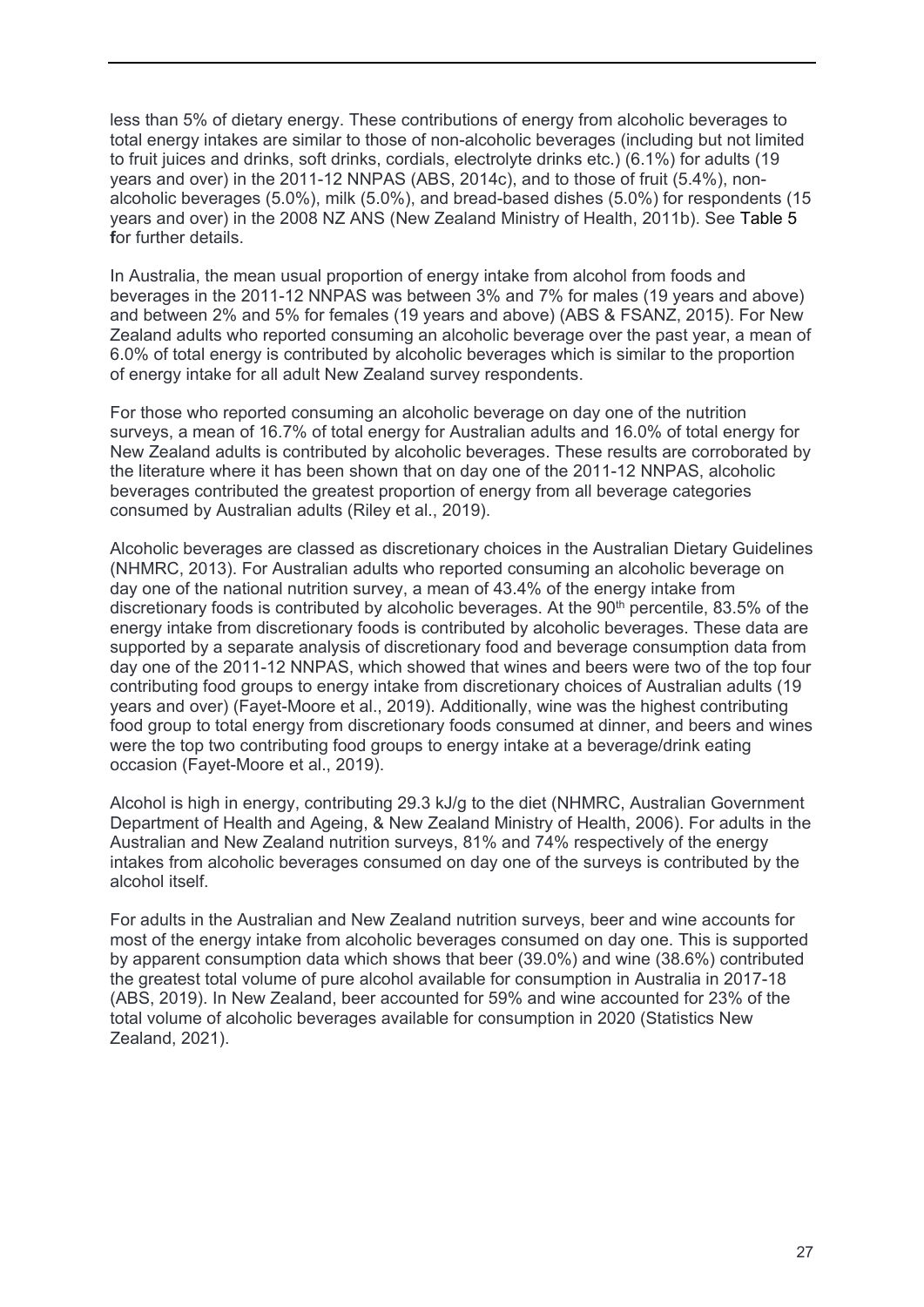# **5 References**

Australian Bureau of Statistics (ABS). (2014a). *Australian Health Survey: Users' Guide, 2011-13*. Retrieved from

<https://www.abs.gov.au/ausstats/abs@.nsf/Lookup/4363.0.55.001Chapter65062011-13>

- Australian Bureau of Statistics (ABS). (2014b). *National Nutrition and Physical Activity Survey, 2011-12*, Basic CURF. Retrieved from [http://www.abs.gov.au/AUSSTATS/abs@.nsf/Latestproducts/4324.0.55.002Main%20F](http://www.abs.gov.au/AUSSTATS/abs@.nsf/Latestproducts/4324.0.55.002Main%20Features652011-12?opendocument&tabname=Summary&prodno=4324.0.55.002&issue=2011-12&num=&view) [eatures652011-](http://www.abs.gov.au/AUSSTATS/abs@.nsf/Latestproducts/4324.0.55.002Main%20Features652011-12?opendocument&tabname=Summary&prodno=4324.0.55.002&issue=2011-12&num=&view) [12?opendocument&tabname=Summary&prodno=4324.0.55.002&issue=2011-](http://www.abs.gov.au/AUSSTATS/abs@.nsf/Latestproducts/4324.0.55.002Main%20Features652011-12?opendocument&tabname=Summary&prodno=4324.0.55.002&issue=2011-12&num=&view) [12&num=&view](http://www.abs.gov.au/AUSSTATS/abs@.nsf/Latestproducts/4324.0.55.002Main%20Features652011-12?opendocument&tabname=Summary&prodno=4324.0.55.002&issue=2011-12&num=&view)
- Australian Bureau of Statistics (ABS). (2014c). *Australian Health Survey: Nutrition first results – foods and nutrients. Retrieved from* [https://www.abs.gov.au/statistics/health/health](https://www.abs.gov.au/statistics/health/health-conditions-and-risks/australian-health-survey-nutrition-first-results-foods-and-nutrients/latest-release)[conditions-and-risks/australian-health-survey-nutrition-first-results-foods-and](https://www.abs.gov.au/statistics/health/health-conditions-and-risks/australian-health-survey-nutrition-first-results-foods-and-nutrients/latest-release)[nutrients/latest-release](https://www.abs.gov.au/statistics/health/health-conditions-and-risks/australian-health-survey-nutrition-first-results-foods-and-nutrients/latest-release)
- Australian Bureau of Statistics (ABS) & Food Standards Australia New Zealand (FSANZ). (2015). *Australian Health Survey: Usual nutrient intakes*. Retrieved from [https://www.abs.gov.au/statistics/health/health-conditions-and-risks/australian-health](https://www.abs.gov.au/statistics/health/health-conditions-and-risks/australian-health-survey-usual-nutrient-intakes/latest-release)[survey-usual-nutrient-intakes/latest-release](https://www.abs.gov.au/statistics/health/health-conditions-and-risks/australian-health-survey-usual-nutrient-intakes/latest-release)
- Australian Bureau of Statistics (ABS). (2018). *National Health Survey: First results, 2017-18*. Retrieved from [https://www.abs.gov.au/statistics/health/health-conditions-and](https://www.abs.gov.au/statistics/health/health-conditions-and-risks/national-health-survey-first-results/latest-release#health-risk-factors)[risks/national-health-survey-first-results/latest-release#health-risk-factors](https://www.abs.gov.au/statistics/health/health-conditions-and-risks/national-health-survey-first-results/latest-release#health-risk-factors)
- Australian Bureau of Statistics (ABS). (2019). *Apparent consumption of alcohol, Australia, 2017-18 financial year*. Retrieved from [https://www.abs.gov.au/statistics/health/health](https://www.abs.gov.au/statistics/health/health-conditions-and-risks/apparent-consumption-alcohol-australia/latest-release)[conditions-and-risks/apparent-consumption-alcohol-australia/latest-release.](https://www.abs.gov.au/statistics/health/health-conditions-and-risks/apparent-consumption-alcohol-australia/latest-release)
- Australian Institute of Health and Welfare (AIHW). (2020). *National Drug Strategy Household Survey 2019*. Retrieved from [https://www.aihw.gov.au/reports/illicit-use-of](https://www.aihw.gov.au/reports/illicit-use-of-drugs/national-drug-strategy-household-survey-2019/contents/summary)[drugs/national-drug-strategy-household-survey-2019/contents/summary.](https://www.aihw.gov.au/reports/illicit-use-of-drugs/national-drug-strategy-household-survey-2019/contents/summary)
- Fayet-Moore, F., McConnell, A., Cassettari, T., Tuck, K., Petocz, P., & Kim, J. (2019). Discretionary intake among Australian adults: prevalence of intake, top food groups, time of consumption and its association with sociodemographic, lifestyle and adiposity measures. *Public Health Nutrition, 22*(9), 1576-1589. <https://doi.org/10.1017/S1368980018003361>
- Foundation for Alcohol Research and Education (FARE). (2020). *2020 annual alcohol poll: Attitudes and behaviours*. Retrieved from [https://fare.org.au/annual-alcohol-poll-2020](https://fare.org.au/annual-alcohol-poll-2020-we-drink-more-alcohol-and-most-often-at-home-even-before-covid-19-lockdowns/) [we-drink-more-alcohol-and-most-often-at-home-even-before-covid-19-lockdowns/](https://fare.org.au/annual-alcohol-poll-2020-we-drink-more-alcohol-and-most-often-at-home-even-before-covid-19-lockdowns/)
- Food Standards Australia New Zealand (FSANZ). (2009). *Principles and practices of dietary exposure assessment for food regulatory purposes*. Retrieved from [https://www.foodstandards.gov.au/publications/Pages/Principles-and-Practices-of-](https://www.foodstandards.gov.au/publications/Pages/Principles-and-Practices-of-Dietary.aspx)[Dietary.aspx](https://www.foodstandards.gov.au/publications/Pages/Principles-and-Practices-of-Dietary.aspx)
- Food Standards Australia New Zealand (FSANZ). (2014). *AUSNUT 2011-13 – Australian Food Composition Database*. Retrieved from https://www.foodstandards.gov.au/science/monitoringnutrients/ausnut/pages/default.as px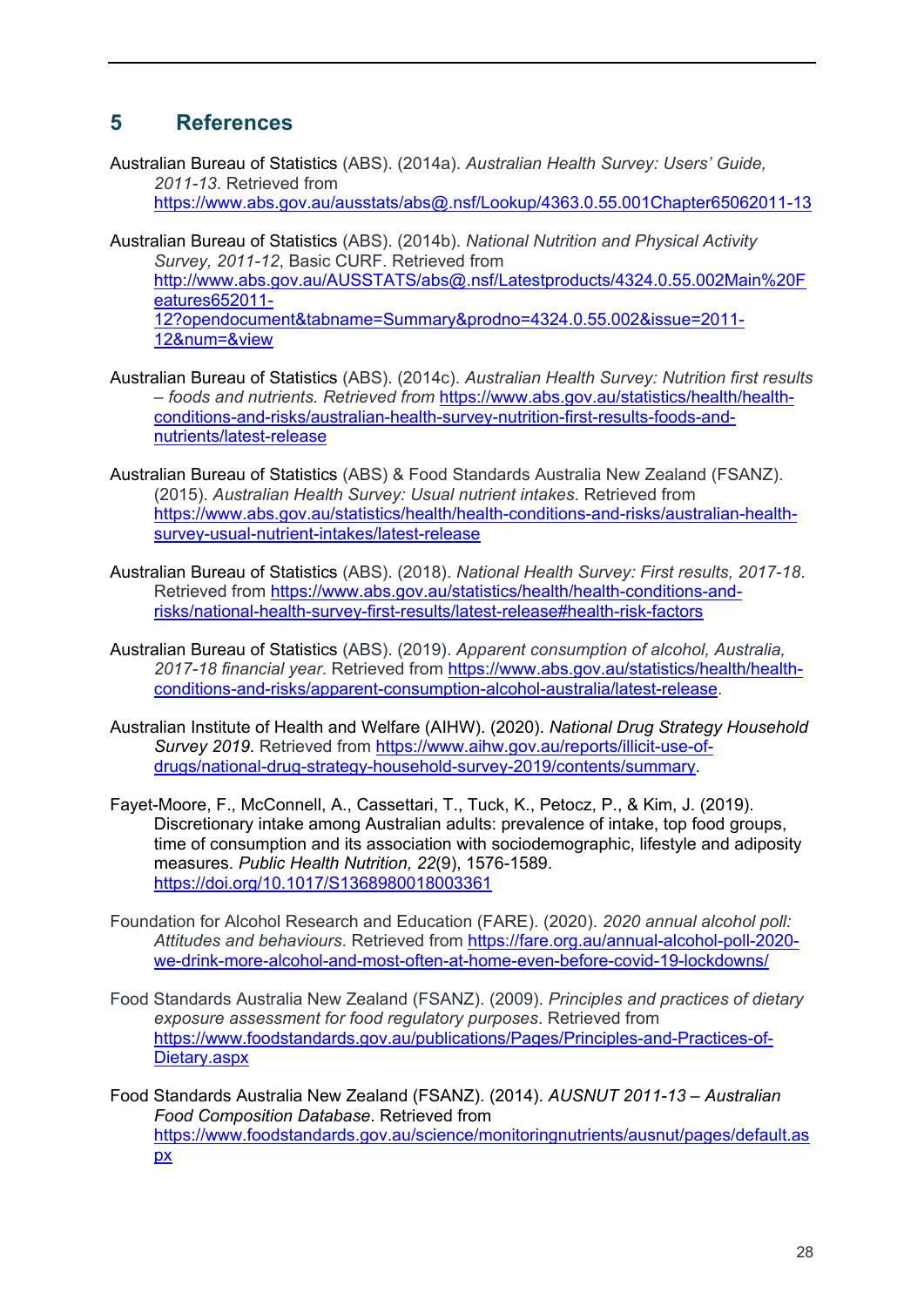- M.E Consulting. (2018). *New Zealand alcohol supply and demand structures: Research report*. Health Promotion Agency. Retrieved from [https://www.hpa.org.nz/sites/default/files/NZ%20Alcohol%20Supply%20and%20Dema](https://www.hpa.org.nz/sites/default/files/NZ%20Alcohol%20Supply%20and%20Demand%20Structure%20Research%20Report%20FEB2018-Final.PDF) [nd%20Structure%20Research%20Report%20FEB2018-Final.PDF.](https://www.hpa.org.nz/sites/default/files/NZ%20Alcohol%20Supply%20and%20Demand%20Structure%20Research%20Report%20FEB2018-Final.PDF)
- National Health and Medical Research Council (NHMRC), Australian Government Department of Health and Ageing, & New Zealand Ministry of Health. (2006). *Nutrient Reference Values for Australia and New Zealand*. Canberra, Australia: National Health and Medical Research Council.
- National Health and Medical Research Council (NHMRC). (2013). *Australian Dietary Guidelines*. Retrieved April 2021, from [https://www.eatforhealth.gov.au/sites/default/files/files/the\\_guidelines/n55\\_australian\\_di](https://www.eatforhealth.gov.au/sites/default/files/files/the_guidelines/n55_australian_dietary_guidelines.pdf) [etary\\_guidelines.pdf](https://www.eatforhealth.gov.au/sites/default/files/files/the_guidelines/n55_australian_dietary_guidelines.pdf)
- New Zealand Ministry of Health. (2011a). *Methodology report for the 2008/09 New Zealand Adult Nutrition Survey*. Retrieved April, 2021, from [https://www.health.govt.nz/publication/methodology-report-2008-09-nz-adult-nutrition](https://www.health.govt.nz/publication/methodology-report-2008-09-nz-adult-nutrition-survey)[survey](https://www.health.govt.nz/publication/methodology-report-2008-09-nz-adult-nutrition-survey)
- New Zealand Ministry of Health. (2011b). *A focus on nutrition: Key findings of the 2008/09 New Zealand Adult Nutrition Survey*. Retrieved April 2021, from [https://www.health.govt.nz/publication/focus-nutrition-key-findings-2008-09-nz-adult](https://www.health.govt.nz/publication/focus-nutrition-key-findings-2008-09-nz-adult-nutrition-survey)[nutrition-survey](https://www.health.govt.nz/publication/focus-nutrition-key-findings-2008-09-nz-adult-nutrition-survey)
- New Zealand Ministry of Health. (2019). *New Zealand Health Survey Annual Data Explorer*. Retrieved from [https://minhealthnz.shinyapps.io/nz-health-survey-2018-19-annual](https://minhealthnz.shinyapps.io/nz-health-survey-2018-19-annual-data-explorer/_w_783feeee/_w_35c473e3/#!/home)data-explorer/ w 783feeee/ w 35c473e3/#!/home
- Riley, M. D., Hendrie, G. A., & Baird, D. L. (2019). Drink choice is important: Beverages make a substantial contribution to energy, sugar, calcium and Vitamin C Intake among Australians. Nutrients, 11(6), 1389.<https://doi.org/10.3390/nu11061389>
- Statistics New Zealand. (2021). *Alcohol available for consumption: Year ended December 2020*. Retrieved from [https://www.stats.govt.nz/information-releases/alcohol-available](https://www.stats.govt.nz/information-releases/alcohol-available-for-consumption-year-ended-december-2020)[for-consumption-year-ended-december-2020.](https://www.stats.govt.nz/information-releases/alcohol-available-for-consumption-year-ended-december-2020)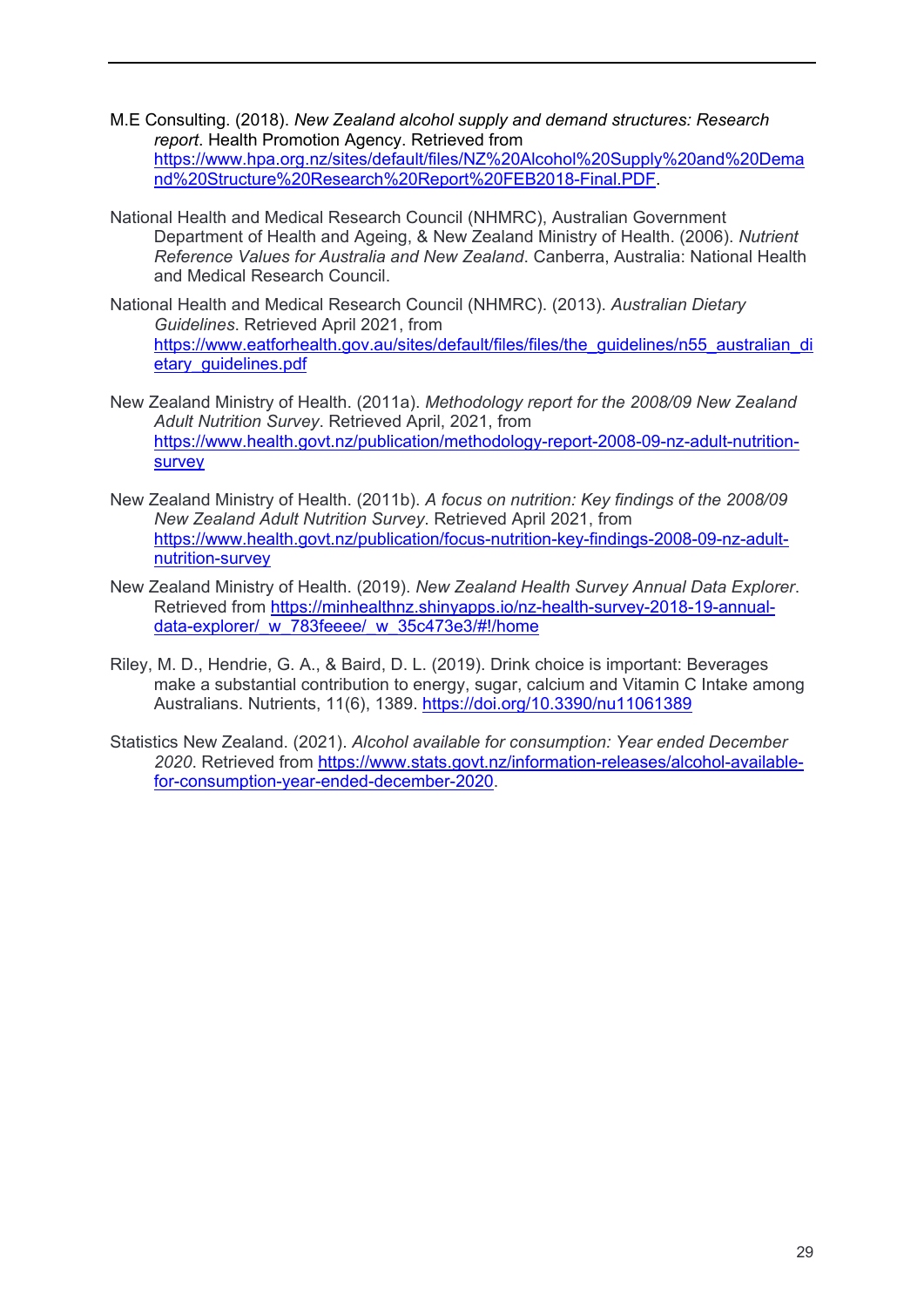# <span id="page-32-0"></span>**Appendix 2: Energy content information available overseas**

# **1 Codex guidelines**

Codex Alimentarius has no standard or guideline specific to the labelling of alcoholic beverages. However, at the 44th meeting of the Codex Committee on Food Labelling (CCFL) in October 2017, a paper on alcoholic beverage labelling prepared by the World Health Organization (WHO) was discussed (Codex Alimentarius, 2017). The WHO proposed CCFL do new work to develop guidance on labelling of alcoholic beverages, covering a definition of alcoholic beverages, product information, health warnings, restrictions on information and packaging presenting risks to health, and restrictions on nutrition labelling and health claims. It was agreed a discussion paper on alcoholic beverage labelling would be prepared for the May 2019 CCFL meeting for the purpose of deciding whether new work on alcoholic beverage labelling would proceed. At that meeting delegates expressed a wide range of views, with some supporting and others not supporting future work (Codex Alimentarius, 2019). It was agreed comments on the paper would be sought via a Circular Letter and a further discussion paper be prepared for a session in October 2020. However due to Covid-19 delays, the paper will now be discussed at CCFL46 in September 2021.

# **2 Regulations around the world**

## **2.1 Ireland**

The Government of Ireland enacted the Public Health (Alcohol) Act 2018 in October 2018 (Government of Ireland, 2018). The Act covers price, availability, marketing, advertising, and labelling of alcohol. Mandatory labelling of energy content (in both kilojoules and kilocalories) is included. The Act confers powers to the Minister of Health to make regulations to specify details of the labelling to be used. To date, such regulations have not been prepared. A public consultation seeking expert research on the effectiveness of alcohol labelling information, including energy content, was undertaken in 2019 (Food Safety Authority of Ireland, 2019). Work on the regulations has been delayed due to Covid-19. Draft regulations (including energy labelling) will need to be approved by the European Union (EU) before they can be implemented in Ireland.

# **2.2 European Union**

Regulation (EU) No. 1169/2011 on the provision of food information to consumers, exempts alcoholic beverages containing more than 1.2% alcohol by volume from having a list of ingredients and nutrition declarations. This exemption was dependent on the European Commission (EC) subsequently reviewing whether alcoholic beverages should include a list of ingredients and nutrition declarations. In a report published in 2017 (European Commission, 2017) the EC concluded that voluntary industry labelling initiatives already underway should be allowed to develop further and asked the industry to prepare a selfregulatory proposal (see section 3.1 below).

In February 2021, the EC announced it intends to propose at the end of 2022 that the existing ingredient and nutrition labelling requirements in Regulation (EU) No. 1169/2011 are applied to alcoholic drinks (European Commission, 2021). The EC commented that the Memorandum of Understanding (MoU) from Spirits Europe (Spirits Europe, 2019) did not meet their expectations (see section 3.1) . While the 2019 MoU from the Brewers of Europe pledging to put ingredient lists and energy values on all beer bottles by the 2022 (see section 3.1), was well received by the EC, the EC seems to prefer to take a consistent mandatory approach across the alcoholic sector. It is unclear whether this proposal will be affected by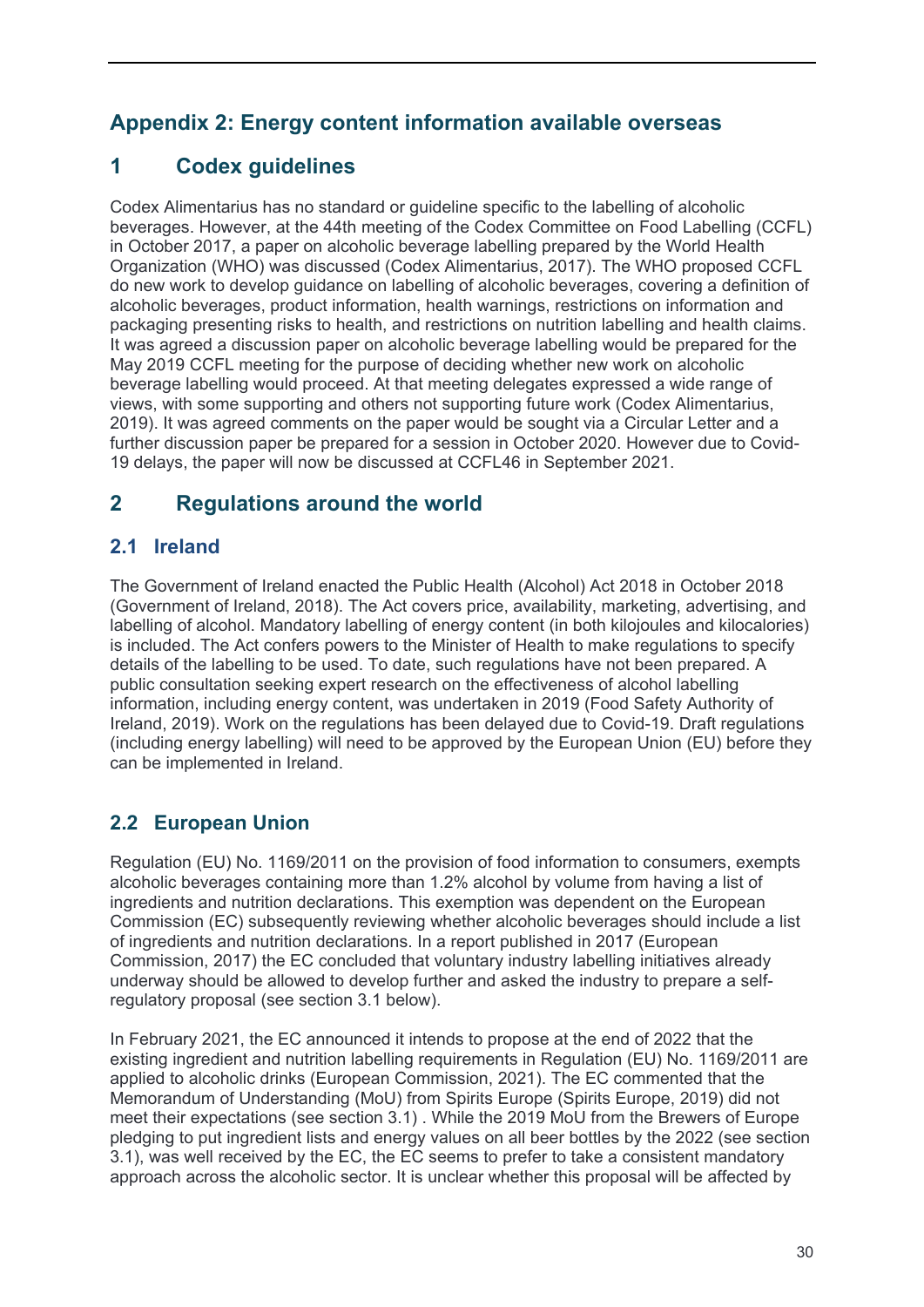the review of Regulation (EU) No.1169/2011 which includes options for a front-of-pack label $23$ 

### **2.3 United Kingdom**

In July 2020, the UK government released a policy paper *Tackling obesity: empowering adults and children to live healthier lives* (UK Department of Health & Social Care, 2020)*.*  One of the actions in the paper was to consult, before the end of 2020, on the governments' plan to introduce mandatory energy content labelling of all pre-packaged alcoholic beverages and those beverages purchased on draught or by the glass. The UK Department of Health and Social Care anticipates the consultation will occur in 2021[24.](#page-33-1)

## **2.4 USA**

There are no requirements for energy content labelling of alcoholic beverages in the USA. However, the Alcohol and Tobacco Tax and Trade Bureau (TTB) allows voluntary labelling of energy content information on certain alcoholic beverages<sup>[25](#page-33-2)</sup> only if the label contains a 'statement of average analysis' as provided in TTB Ruling 2004-1[26](#page-33-3) or a serving facts statement as provided in TTB Ruling 2013–2<sup>27</sup>. Both of these statements require the listing of energy (using calories), carbohydrate, protein, and fat content per serving or per container when the container size is equal to or less than the regulated serving size. Abbreviated references to energy content can be made on the label (e.g. 96 calories per 12 fl. oz. serving) provided a statement of average analysis or a serving facts statement is also provided.

### **2.5 Canada**

 $\overline{a}$ 

Similar to the USA, there are no requirements for energy content labelling of alcoholic beverages in Canada. Canada exempts beverages with an alcohol content of more than 0.5% from nutrition facts labelling but allows a nutrition facts table, including calories, on a voluntary basis. A nutrition facts table becomes mandatory on an alcoholic beverage containing more than 0.5% ABV if a nutrition claim is made or if a reference is made to energy or certain nutrients. A nutrition facts table is also required if certain artificial sweeteners are added to unstandardised alcoholic beverages.<sup>[28](#page-33-5)</sup>

<span id="page-33-0"></span><sup>&</sup>lt;sup>23</sup> See information on [front-of-pack labelling in the EU](https://ec.europa.eu/food/safety/labelling_nutrition/labelling_legislation/nutrition-labelling_en) and the consultation on the revision of rules on information [provided to consumers.](https://ec.europa.eu/info/law/better-regulation/have-your-say/initiatives/12749-Revision-of-food-information-to-consumers-)

<span id="page-33-1"></span><sup>24</sup> Personal communication: UK Department of Health & Social Care, April 2021

<span id="page-33-2"></span><sup>&</sup>lt;sup>25</sup> Wine, distilled spirits and malt beverages excluding wines containing less than 7 % alcohol by volume and beer that is not made with both malted barley and hops.

<span id="page-33-3"></span><sup>&</sup>lt;sup>26</sup> TTB Ruling 2004-1 is available at<https://www.ttb.gov/images/pdfs/rulings/2004-1.pdf> Serving size is specified: malt beverages (12 fl.oz.); wine (5 fl.oz.); distilled spirits (1.5 fl.oz.)[approximately 355 ml, 148 ml, 44 ml respectively].

<span id="page-33-4"></span><sup>&</sup>lt;sup>27</sup> TTB Ruling 2013–2 is available at<https://www.ttb.gov/images/pdfs/rulings/2013-2.pdf> A serving facts statement may include the serving size, the number of servings per container, and the number of calories and the number of grams of carbohydrates, protein, and fat per serving size. Serving sizes are specified by the percentage alcohol by volume for wine, spirits and beer. Serving facts statements may include information about the alcohol content of the product on an optional basis. Alcohol content may be presented as a percentage of alcohol by volume. In addition, if alcohol content is expressed as a percentage of alcohol by volume, the serving facts statement may also include a statement of the fluid ounces of pure ethyl alcohol per serving. Examples of how serving facts statements can be presented are given in TTB Ruling 2013–2.

<span id="page-33-5"></span><sup>28</sup> [Canadian alcohol labelling requirements](https://inspection.canada.ca/food-label-requirements/labelling/industry/alcohol/eng/1392909001375/1392909133296?chap=0#c5)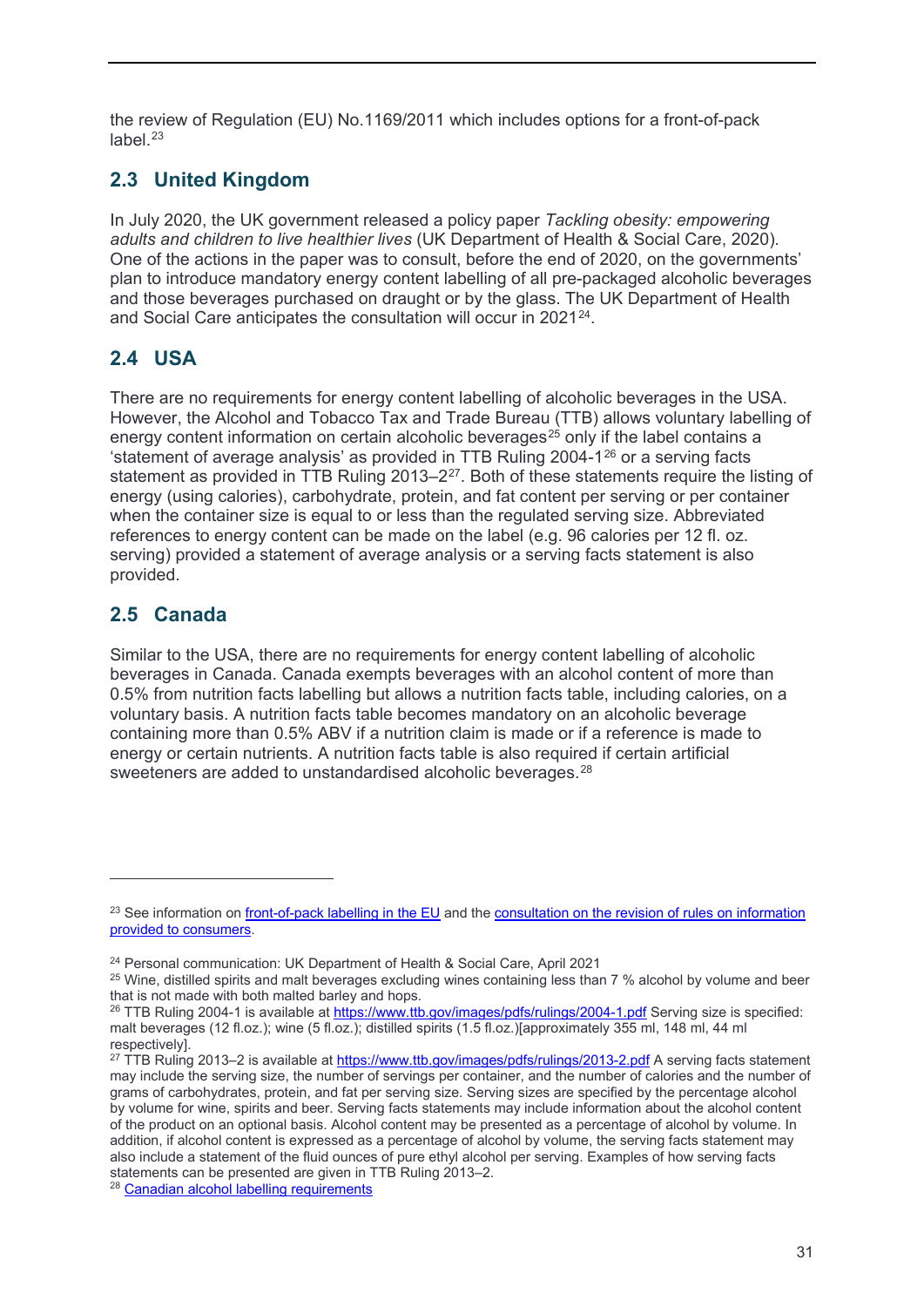# **3 Voluntary industry labelling initiatives**

## **3.1 European Union**

In 2018, the alcoholic beverage sector published a self-regulatory proposal which sets out a commitment to provide a list of ingredients and nutrition information to consumers on-label and/or off-label (European alcoholic beverage sectors, 2018). The proposal indicated nutrition information could be limited to energy content only and that energy content should be provided per 100 ml and possibly also per serving/per serving equivalent of an alcohol unit based on drinking guidelines. Use of a non-tabular format for the energy content, such as using 'E' for energy was also noted. It was stated there would be an evaluation of the voluntary labelling initiative in March 2021. Annexes to the self-regulatory proposal were also prepared by each of the wine (European wine sector, 2018) and spirits (Spirits Europe, 2018) sectors to further support the initiative and provide detailed guidance on the display of ingredient and nutrition information, including energy content.

An MoU by Spirits Europe was published in 2019 which expanded on the 2018 selfregulatory proposal for the spirits sector (Spirits Europe, 2019). Spirits Europe committed to provide the energy value (kilojoule and kilocalorie) on-label per 100 ml and also per serving size along with ingredient lists online. Examples of formats for energy content were provided. Small bottles of 35 ml or less and gift boxes and/or outer-packaging were exempt from including energy content and a list of ingredients on the label. The targets set were that the total EU market share (by volume) of products placed on the EU market providing energy content information on-label and a list of ingredients online would be at least 25% by end of 2020, 50% by end of 2021 and 66% by end of 2022. The spirits sector also committed to make consumer information available via smartphone barcode scans and have commenced developing this approach with GS1 (Global supply-chain standardisation body). While this is being developed, there is a web-portal<sup>[29](#page-34-0)</sup> that provides energy content information, ingredient lists and other information about each of the EU's 47 spirit drink categories. No interpretative information about energy content is provided on the portal.

In 2019, the Brewers of Europe and its members signed an MoU to declare ingredients and energy content information on all beer bottles and cans in the EU by 2022 (Brewers of Europe, 2019). The MoU states energy content information should be displayed per 100 ml (kilojoule and kilocalorie) and various design formats are provided. Brewers of Europe reported that 60% of all beers sold in Europe in 2019 displayed energy content information on-label.

## **3.2 United Kingdom**

The Portman Group was established by leading alcoholic beverage companies in 1989 to promote responsible drinking in the UK. The Group developed the Drinkaware website and in 2007 an independent charity, the Drinkaware Trust, was established to focus on consumer education. Drinkaware has an energy content calculator<sup>[30](#page-34-1)</sup> on its website which calculates the calories and standard units $31$  in a specified volume of the main types of alcoholic beverages e.g. pint of beer (4% ABV), 175mL wine (13% ABV).

The Portman Group has developed a marketing toolkit which refers to including energy content information per 100 ml on a label (Portman Group, 2017). It also notes it is optional to provide energy content information per serving.

<span id="page-34-0"></span><sup>&</sup>lt;sup>29</sup> [Spirits Europe: What's in a spirit drink?](https://responsibledrinking.eu/categories/)

<span id="page-34-1"></span><sup>&</sup>lt;sup>30</sup> [Drinkaware energy content calculator](https://www.drinkaware.co.uk/tools/unit-and-calorie-calculator)

<span id="page-34-2"></span><sup>&</sup>lt;sup>31</sup> One unit is 10 ml of pure alcohol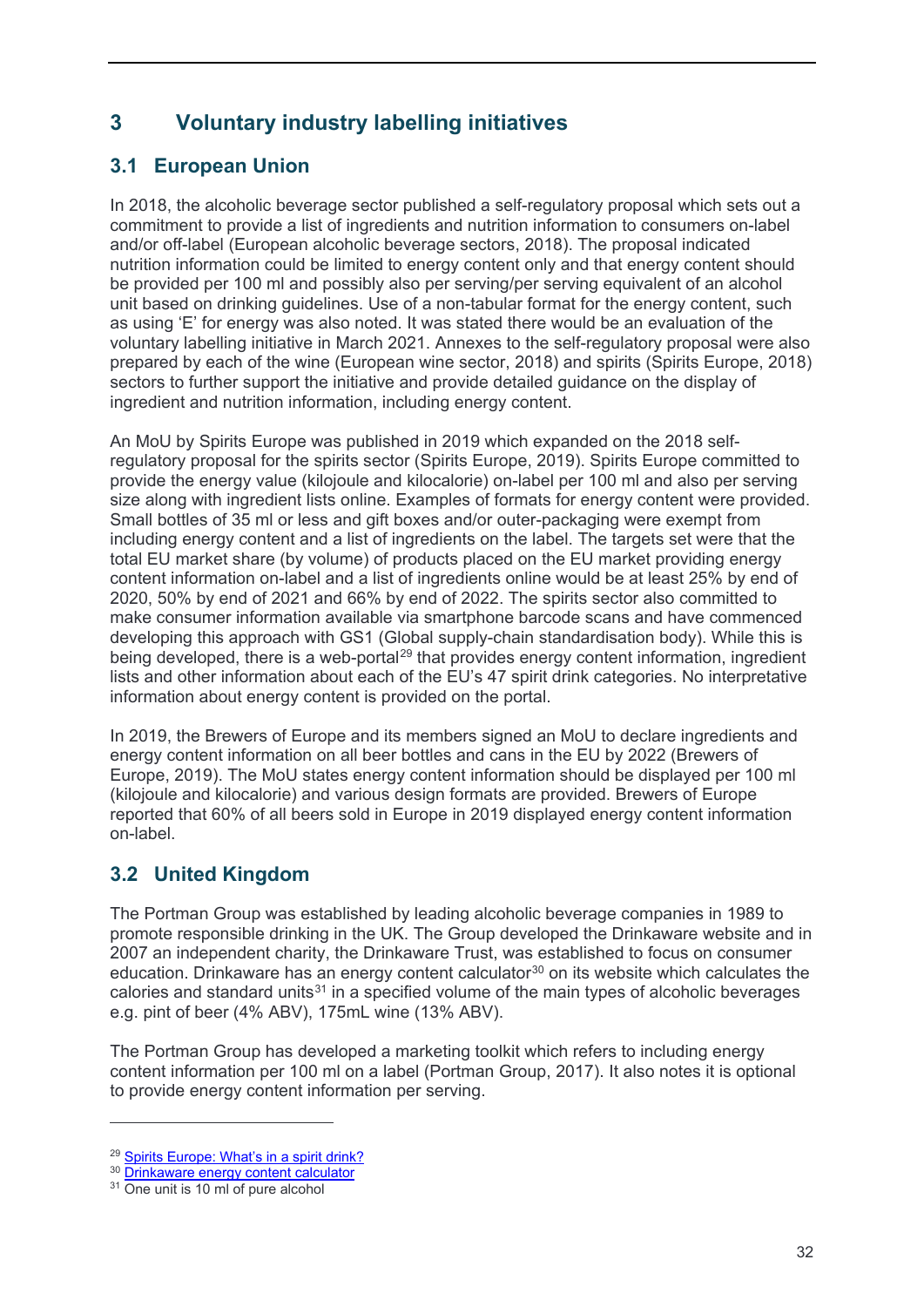In 2019, the Alcohol Health Alliance surveyed labelling information on a random sample of 424 alcohol containers in the UK. They reported 37% of labels listed energy content information without any further information, and 7% displayed full nutritional information including energy content (Alcohol Health Alliance, 2020).

### **3.3 Alcoholic beverage producer labelling initiatives**

Some alcoholic beverage producers provide energy content information (kilojoule and kilocalorie or only in kilocalorie, per serving and/or per 100 ml) on their websites. For example see William Grant<sup>[32](#page-35-0)</sup> and Bacardi<sup>33</sup>. Formats for online presentation of the information vary but often use an NIP-type approach. Several companies owning a number of brands have policies about nutrition information. Examples of these are provided below.

#### *3.3.1 Diageo*

Diageo has over 200 brands (mainly spirits and a small number of beers and ready-to-drink beverages) sold all over world. In 2016 Diageo launched the Diageo Consumer Information Standards (DCIS) which set out minimum standards for information that must be included on alcoholic beverage labels and packaging of their brands (Diageo, 2016). Two label designs for presenting nutritional information including energy content are given in the DCIS. They recommend the 'detailed nutritional system' (NIP-type content) should be used when space allows. Note the energy content per serving is provided only. Energy content per 100 ml is to be used only in countries where it is mandated. In its 2020 annual report, Diageo claims to be the first alcohol company to put nutritional information on its labels (Diageo, 2020, p. 25).

Diageo operates a website called DRINKiQ. As stated on the website *DRINKiQ is a global resource to help people make responsible choices about drinking – or not drinking. The programme is delivered through training and providing information and practical advice online.*

The website<sup>[34](#page-35-2)</sup> does not appear to have information about energy content.

#### *3.3.2 Heineken*

Heineken has over 300 brands of beer and cider available in more than 190 countries. Some brands are available internationally (e.g. Heineken, Amstel) while others are local and regional brands (e.g. Kingfisher).

As part of its responsible consumption policy, in 2020 Heineken committed to provide:

- ingredient and nutrition information per 100 ml on label **and** online for all beer and cider brands produced and sold in the EU
- ingredient and nutrition information per 100 ml on label **or** online for all beer and cider brands produced and sold outside the EU.

On their website<sup>35</sup>, Heineken reports that at the end of 2020, about 89% of their beer and cider brands had nutrition information available on pack or online. They also estimated that 100% of their beer and cider brands had nutrition information available on pack in Europe in 2020.

<span id="page-35-0"></span><sup>32</sup> [William Grant & Sons Nutrition Information](https://www.williamgrant.com/gb/nutritional-information/)

<span id="page-35-1"></span><sup>&</sup>lt;sup>33</sup> [Nutrition information for the Bacardi range](https://www.bacardilimited.com/nutrition/bacardi?brand_locale=en-US)

<span id="page-35-2"></span><sup>&</sup>lt;sup>34</sup> [DrinkiQ website](https://www.drinkiq.com/en-nz/)

<span id="page-35-3"></span><sup>&</sup>lt;sup>35</sup> [Heineken](https://www.theheinekencompany.com/)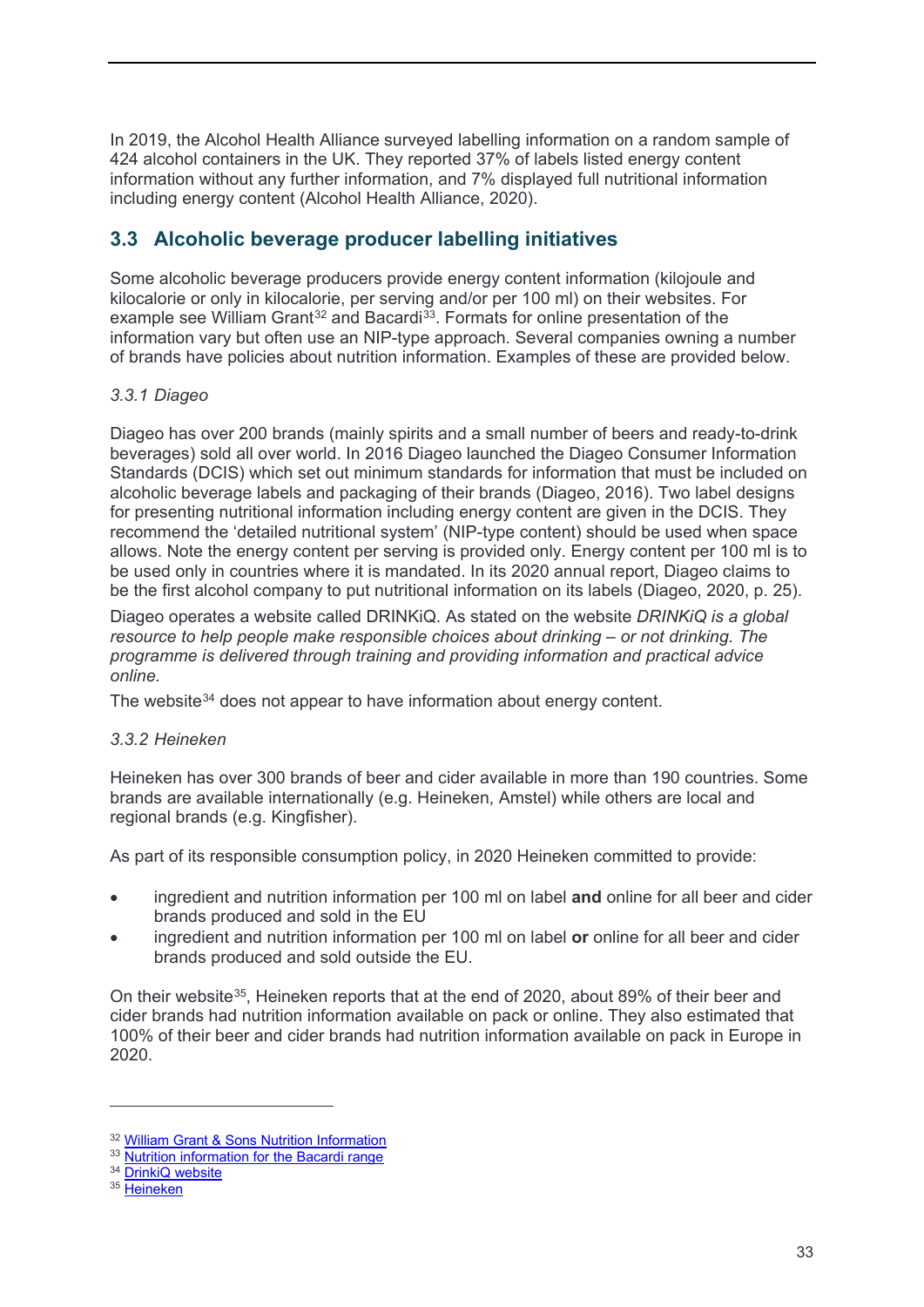#### *3.3.3 Pernod Ricard*

Pernod Ricard includes a broad range of spirit and wine brands within its portfolio. In 2017, Pernod Ricard announced all its international strategic spirits brands and most of its wine, champagne and local brands had published nutrition information on their respective websites.<sup>[36](#page-36-0)</sup> The presentation of nutrition information on websites, including energy content, is in a consistent NIP-type format and gives energy content per 10 g alcohol and per serving. Their policy does not appear to extend to providing nutrition information on product labels.

#### *3.3.4 Brown Forman*

Brown-Forman has more than 25 brands in its portfolio of wines and spirits. Nutrition information about brands available in various regions around the world, including Australia, is available on the Brown Forman website<sup>37</sup>. Energy content information is provided per serving for specified alcohol contents.

<span id="page-36-1"></span><span id="page-36-0"></span><sup>&</sup>lt;sup>36</sup> [Pernod Ricard nutrition information](https://www.pernod-ricard.com/en/media/press-releases/pernod-ricard-feature-nutritional-information-all-its-strategic-brands/)

<sup>&</sup>lt;sup>37</sup> [Brown Forman nutrition information](https://nutrition.brown-forman.com/)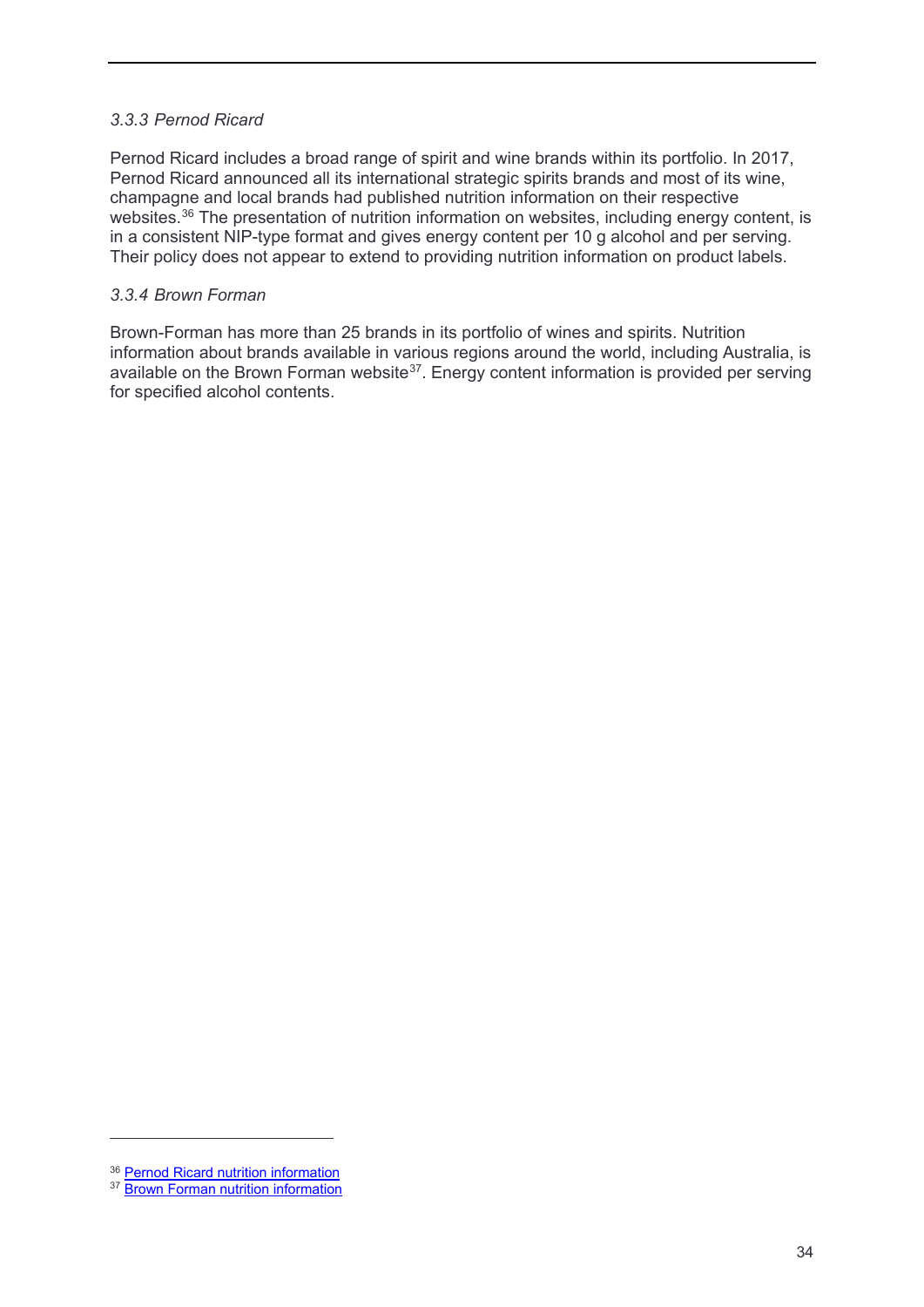## **4 References**

- Alcohol Health Alliance. (2020). Drinking in the dark. How alcohol labelling fails consumers. Retrieved April, 2021, from<https://ahauk.org/resource/drinking-in-the-dark/>
- Brewers of Europe. (2019.) *Proud to be clear. Ingredients and nutrition labelling of beer*. Retrieved April, 2021, from [https://brewersofeurope.org/site/media](https://brewersofeurope.org/site/media-centre/index.php?doc_id=978&class_id=31&detail=true)[centre/index.php?doc\\_id=978&class\\_id=31&detail=true](https://brewersofeurope.org/site/media-centre/index.php?doc_id=978&class_id=31&detail=true)
- Codex Alimentarius. (2017). *Discussion paper on alcoholic beverage labelling*. Agenda Item 3.2 of the 44th Session of the Committee on Food Labelling. Retrieved April, 2021, from [http://www.fao.org/fao-who](http://www.fao.org/fao-who-codexalimentarius/meetings/detail/en/?meeting=CCFL&session=44)[codexalimentarius/meetings/detail/en/?meeting=CCFL&session=44](http://www.fao.org/fao-who-codexalimentarius/meetings/detail/en/?meeting=CCFL&session=44)

- Codex Alimentarius. (2019). *Report of the 45th Session of the Codex Committee on Food Labelling*. Retrieved April, 2021, from [http://www.fao.org/fao-who](http://www.fao.org/fao-who-codexalimentarius/meetings/detail/en/?meeting=CCFL&session=45)[codexalimentarius/meetings/detail/en/?meeting=CCFL&session=45](http://www.fao.org/fao-who-codexalimentarius/meetings/detail/en/?meeting=CCFL&session=45)
- Diageo. (2016). *Diageo consumer information standards – summary*. Retrieved April, 2021, from

https://www.diageo.com/PR1346/aws/media/2569/dcis\_ext\_stake\_short\_version\_june [2016.pdf](https://www.diageo.com/PR1346/aws/media/2569/dcis_ext_stake_short_version_june_2016.pdf)

- Diageo. (2020). *Diageo Annual Report 2020*. Retrieved April, 2021, from [https://www.diageo.com/en/investors/financial-results-and-presentations/annual-report](https://www.diageo.com/en/investors/financial-results-and-presentations/annual-report-strategic-report-2020/)[strategic-report-2020/](https://www.diageo.com/en/investors/financial-results-and-presentations/annual-report-strategic-report-2020/)
- European alcoholic beverage sectors. (2018). *Self-regulatory proposal from the European alcoholic beverage sectors on the provision of nutrition information and ingredients listing*. Retrieved April, 2021, from [https://spirits.eu/upload/files/SR%20proposal%20from%20the%20European%20alcoho](https://spirits.eu/upload/files/SR%20proposal%20from%20the%20European%20alcoholic%20beverage%20sector%20on%20the%20provision%20of%20NI%20and%20IL.pdf) [lic%20beverage%20sector%20on%20the%20provision%20of%20NI%20and%20IL.pdf](https://spirits.eu/upload/files/SR%20proposal%20from%20the%20European%20alcoholic%20beverage%20sector%20on%20the%20provision%20of%20NI%20and%20IL.pdf)
- European Commission. (2017). *Report from the Commission to the European Parliament and the Council regarding the mandatory labelling of the list of ingredients and the nutrition declaration of alcoholic beverages*. Retrieved April, 2021, from [https://ec.europa.eu/food/sites/food/files/safety/docs/fs\\_labelling](https://ec.europa.eu/food/sites/food/files/safety/docs/fs_labelling-nutrition_legis_alcohol-report_en.pdf)[nutrition\\_legis\\_alcohol-report\\_en.pdf](https://ec.europa.eu/food/sites/food/files/safety/docs/fs_labelling-nutrition_legis_alcohol-report_en.pdf)
- European Commission. (2021). *Remarks by Commissioner Stella Kyriakides at the press conference on Europe's Beating Cancer Plan*. Retrieved April, 2021, from [https://ec.europa.eu/commission/presscorner/detail/en/speech\\_21\\_407](https://ec.europa.eu/commission/presscorner/detail/en/speech_21_407)
- European wine sector. (2018). *Detailed wine and aromatised wine products annex to the self-regulatory proposal from the European alcoholic beverages sectors on the provision of nutrition information and ingredients*. Retrieved April, 2021, from [https://ec.europa.eu/food/sites/food/files/safety/docs/fs\\_labelling](https://ec.europa.eu/food/sites/food/files/safety/docs/fs_labelling-nutrition_legis_alcohol-self-regulatory-proposal_annex-wine-en.pdf)nutrition legis alcohol-self-regulatory-proposal annex-wine-en.pdf
- Food Safety Authority of Ireland. (2019). *Public consultation in respect of regulations to be made under sections 12 and 13 of the Public Health (Alcohol) Act 2018*. Retrieved April, 2021, from <https://www.fsai.ie/legislation/consultations/archive.html>
- Government of Ireland. (2018). *Public Health (Alcohol) Act 2018*. Retrieved April, 2021, from <https://www.oireachtas.ie/en/bills/bill/2015/120/>

Portman Group. (2017). *Marketing toolkit*. Retrieved April, 2021, from <https://www.portmangroup.org.uk/marketing-toolkit/>

Spirits Europe. (2018). *Spirits sector annex to the self-regulatory proposal from the European alcoholic beverages sectors on the provision of nutrition information and ingredients*